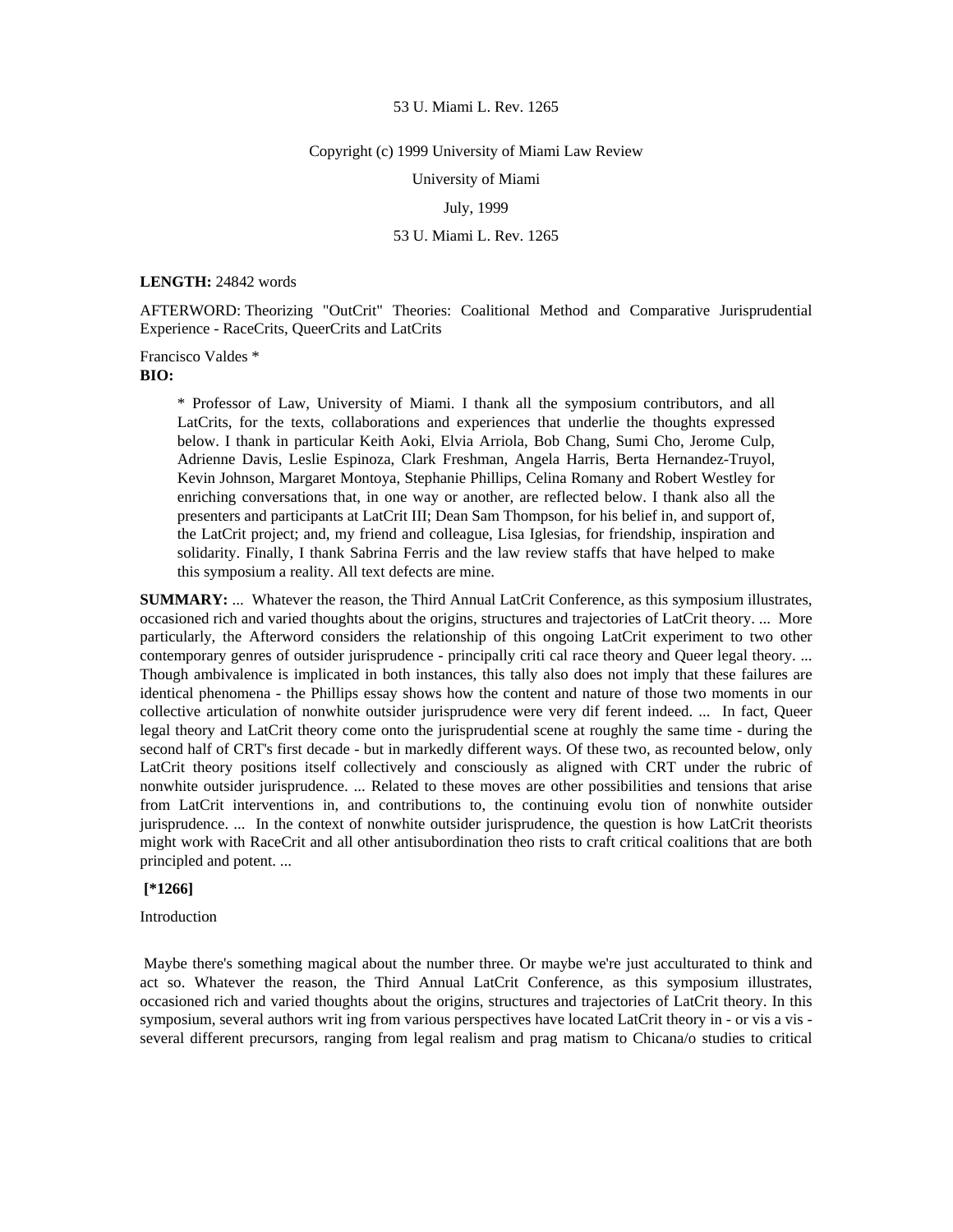race theory ("CRT"). n1 Others have posed questions of future form and direction. n2 Though LatCrit remains an embryonic formation - and maybe most of all because of it - this tendency toward self-reflection suggests that multiply diverse LatCrit scholars take this collective project of antisubordination dis course and community as a serious, personal, self-critical and long-term commitment. n3 These levels of commitment, as discussed below, are cru **[\*1267]** cial to LatCrit theory, and make this self-reflective stance a welcome sign of growing critical vibrancy as LatCrit theory turns three.

This diverse effort to locate LatCrit in the broader landscape of critical theory can help elucidate and advance LatCrit theorists' original sense of collective and self-aware situatedness within the larger world of legal and outsider discourses. n4 In fact, the self-reflection evidenced in this symposium may be viewed as an extension of the ongoing LatCrit effort to learn from the lessons embedded in past jurisprudential experi ence with antisubordination discourse and struggle. n5 This self-reflection confirms the belief that LatCrit theory can and must learn from the insights and shortcomings of the intellectual and political antisubordina tion experiments that precede or continue alongside this one.

This year, as in the past, LatCrits (like other outsider scholars before and around us) have encountered and aired difference and disso nance, discovering in this process unspoken - and perhaps conflicting - premises and purposes. As recounted below, each LatCrit event or gath ering incrementally has uncovered in evergreater variety or detail the social justice agendas of multiply diverse outsider scholars. n6 The Lat Crit balancing act, both substantively and structurally, clearly has not always been a pretty sight - though it always has been worthwhile. As with other outsider efforts in critical legal theory, this movement's brief experience already displays in many ways both the fragility and the util ity of voluntary antisubordination collectivity.

Given this society's troubled record of race and ethnic relations, much of our collective learning process and tendency to self reflection has been concerned with intergroup issues or, more concretely, with improving intergroup collaboration among outgroup scholars and com munities as a form of antisubordination praxis. n7 It must of course be so, for the issues that LatCrit and allied scholars seek to negotiate internally are reflective of those that divide larger outgroup communities, n8 and which can impede our antisubordination struggles more generally. n9 We **[\*1268]** must understand that, in effect, our work represents the current stage of struggle by our communities, through and with outsider jurisprudence, inside the legal culture and discourse of this country. n10 The importance of the legal academy and public discourse as sites of antisubordination contestation in this legalistic and cyberbolic society is unquestionable, and our work in both arenas has been a form of contestation seeking to enjoin subordination both within and beyond the academy. n11

The importance of outsider efforts to transform, or at least reform, the academy and its work product similarly is unquestionable - though questioned nonetheless. n12 And because our own immediate efforts and struggles are crucibles of antisubordination insight and potential, LatCrit and allied scholars must employ not only "rotating centers" and "shifting bottoms" for normative insight and theoretical grounding; n13 we also must look expansively and critically to our own jurisprudential experi ments and experiences as outsider scholars in legal culture. n14 It is both important and right for LatCrits, and for all likeminded scholars, to con ceptualize and deploy the critical insights to be drawn from the overall experiential record of outsider jurisprudence as part of this larger, and ongoing, social justice contestation that we have inherited and seek to **[\*1269]** advance. n15

Thus, our antisubordination analyses and interventions must be trained not only on society, the academy, its institutions and our various communities, but also on our selves and our work. To succeed in antisubordination solidarity, outsider scholars must practice internally the lessons and insights that we apply to others structures, and we must learn continually from this internal focus to help us unpack and tranquil ize cycles or patterns of subordinating behaviors that recur both within and beyond our immediate vicinity. This inward moment of self-reflec tion, is part and parcel of our antisubordination work. n16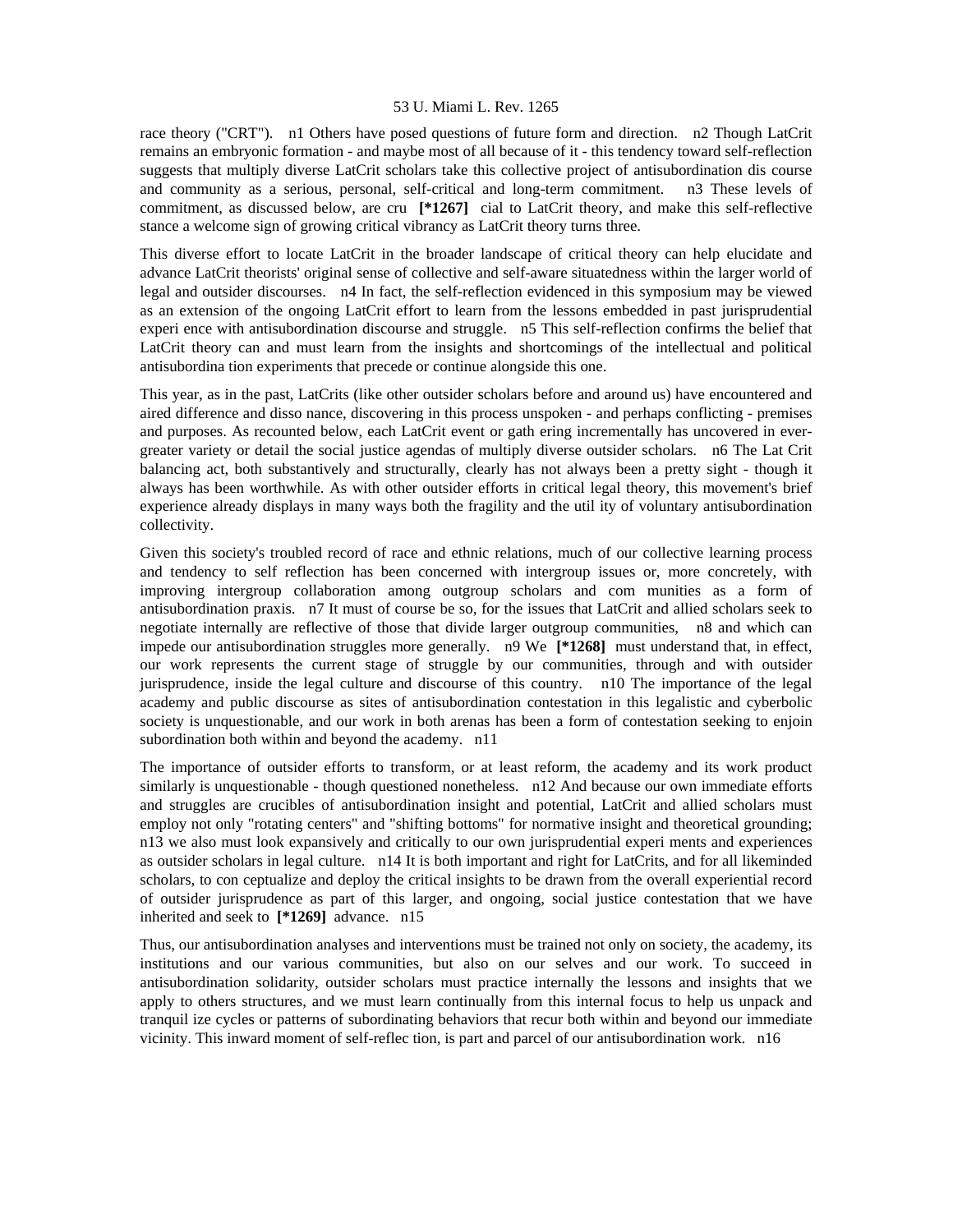This multi-tiered concern for intergroup relations as antisubordina tion praxis is not surprising, especially from a LatCrit perspective, because the ongoing effort to link current practices and prospective projects to social and jurisprudential experience is part of a foundational LatCrit commitment to coalitional method and critical coalitions. n17 **[\*1270]** Indeed, and in retrospect, the threshold decision, taken during the early planning of the First Annual LatCrit conference in 1996, n18 to configure LatCrit as a critical coalition of multiply diverse Latinas/os and nonLa tinas/os has turned out to be a defining choice. n19 Ideally, LatCrit brings us together to construct and promote via multilateral exchanges an ethi cal vision of a postsubordination society. n20 At their best, LatCrit theory and its conferences represent coalitional method toward critical coali tions dedicated to antisubordination principles and formed by scholars (and activists) from various backgrounds and disciplines.

It follows that the involvement in LatCrit of multiply diverse and overlapping outsider scholars from various genres of critical theory has been and is integral to this effort at coalitional method. Multiply diverse "OutCrits," n21 including LatCrits, have arisen from within the legal acad **[\*1271]** emy in recent years to articulate the social justice claims of traditionally marginalized groups, and we have proceeded from that point of entry to bring into existence the jurisprudential formations, communities and experiments that today constitute "outsider jurisprudence" n22 in the United States. It therefore is important to stress at the outset that LatCrit theory, as presently conceived, can succeed only to the extent that both Latina/o and nonLatina/o outsider scholars, such as those whose self- reflective essays prompt this Afterword, continue to invest their time, energy and creativity in this project.

This foundational commitment to critical coalitions also is grounded in the conviction that coalitional exchange and analysis are better suited to a multicultural and postmodern condition, as is the con temporary case of "Latinas/os" and other outgroups in the United States and beyond. n23 This belief is rooted in the pathbreaking work of early CRT scholars, including insights like intersectionality, multiplicity and antiessentialism. n24 Thus, at least from my perspective, it also bears emphasis at the outset that LatCrit theory owes a great and direct debt not only to CRT and other jurisprudential precursors, n25 but also specifi **[\*1272]** cally to the individual RaceCrit, FemCrit, RaceFemCrit and other allied scholars whom now nurture LatCrit with their time, energy and creativ ity. n26 Today, this emphasis on antiessentialist communities, antisubordination principles and critical coalitions is counseled by more recent conceptions from CRT and LatCrit-identified scholars - includ ing the likes of cosynthesis, wholism, interconnectivity and multidimen sionality n27 - which evince the same ethic or aspiration: egalitarian embrace of multiple diversities as a touchstone of social justice struggle to establish a postsubordination era for all. n28

Because the LatCrit themes of intergroup relations, jurisprudential advancement and critical coalitions recur and converge in the writings presented above, this Afterword concludes the LatCrit III symposium **[\*1273]** with some notes on comparative jurisprudential experience as coalitional method and antisubordination praxis. More particularly, the Afterword considers the relationship of this ongoing LatCrit experiment to two other contemporary genres of outsider jurisprudence - principally criti cal race theory n29 and Queer legal theory. n30 In so doing, and as with other authors in this symposium, the Afterword reflects the vagaries and limitations of authorial positioning within legal culture and outsider jurisprudence: as will become clear below, my contribution to this reflection on LatCrit theory's precursors, origins and trajectories is informed principally by the lessons I have gleaned from my participation in CRT and Queer jurisprudential experiments. Ideally, however, this Afterword's triangular framing and focus can help synthesize compara tive experience across various contemporary genres of critical legal scholarship to help promote a culture of antisubordination community and coalition among OutCrit legal theorists. n31

To help contextualize the analysis that follows, a prologue that situ ates my position and perspective vis a vis outsider jurisprudence opens the Afterword. Part I of the Afterword then turns to CRT as the prime exemplar of outsider jurisprudence. After a brief historical critique of the causes and costs of CRT's earlier coalitional ambivalence, Part II of the Afterword compares the more recent experiences of Queer legal the ory and LatCrit theory to assess the relevance of these movements to our collective development of a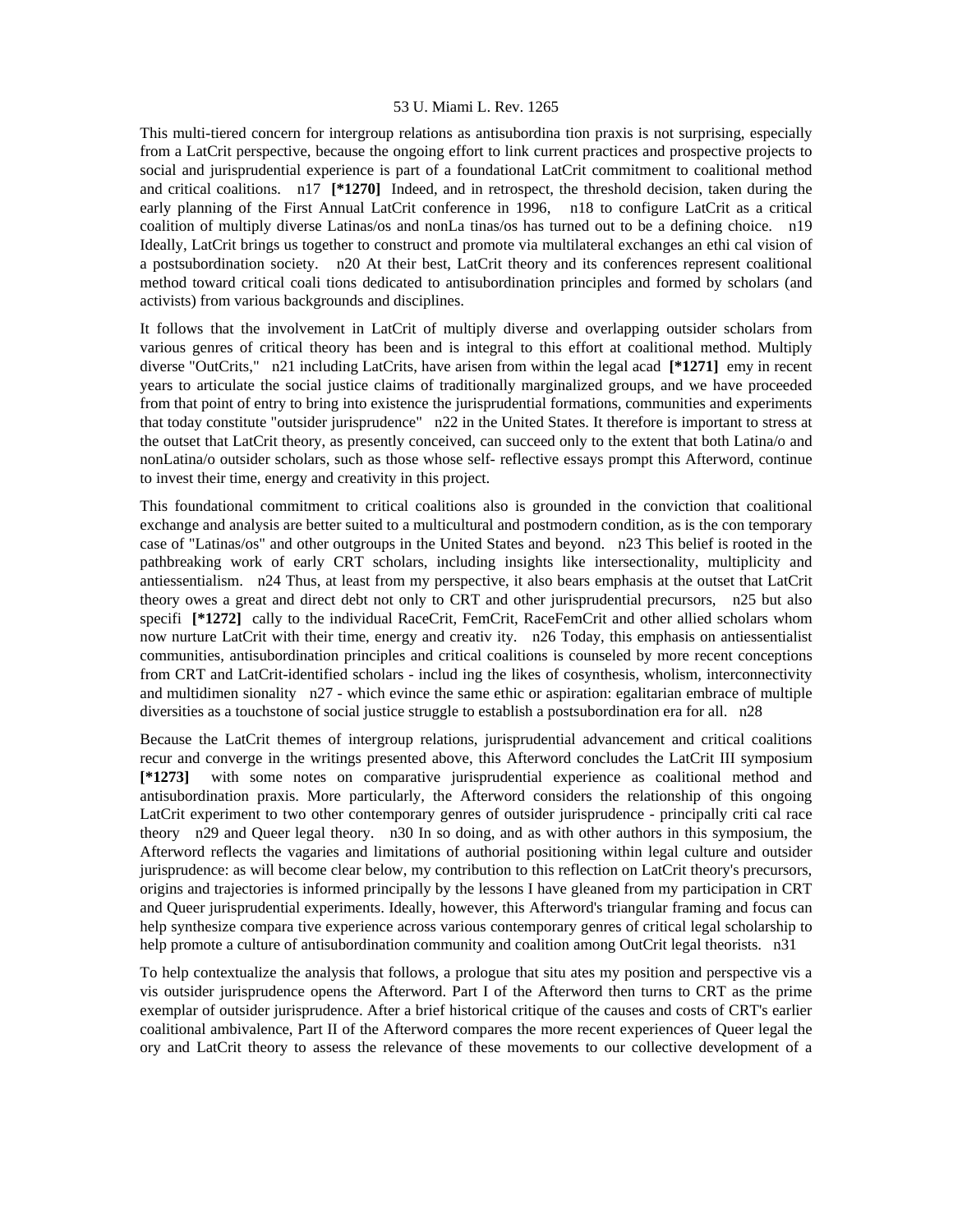progressive jurisprudence of color. In Part **[\*1274]** III, the Afterword summarizes from a LatCrit perspective some basic lessons suggested by this sketch of our collective experience with out sider jurisprudence. With this backdrop and summary in place, the Afterword takes up in Part IV the theoretical, coalitional and institu tional concerns raised by some of the symposium essays. Concluding with a call to OutCrit perspectivity in our collective re/commitment to a progressive outsider jurisprudence, the Afterword seeks and endorses LatCrit affirmation of coalitional method and critical coalitions as a form of outsider praxis, and in light of the lessons to be learned from comparative experience.

# Prologue

Before LatCrit: Accounting forPositionality

 My involvement with outsider jurisprudence began with feminist legal theory, sexual orientation scholarship and critical race theory. When these discourses were first stirring, I had not yet even begun thinking about entering the legal academy. Once in, however, I located myself initially within sex/gender and sexual orientation studies, arguing for a feminist-Queer interconnection that made race-conscious analysis integral to antisubordination projects; this project grounded me in femi nist perspectivity and Queer identification but inclined me toward race and ethnicity discourses. n32

Since then, I have become increasingly involved in the race and ethnicity branches of outsider jurisprudence while continuing my origi nal project in the development of Queer/feminist legal theory. This growing involvement in race/ethnicity outsider jurisprudence began with CRT and participation in its annual workshops, n33 for CRT was and is the original race/ethnicity branch of outsider legal scholarship. n34 During **[\*1275]** those mid-to-latter years of its first decade, CRT collectively was con fronting the repercussions of its earliest successes, which were prompt ing shifts in career, location and family for some key founders. n35 This process of professional and personal change altered the original patterns of CRT's organization and community, both in individual and collective terms, creating voids and dislocations especially in the smooth and pro gressive continuation of the workshop series originated to provide a locus for CRT both as discourse and community.

I thus "joined" CRT at a phase in its history wherein it was reckon ing with the consequences of its initial triumphs, crafted chiefly by the hard and brave work of a diverse "first generation" CRT core. n36 For a new movement set against a skeptical (if not hostile) background, the internal shifts of those times caused great uncertainty about our collec tive capacity to carry forward the sharp criticality and social ambition that conceived CRT. This period in CRT's development - roughly equivalent to LatCrit's immediate future thereby witnessed both the attenuation of some key founders as well as the gradual and fitful emer gence of an increasingly diverse "second generation" in the work shops. n37 This second generation, like the first, was a loose assemblage of nonwhite but otherwise richly diverse scholars.

For better or worse, we found ourselves adjusting continually to the gaps and opportunities of those years while searching for effective means of coalescing around, and advancing, the original insights, meth ods and structures that encapsulated the expansive antisubordination promise of the first generation's work. At that time, we were also, in effect, wrestling with the larger set of historical, experiential, circum stantial and other issues discussed further below. These issues, as elabo rated below, spanned the entire nine-workshop series and ranged from structural to substantive questions of theory, discourse, community and coalition. Given the historical, experiential, circumstantial and other factors noted below, it now seems plain that consensus was bound to elude us on the difficult questions of structure, scope and direction with **[\*1276]**  which we grappled annually at the workshops in order to advance both the insights of theory and the sense of community.

It now seems plain to me that those discussions constituted not only the first generational transition within CRT but also a difficult, inevita ble and ongoing collective learning process that presently should coun sel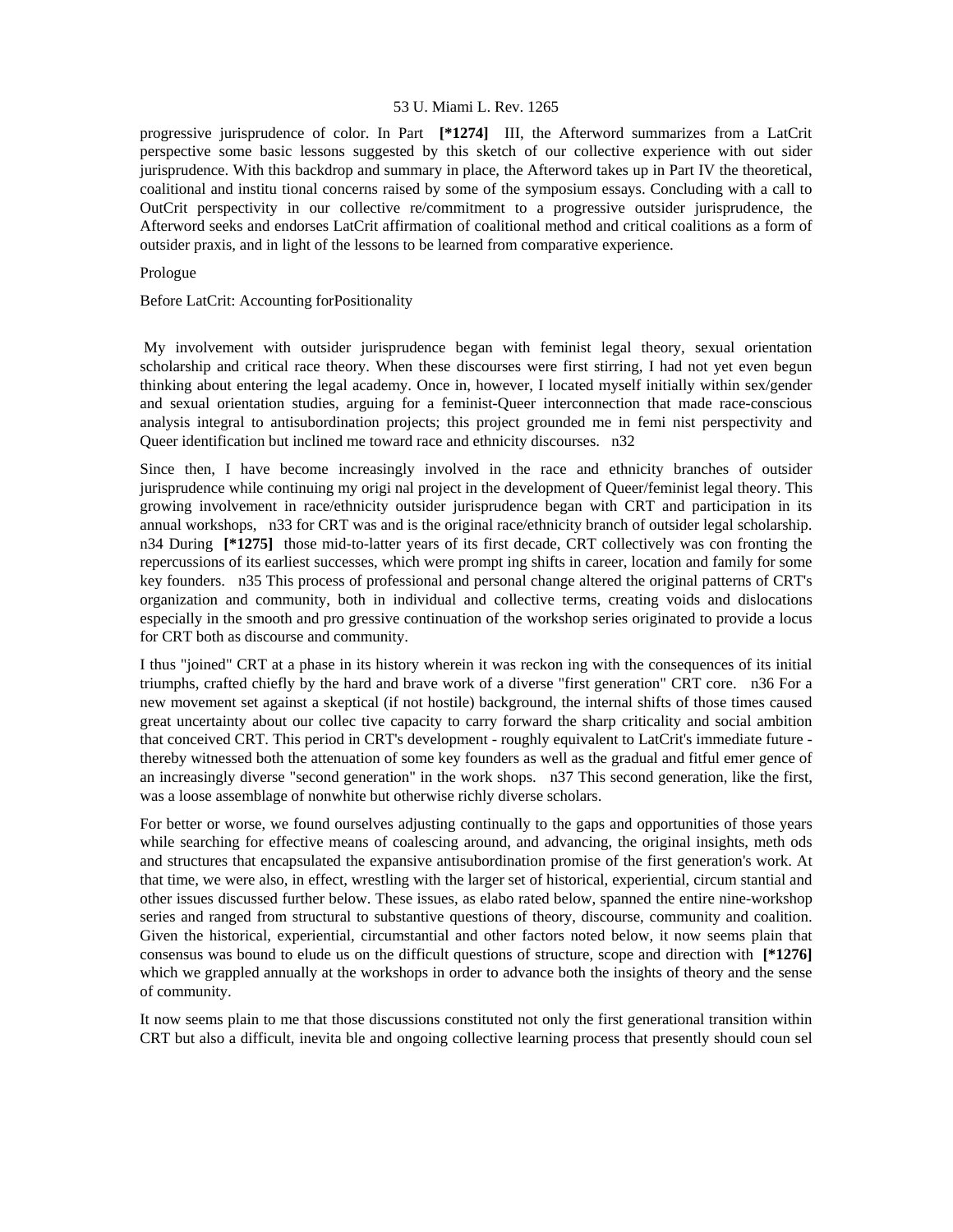all OutCrit formations, including LatCrit theory. In retrospect, those transitional years represented a key test of CRT's growth and of outsider capacity to sustain a nonwhite critical jurisprudence: the question then was whether RaceCrits would continue to develop as a diverse and egal itarian antisubordination movement of activist legal scholars, lively and sturdy enough to traverse beyond first-generation breakthroughs and, if so, how? n38 Embedded in the events and experience of those years are the lessons that I learned, and that I seek to share here, because LatCrit does and will face similar issues of consolidation, progression and sus tainability - as do and will all other forms of outsider interventions in the construction of critical legal theory.

Indeed, that question is the challenge that the self-reflective essays in this symposium effectively assert vis a vis LatCrit. Framed more broadly, it is the question and challenge that we all face, today and every day: How do we, as legal scholars, collectively sustain and carry for ward in a progressive way the outsider experiment in critical jurispru dence as a form of antisubordination struggle? It is a question and challenge that a collective and critical assessment of comparative juris prudential experience can - and should - help to illuminate.

Thus, the account of outsider jurisprudential experience that I am positioned to convey necessarily begins with the period of time spanning roughly from the second half of CRT's first decade until now - a period of transition and evolution evidenced then and still mainly in the organization, composition and programs of the CRT workshops and the LatCrit conferences. This period of transition from CRT's growing pains to LatCrit theory's emergence and consolidation is neither linear nor neat - despite the efforts to the contrary that follow. But, it is crucial to LatCrit theory's wellbeing and sustainability that this period be mined for its lessons: because the CRT workshops gave tangibility to, and anchored, the nonwhite critical legal theory movement both as com munity and as theory, and because that experience now can and must serve as a rich well of OutCrit insight, the lessons of those times are invaluable. And as LatCrit enters the same period in its development, these lessons become increasingly timely.

 **[\*1277]** Yet, as the symposium essays indicate, the tense internal dynamics of those transitional years and most importantly, their lessons - are barely evident in the texts that our collective labors have yielded. Unlike CRT's earliest origins, n39 these freighted mid-to-late first-decade moments, and their relevance to outsiders' longer-term development and jurisprudential trajectory, until now had not been engaged - except, of course, in the immediate context of the actual CRT workshops. By unfolding their respective accounts of LatCrit's precursors, roots, origins and agendas, the self-reflective essays of this symposium have begun both to fill that void and to invite other OutCrits to help contextualize our present and future, but always as part of our continuing, collective work toward a postsubordination time. What these essays tell us in no uncertain terms is that critical understanding of the tension and growth of those key transitional moments, and of their continuing ripple effects for outsider jurisprudence as a form of antisubordination praxis, no longer should remain obscure. n40

By recounting from my particular position and experience how those moments may have affected and helped to advance the RaceCrit movement during the formative years of its first generational transition and how the effects of that learning process perhaps continue to reverberate within LatCrit today - I hope to amplify and transmit to successive "generations" of scholars a critical history of this particular period. Through this recounting I aim to convey the tremendous pro gress achieved during and since those times, as well as to acknowledge and learn from the difficulties that we have overcome - but which nonetheless continue to endanger our collective ability to articulate a progressive vision of a postsubordination society. By theorizing those key moments, I hope in particular to aid LatCrit theory's continuing growth and vitality as part of a rich and diverse OutCrit community, and with the will and means to cultivate critical social justice coalitions among and across key axes of identity and community as antisubordina tion praxis.

 **[\*1278]**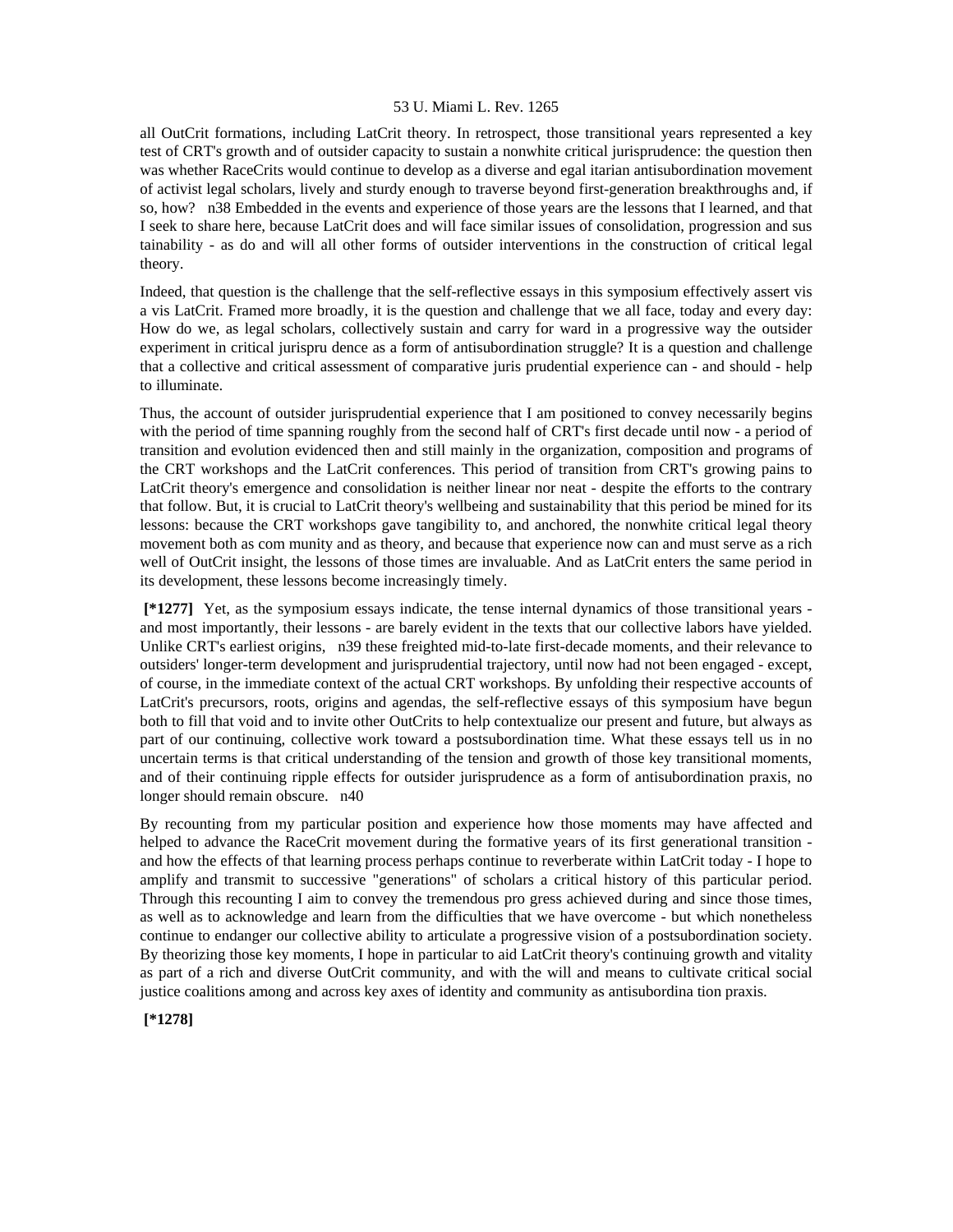I. The Emergence of a Nonwhite Outsider Jurisprudence: Critical Race Theory, Un/critical Coalitions, and Intersectional Ambivalences

 Original reports indicate that CRT was founded to struggle for racial justice. n41 During the past decade, CRT has gone about doing so in large part by advocating postmodern criticism and centering voices and positions that previously had been marginalized in social policy and legal discourse by prevailing essentializing tendencies. n42 This advocacy and centering have produced their own conceptual and political tensions - indeed the substantive and structural issues discussed below properly can be viewed as one aspect of CRT's larger modern/postmodern admixture. n43

CRT's critiques of contemporary race relations undeniably have been powerful: they have unmasked a primary element of white supremacy's continuing sociolegal legacies - principally, the system atic subordination of African Americans within the United States despite the formal equality mandates of the Civil Rights reformation. In the course of such critiques, CRT's first decade also produced a pathbreak ing body of work by critical race feminists that still resonates throughout outsider jurisprudence and critical legal theory. This work introduced methods and concepts now regarded as foundational to CRT, LatCrit and other OutCrit theorizing. n44 Indeed, the pioneering work of critical race feminists within CRT remains among the most important theoreti cal advances in legal discourse attributed generally to CRT: this work has changed the way both minority and majority scholars conceptualize **[\*1279]** and conduct racial discourse. Unfortunately, the spectacularly produc tive engagement of race and gender begun during the first half of the first decade did not became the exemplar for similar exchanges and gains at other times.

CRT's intersectional shortcomings - as a manifestation of coali tional ambivalences - perhaps may be explained by the interaction of at least five general sources or factors. The first is the pervasive hetero normativity of this country and its legal institutions, from which CRT arose. The second is the habit of racial binarism that characterizes Amer ican law and society, and which initially induced a similar approach in CRT's antiracist framework. As outlined below, both of these societal conditions were formative circumstances in contouring CRT as a fluid yet recognizable discourse and "community" through the series of annual workshops.

A third formative factor is, perhaps, more specific to legal culture: the suppressive climate of skepticism, even suspicion, that surrounded CRT's initial emergence as a critical form of race-conscious legal schol arship. This formative circumstance also generated serious and unset tling concerns about CRT's legitimacy and capacity for survival at a time when the legal establishment increasingly hankered for conform ance to colorblind imperatives. n45 These concerns, as described below in further detail, in turn fueled coalitional caution and (at times) commu nity frictions that, at bottom, were incompatible with a programmatic prioritization of coalitional or intersectional projects.

A fourth source of coalitional ambivalence is more historical and experiential. The memory of Civil Rights and Critical Legal Studies, which created histories and experiences of unfulfillment through coali tional enterprise, affected both the texts and workshops of the first dec ade. The limited and limiting results of those two recent experiences planted in CRT's early consciousness a sense of greatly lowered expec tation about antiracist reform through intergroup collaborations.

The fifth, and in this abbreviated account, final factor is the intense discursive and political demands that a postmodern, antisubordination jurisprudential movement elects to impose on itself not only intellectu ally but also socially. These self-imposed demands effectively called for **[\*1280]** CRT's embrace and pursuit of multiplicitous and intersectional projects. Thus, these five distinct sources overlapped interactively, each contrib uting to ambivalence in its own ways: basically, the first four served to make CRT wary of coalitional risk-taking, while the fifth demanded it.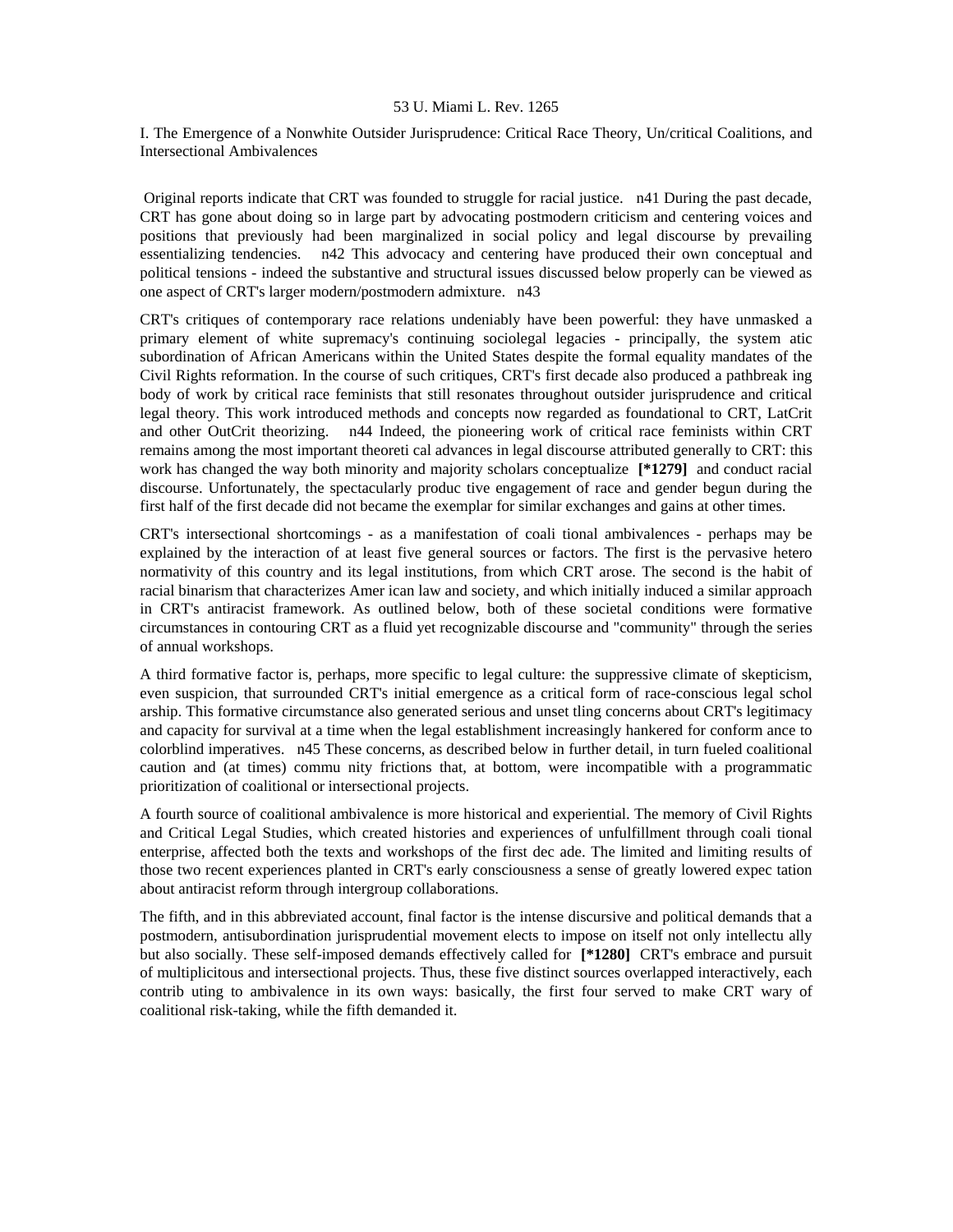These five general sources, as elaborated below, have combined and interacted in myriad ways to produce over the course of CRT's first decade the complex record that, in my view, most proximately helped to set the stage for the emergence of LatCrit theory; in particular, and from my perspective, the fitful but hopeful CRT experience of grappling with these issues provides the most direct backdrop for LatCrit theory's origi nal and current self-conception. Though not susceptible to simple or linear recounting, this mix of historical, experiential, circumstantial and other factors has generated substantive and structural consequences that sometimes have confounded CRT's struggle to establish itself as an antisubordination discourse and antiessentialist community. As the self- reflective essays of this symposium suggest, LatCrit now must learn from the CRT experience precisely because of its immediate proximity to CRT in time and in consciousness. With this aim in mind, and recog nizing this complexity, I disaggregate these sources in somewhat linear fashion simply to facilitate summary presentation and comparative anal ysis in the context of this Afterword.

A. Formative Circumstances: Societal Heteronormativity, Racial Binarism and Color-Blind Culture

 As the Phillips essay indicates, perhaps the most troubled instance of coalitional ambivalence and intersectional avoidance recorded during CRT's first-decade learning process has been the persistent reluctance to consider and interrogate the relationship of race to sexual orientation - or, more specifically, the reluctance to investigate critically how and why social or legal homophobia influence antiracist communities, strate gies and discourses. n46 In consequence, CRT has at times appeared to assume that "people of color" are congenitally heterosexual: Queers of color have been virtually invisible in the written record of CRT during its first decade, and issues we embody have been mostly marginal in, though not entirely absent from, the annual summer workshops. n47 The **[\*1281]** construction and articulation of CRT as outsider jurisprudence in the form of workshop programs and published texts thereby has been sani tized virtually of all traces of the Queer, including the Queer of color.

The marginalization of sexual orientation issues within CRT gath erings or texts for the better part of a decade etches important lessons onto our collective record: these acts of omission provide a startling example within a progressive antisubordination movement of a failure by the relevant "majority" to see and repudiate a mechanism of oppres sion operating both within and beyond the relevant or salient "commu nity." This collective failure no doubt is due, at least in part, to the culture of constant homophobia that envelops us all, inducing uncritical (even if unintentional) replication of straight privilege within CRT and other outgroup venues at different times and places. n48 This formative circumstance prompted failures of nuance, will and engagement sug gesting that CRT and other race/ethnicity-conscious projects at key junc tures disabled their full potential, becoming forces striving to make the world safe for "our" race (or ethnicity) instead of unsafe for oppression. n49

As a result, critical coalitions that cross and combine minority col ors and desires have been neglected or unrealized. To be sure, individual **[\*1282]** scholars of all sexual orientations have served as occasional bridges across these divided identities and communities. However, we have not collectively nurtured internal as well as intergroup coalitions capable of uniting lesbians, bisexuals and gays of color programmatically and structurally to CRT and other race/ethnicity projects in antiessentialist, antisubordination purpose. In outsider jurisprudence, critical coalitions within and beyond CRT that pivot on sexual orientation and race/ethnic ity have remained ad hoc or dormant until, perhaps, very recently, because whatever postsubordination vision we projected failed explicitly to redress the harms that homophobia visits on nonwhite (as well as white) peoples. n50

Another instance of CRT's coalitional ambivalence is reflected in its general sense of comfort with the framing of antiracist struggles around the Black/white paradigm of American political thought. n51 Pro ducing a mindset and discourse where "of color" becomes the functional equivalent of "Black" without much self-critical awareness, this para digm reflects the broader and standard practices of this society in its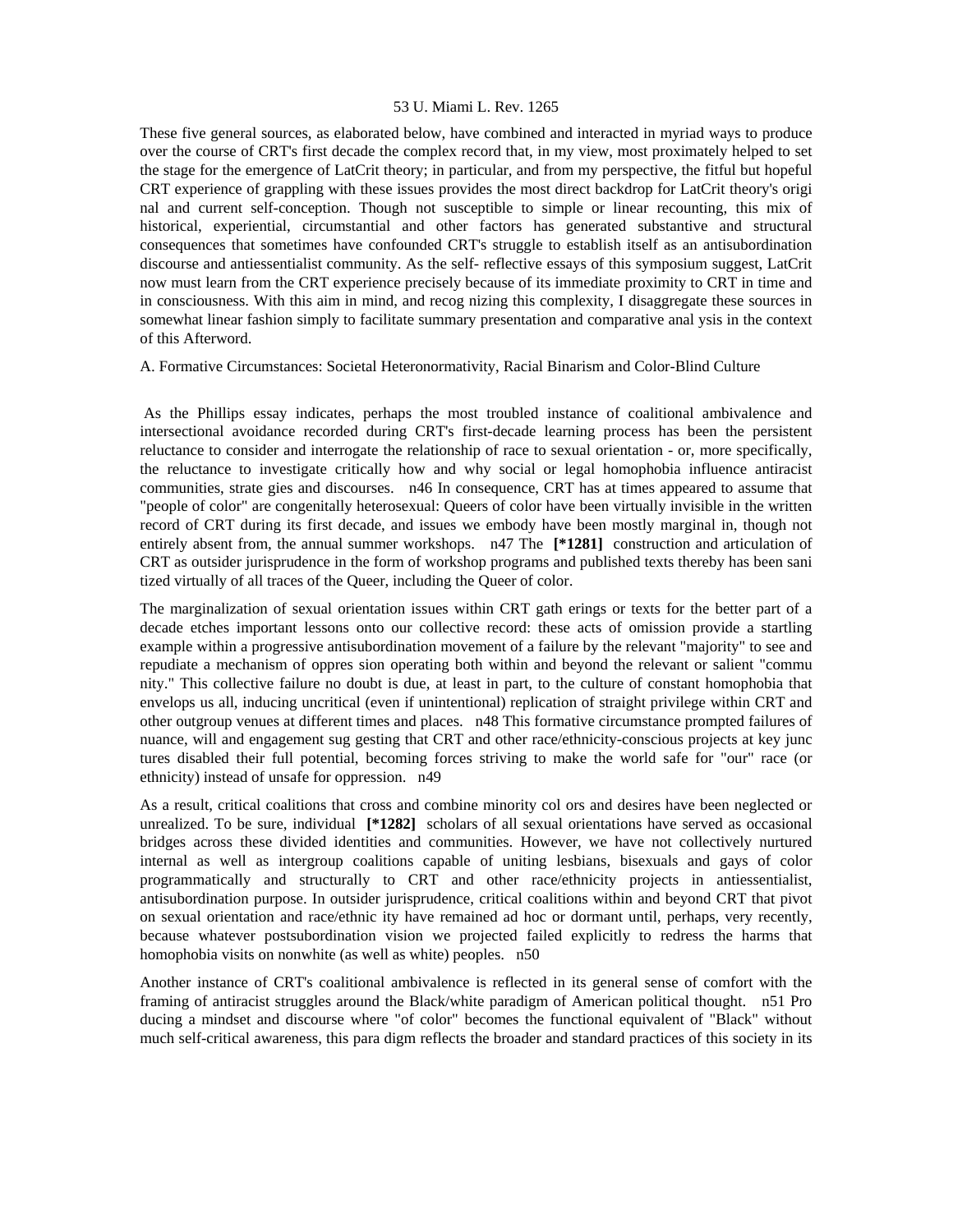regulation of race relations, which historically have emphasized Black/white binarism. Because CRT's first lens was "race" and its racist deployment, this paradigm initially may have lent itself to the needs of CRT's antiracist counter-discourse. Yet, as recent works have noted, this paradigm's binarism ultimately truncates antiracist analysis because the paradigm does much more than valorize whiteness and demonize Blackness: it also occludes all other nonwhite/nonAnglo positions in the construction and operation of racial hierarchy within and across groups or cultures. n52 As an artifact of white supremacy, this paradigm repro **[\*1283]**  duces white domination, Black subordination and nonwhite/nonBlack erasure in intra- and intergroup levels.

As Mutua's essay emphasizes, critiques of the binary paradigm cannot suggest that "Black" and "white" represent equal positions within this paradigm n53 nor, as Roberts' essay shows, can they overlook the util ity of a Black-specific analysis of white supremacy and intergroup issues. n54 Without doubt, white domination is organic to this traditional paradigm and its application, and analyses issued explicitly from Black perspectives are indispensable to antiracist discourse - especially when accompanied by a critical appreciation of this traditional paradigm and its sociolegal effects. Introducing criticality to all antisubordination uses or analyses of this paradigm may raise new issues, n55 yet continued uncritical acceptance of this paradigm to deconstruct "race relations" from any perspective may end up essentializing "race" around the para digm's bipolar hierarchy. This essentialism can help perpetuate atom ized binarisms between whiteness and Blackness in a social order controlled firmly by whites. This atomization generates consequences at odds with antiracist ideals and objectives.

Uncritical applications of this paradigm in a racially plural but supremacist society pose the danger of distancing from each other Blacks and "other" communities of color that also are disadvantaged by the social and legal preferences accorded to whiteness under this para digm and its racist ideology. Uncritical acquiesence to this paradigm lends little inspiration for antiracist coalitions of color precisely because it obfuscates how white racism affects and connects all nonwhite groups. Ultimately, uncritical outlooks on this binary framing affirmatively can impede antiracist projects capable of bringing "different" nonwhite groups together in critical antisubordination communities and coalitions. Working within this binary framework in a majoritarian system con trolled politically and economically by an ensconced whiteidentified elite and majority therefore has the potential to achieve less than is nec essary for Black ambitions to dismantle white supremacy's continuing legacies, and even less for similar Asian, Native or Latina/o ambitions.

 **[\*1284]** As in the case of sexual orientation, this paradigm's societal entrenchment and general internalization is one aspect of the formative circumstances that have helped to shape outsider jurisprudence: given the immediate conditions and larger background of race discourse dur ing its emergence, CRT's ambivalent - or ephemeral - embrace of diversities based on ethnicity and trans/nationality as integral to antiracist struggle probably is best understood both as a reflection and projection of that paradigm's pull. n56 But incrementally, as this sympo sium displays, our collective learning process has prompted greater criti cal awareness of these issues - specifically of the shortcomings that lurk in paradigmatic binarisms. As a result - and as this and prior LatCrit symposia aptly illustrate - CRT, LatCrit and other OutCrit scholars recently have begun to shift from uncritical recyclings of the traditional Black/white paradigm to multilateral interrogations of "white-over-Black" norms that support white privilege within communi ties of color as well as beyond them. n57

This quick tally is not to suggest that our collective failures of intersectional analyses regarding sexual orientation, and to a lesser extent ethnicity or trans/nationality, are the only or most important results of coalitional ambivalence based on the factors sketched above. Though ambivalence is implicated in both instances, this tally also does not imply that these failures are identical phenomena - the Phillips essay shows how the content and nature of those two moments in our collective articulation of nonwhite outsider jurisprudence were very dif ferent indeed. n58 Nor does this tally suggest that the explanations explored here are the only way to account for the variations that distin guish them. While reflecting a basically well-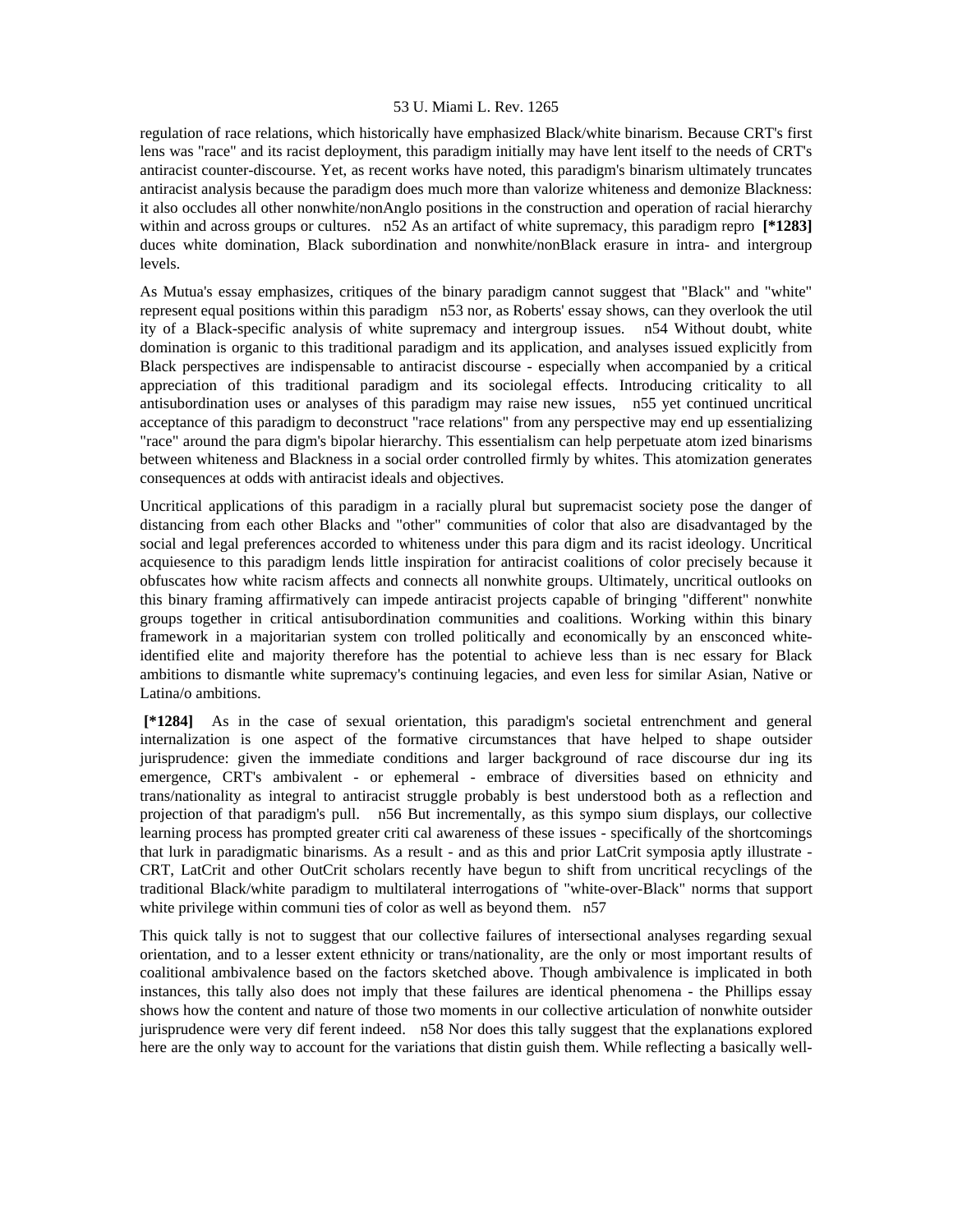founded and complex, yet selective, ambivalence over coalitional projects, single-axis analyses that omit(ted) the position within antiracist politics and discourse of nonAfri **[\*1285]** can American people of color, or of gay/Queer people of color, or of Black and other nonwhite immigrant communities, or of multiply diverse peoples of color around the globe, nonetheless entail(ed) both a critical lapse of intersectional analysis and a denial of sociolegally sig nificant diversities among the racialized constituencies of outsider jurisprudence. n59

Finally, and additionally, CRT arose as a "minority" insurrection emanating from within the established legal culture but cast in opposi tion to it. From the outset, then, nonwhite outsider jurisprudence found itself subject to a disconcerting range of initial establishment reactions, extending from indifference and skepticism to curiosity and, at times, even understanding and respect. Still, the palpable and strident hostility to CRT's explicit and critical race consciousness in the institutional and intellectual environment prevailing at CRT's inception must be recog nized as another specific formative factor in early circumstances and ambivalence. Though CRT scholars gradually have been appointed and tenured at even the most exclusive institutions, CRT workshops annu ally forced us to confront in both formal and informal conversation the enervating hostility directed by "home" institutions at CRT scholars year-round in routine, structural, maybe even "unconscious" ways. n60 And, as CRT gained prominence, attack did not abate; emboldened in part by a larger onset of reactionary attitudes licensing majoritarian backlash, initial academic unease devolved into unabashed bashing dur ing the second half of CRT's first decade. n61

 **[\*1286]** Ironically, and importantly, the suspect gaze of the early years came not only from dominant quarters of the legal academy. Reflecting the complexities of racialized politics in this society and profession, CRT has found itself especially vulnerable to the balking reception it received from some legal scholars of color. Questioning CRT claims about "voice" in legal scholarship, the nonwhite critique of CRT was asserted by "colorblind" scholars of color whose standing derived in part from nonwhite racial identity - even as they authored texts that dis missed or devalued the relevance of racialized identity to scholarly per spective and discourse. n62 The specific circumstances of CRT's formation thus raised grave additional doubts: whether the thick racial politics and set political preferences of a white and wishfully "color blind" legal culture would suffocate a nonwhite articulation of critical legal theory about race, race consciousness and racism.

The impact of these three formative circumstances - societal heteronormativity, entrenched Black/white binarisms and legal culture's suspicion of nonwhite race consciousness - in tandem go a long way toward explaining some of our early and collective failures in intersec tional analysis and community-building. Yet the formative influence of social circumstance was not all that stood behind this coalitional ambiv alence. In addition, historical and experiential factors helped set the stage not only for CRT's emergence but also for our collective con flicted relationship to antiessentialist communities and critical coalitions as vehicles of antisubordination praxis.

B. History and Experience: Equality and Ambivalence

 Among the good historical or experiential reasons for CRT's early sense of ambivalence toward coalitional projects and intersectional poli tics is the national experience known as the Civil Rights Movement. The Civil Rights experience aligned modern, liberal segments of Ameri can political society with the antiracist struggle primarily of African American communities to overthrow this nation's de jure apartheid regime. This "coalition" succeeded at the basic level of formal desegregation.

 **[\*1287]** As a result of that movement, an avalanche of curative statutes was enacted, amended, interpreted and sometimes enforced earnestly. But the predominant liberal conception of formal legal equality as a way station to social colorblindness did not include the vision or will to dis mantle racial supremacy and subordination in systematic, material or fundamental terms. In retrospect, nonwhite scholars have learned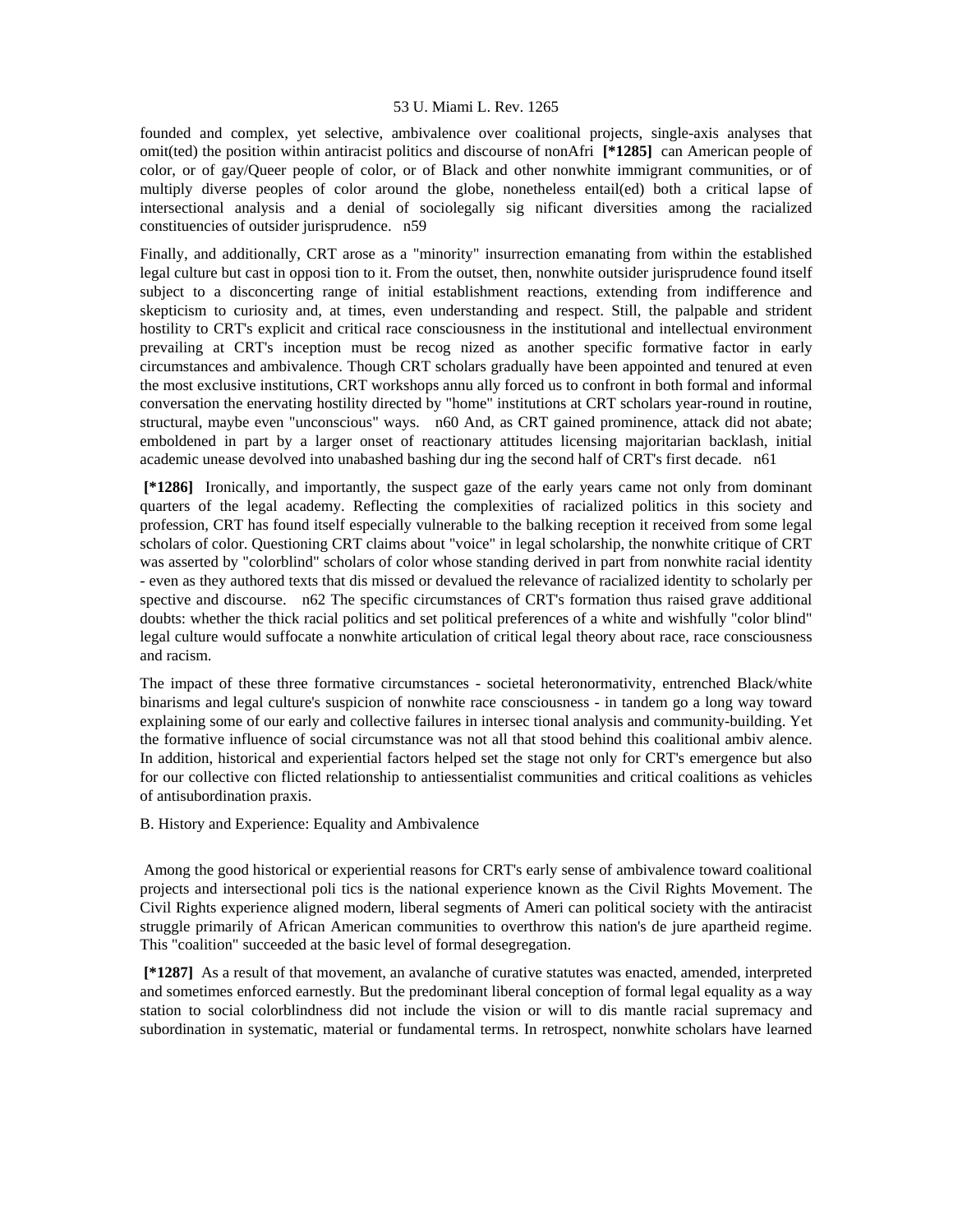that colorblindness, rather than social justice, was the objective of the Civil Rights push for formal racial equality.

The Civil Rights experience also taught people of color, and espe cially African Americans, that cooperation - coalition - with main stream liberalism was possible only at the margin, or at the surface, for a related reason: because dominant versions of liberal policy view "dis crimination" as isolated, temporary or atypical instances of individual wrongdoing rather than as manifestations of the enduring structures and patterns of power that permeate American society and are leveraged sys temically through the institutions, processes and doctrines of the law. n63 This conception of sociolegal reality cramps law's ability to counteract racism, as many outsider scholars amply have shown. For these reasons, the Civil Rights experience has not inspired (specifically within CRT) much confidence in racial, much less intersectional, coalitions.

Also among the good historical reasons for early collective ambiva lence toward coalitional possibilities may be the experience with Critical Legal Studies ("CLS"). Generally, CLS has expressed a postliberal and antiformalist political sensibility that signals solidarity with CRT, but CLS ineptitude on racial particularity and its lack of dedication to praxis or transformation made that movement ultimately ill-suited to the antisubordination needs of nonwhite scholars and communities. Over time, these and related CLS characteristics helped to distance it from CRT despite the postmodern and progressive disposition they share(d). Though significant affinity always has existed between CLS and CRT, these two jurisprudential movements represent(ed) a combustible mix of racialized interests, intellectual stances and normative imperatives that produced years ago the rupture that helped spawn CRT and nonwhite outsider jurisprudence. Emanating from a direct confrontation over questions about nonwhite scholars' place within CLS, that rupture recalls in stark and subtle ways how white-controlled ventures - including coalitions - can delimit antiracist objectives. n64 The CLS/ **[\*1288]** CRT experience consequently combines a basic sense of jurisprudential camaraderie with coalitional caution, which could have reinforced the early sense of ambivalence that Civil Rights history also has induced.

These promising and complicated but ultimately unfulfilling histor ical experiences suggested to early CRT adherents that white-identified forces espousing liberal and even postliberal viewpoints are likely to support antiracist reform vigorously only upon the perceived conver gence of majority and "minority" interests. n65 More generally, these experiences suggested to CRT's founders and expositors that majoritarian forces are likely to constrict or compromise antiracist the ory and action precisely when "equality" seems about to threaten in fact the existing (mal)distributions of economic and social goods. These experiences therefore may be described as recent examples of "uncriti cal" collaborations that have continued to influence the early outlook of outsider jurisprudence on race, law and justice. In addition to the impact of formative social circumstance and a suspicious legal culture, the dis appointments of these recent historical experiences may help to explain further the early general wariness of dilution or deflection through uncritical or dysfunctional "coalitions."

C. CRT as Nonwhite Outsider Jurisprudence: A Vehicle of Theory, Community, Both?

 Because CRT's original vision dedicated outsider scholars firmly to scholarship as well as to community, n66 this combination of developmen **[\*1289]** tal environment and historical experience was bound to influence out sider jurisprudence in both substantive and structural terms. Substantively, as just noted above, CRT workshops and texts during the first decade rarely have focused on critiques of sexual orientation and ethnicities or trans/nationality, and of their interaction with race, to pro duce hierarchies of power and networks of privilege both within the United States and abroad. Only in more recent years, as Phillips argues, has CRT begun to produce a body of literature reflecting this widened scope of critical inquiry and interconnection. n67 As a result, only now is the published record beginning to provide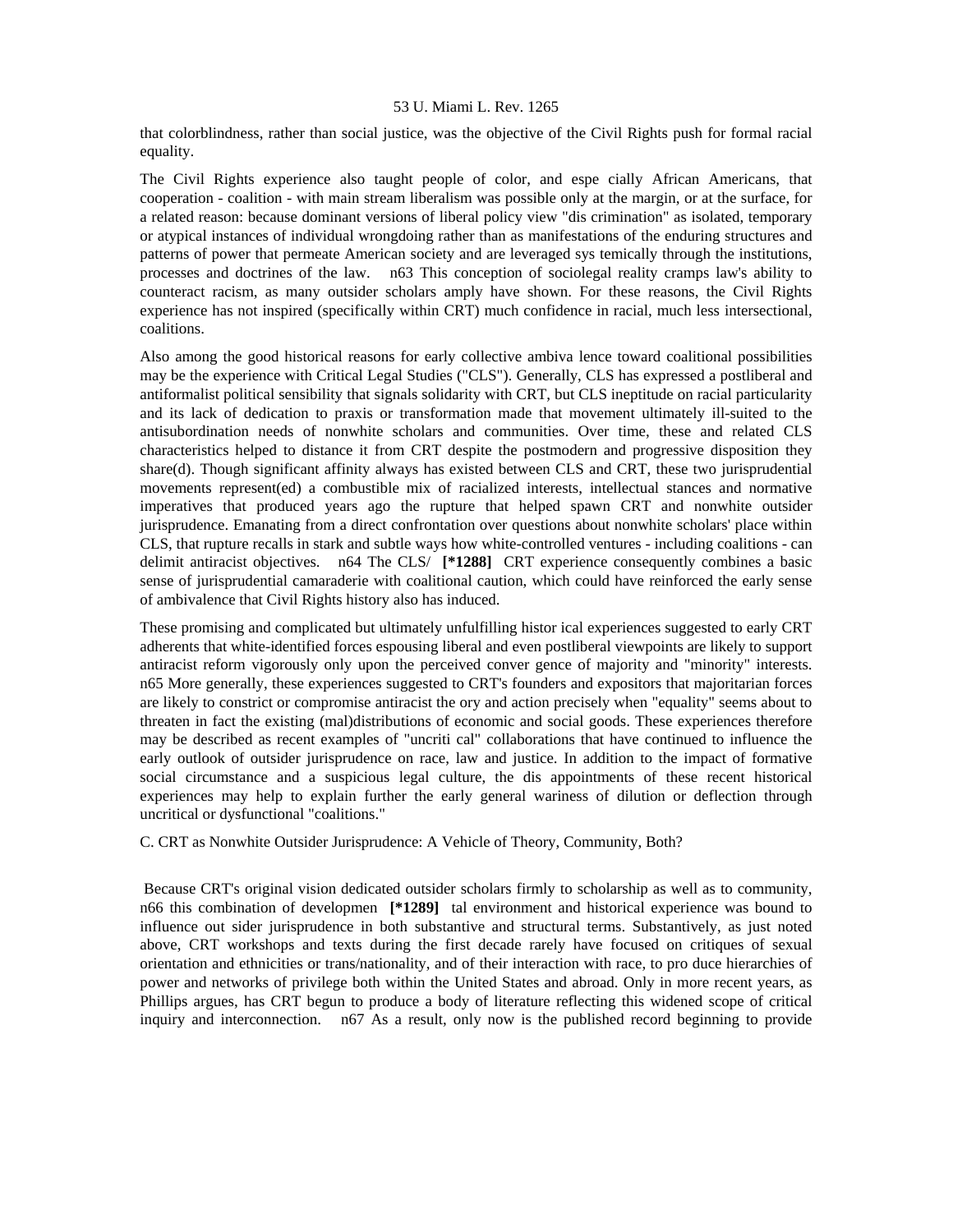inspiration for critical coali tions across these (and other) identity categories within and through CRT specifically.

Structurally, this combination of factors or influences helped to inspire the original workshop design, which sought to carve out within the legal academy of this country a "safe space" for the incubation of antiracist critical theory by creating an intimate and controlled venue. The workshops were designed to bring together scholars of color each summer to share and exchange insights based on our reading of predistributed texts, and without the draining omnipresence, or immediate interference, of white privilege. This structure was designed to provide opportunities for intellectual support to fertilize CRT as scholarship, as well as opportunities for personal interaction to foster a sense of com munity among the participants. The workshops, in short, would be CRT's means of re/production in both discursive and human terms.

During the nine-workshop series spanning from 1988 to 1997 based on this original model, the limited attendance of about 25-35 persons (including presenters) was determined each year by the workshop plan ning committees, which typically relied on attendance lists from prior years to mail invitations. n68 Consequently, access to the workshop has been "closed" as well as limited, requiring both an initial invitation and then a prompt acceptance of subsequent invitations. This design inevita bly affected the scope and structure of CRT's purpose, discourse and community, especially because the workshop planning committees themselves were not structured to promote and balance continuity with expansion from year to year.

 **[\*1290]** Yet, balancing continuity and expansion in the workshops, and in their planning committees, always was important precisely because out sider scholarship dedicated itself from the outset to the cultivation of community, and also because the annual workshops were key instru ments in making possible any such cultivation. In addition, the changing demographics of the legal academy, including the growing diversity of the professorate of color, n69 made the need for this balancing more acute, as well as crucial to the mission of creating community. Unfortunately, however, planning committees emerged annually largely from happen stance, leaving each year's committee with accumulated folklore and the prior year's invitation list as its main organizational tool and resource.

With the composition and the consciousness of each year's plan ning committee left to the vagaries of individual agency or institutional exigency, no mechanism ever was created to ensure the balances and expansions necessary to CRT's continual and collective well-being as a vanguard discourse and community. This point, and its consequences, are captured by Phillips' account of the workshops' initial encounter with "ethnicity": though the initial lapse promptly was disclaimed and followed up with a programmatic intervention the next year, n70 this his tory and programming did not carry forward into the future years - causing successive workshops to relive, and have to recover from, the same experience with Black/white binarism inside nonwhite outsider jurisprudence. n71 In this and other instances, workshop programming, like workshop participation, lacked longterm charting and guidance to keep the workshop grounded to the original sense of community and transformation through critical legal theory and praxis. The need for multiple balances in the structure and staffing of CRT convocations, specifically to foster a multilateral sense of connection and growth among geographically dispersed and multiply diverse scholars, never was adequately theorized or institutionalized as part of the antisubordination jurisprudential project that we commissioned for ourselves. n72

 **[\*1291]** Because the collective learning process taking place during those years was uneven and inevitably complex, each year pressure arose anew, and accumulated, over recurring gaps or skews in the program matic and physical aspects of the workshop. As intersections became more like fault lines, opportunities for critical insight and antisubordina tion allegiance among and across various overlapping outgroups became instead sources of semi-essentialized, and probably self-defeating, dis cord. Given these stresses, it might be a wonder that the workshops on the whole were as successful as they clearly have been, and that CRT has matured and prospered so much during this past decade as the exem plar of outsider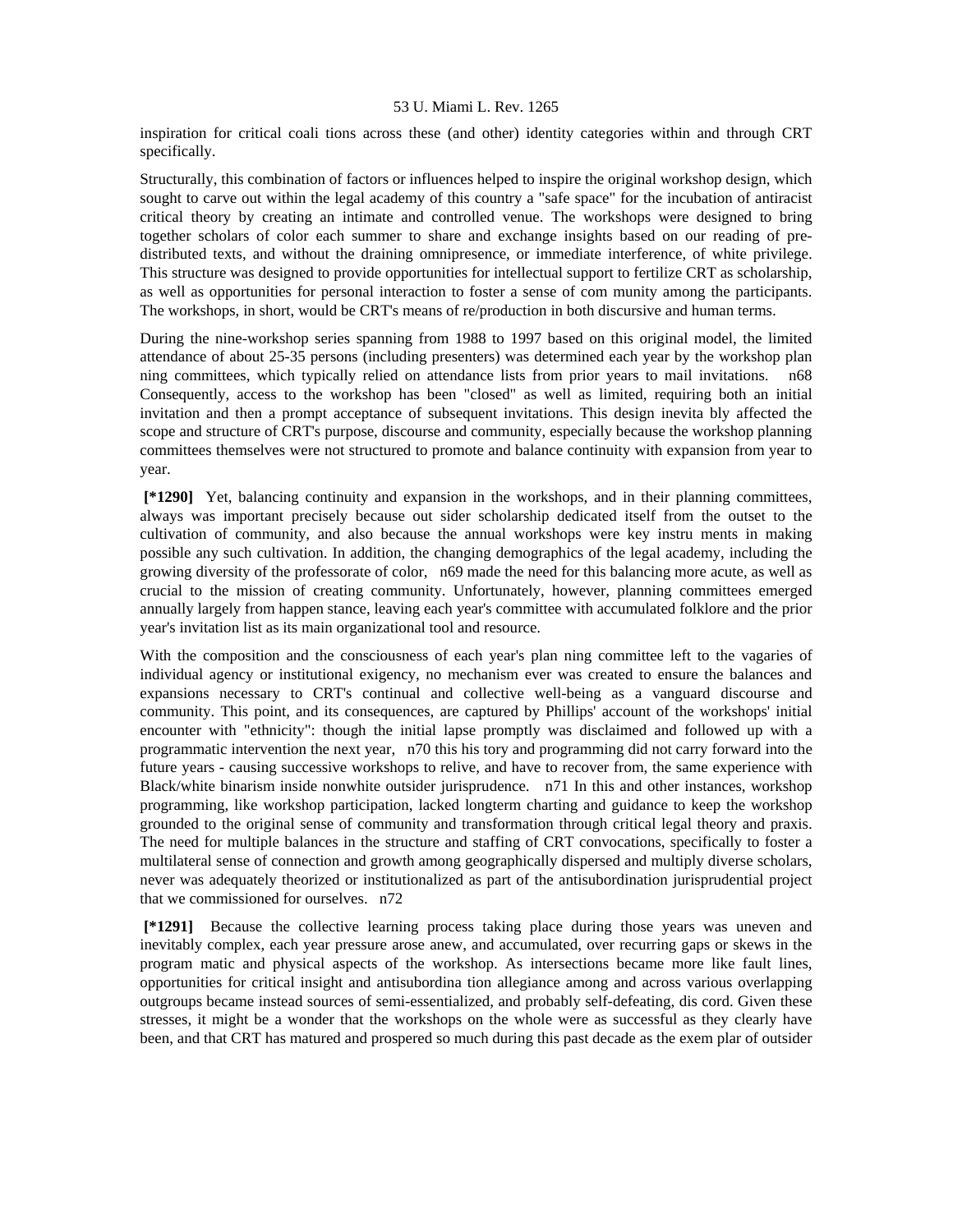jurisprudence: despite the above weaknesses, the nine- workshop series of the first decade did in fact provide a relatively "safe" space for CRT to unleash a discourse and congeal the beginnings of an OutCrit community.

LatCrit theory, and the "convergence chronicle" of CRT and Lat Crit that the Phillips essay elaborates, provide testament to that progress, for in many ways LatCrit theory springs from the gains that CRT posted. n73 But to learn from this progress requires us to learn from our misteps and to remain vigilant against their recurrence. To build on our early progress, and to account for other significant factors of ambiva lence, requires us to practice antisubordination principles and antiessen tialist community-building as central to the project of constructing a nonwhite outsider jurisprudence.

D. Principle Matters: Antiessentialist Essentialism and Social Transformation in Nonwhite OutsiderJurisprudence

 Though CRT's "race" literature in particular continued to thrive during those years of uncertain transition, the original dedication to community and cause became increasingly vexed during the second half of the first decade over an ironic "antiessentialist essentialism" associ ated with CRT's ambivalent (non)management of increasingly diversi fied identities, demographics and intersections. n74 This internal(ized) form of essentialism includes the failures of intersectional bent or inquiry noted above. n75 But the early sense of ambivalence about coali tional theory and praxis juxtaposes another important factor against those historical, experiential and circumstantial stressors. This factor is a feature of CRT that no doubt is definitive of nonwhite outsider juris prudence in both substantive and structural terms: CRT's postmodern **[\*1292]** foundation in antiessentialist analysis and antisubordination struggle. n76 This factor, unlike the ones sketched above, insisted on principle that outsider scholars resolve our intersectional fears and form critical coali tions fueled by a respect for difference in the struggle toward a post subordination era.

In contraposition to the developmental, historical and experiential factors discussed above, the antiessentialist commitment has inclined CRT (and outsider jurisprudence) most definitely toward coalitional projects because "intersectionality" and "multiplicity" require skepti cism of categorical generalization, single-axis group formations and unidimensional units of critical analysis. n77 Multiplicity and intersection ality effectively demand approaches to "race" and racism that entail coalitional moments and intersectional mindsets. Thus, while history, experience and circumstance may have tilted us collectively away from coalitional opportunities, the inclination of our antiessentialist sensibili ties toward intersectional (and multidimensional) endeavors demanded them.

Additionally, outsider scholars' foundational commitment to antisubordination praxis reinforced antiessenialism's call for serious, **[\*1293]** substantive consideration of the linkages between racial and other forms of injustice. Because material reform requires savvy decisions about the politics of change, the original ambition of substantive social transfor mation in pursuit of justice similarly inclines outsider jurisprudence toward cross-group alliances capable of producing concrete and lasting sociolegal progress. n78 CRT's very principles and intellectual architec ture thus impel us toward intersectional analyses and coalitional prac tices despite the historical, experiential and circumstantial record that otherwise might counsel suspicion of jurisprudential (and other) forms of coalition.

In sum, the combined impact of historical experience and formative circumstance implanted within today's community of OutCrit scholars a rationale for circumspection about the value of (at least some) coali tional projects. Yet outsider nonwhite jurisprudence from inception has been conceived and staffed by a richly and multiply diverse group of critical legal scholars with an expansive sense of social justice - a rich ness of ambition enhanced by the changing demographics and expanding frontiers of the past decade. In turn, this confluence of his tory, experience, circumstance and diversity sets the stage for a compar ative look at Queer and LatCrit experiments in critical legal theory. These experiments, as explained below, present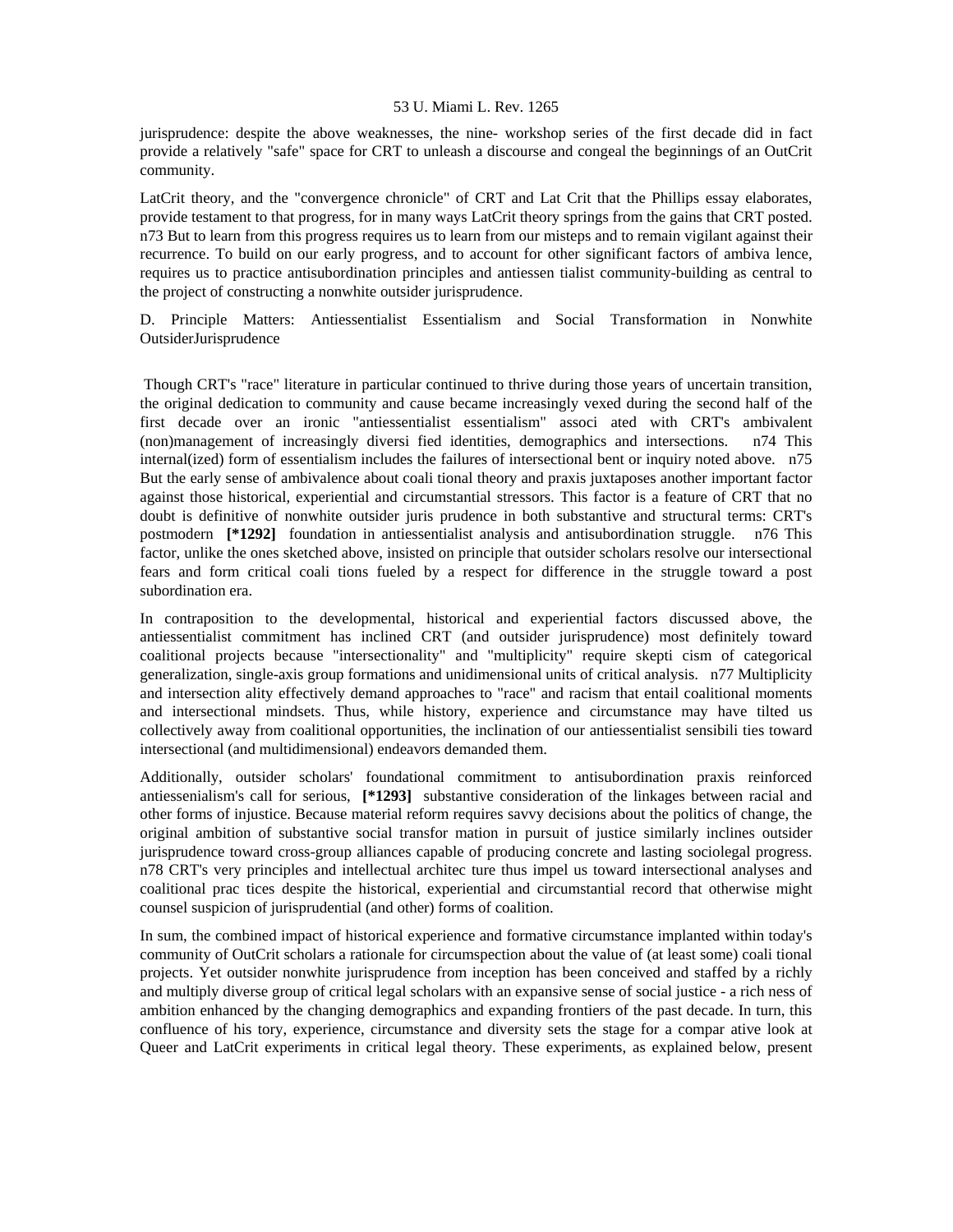significantly different approaches to, and experiences with, antisubordination discourse and community. These differences can translate into substantive alterations of postsubordination vision, and can have a profound impact, for better or worse, on the collective capacity to realize jurisprudential community and collaboration in antisubordination struggle.

II. Queer Legal Theory, LatCrit Theory and CRT: Diversifying OutsiderJurisprudence

EventssinceCRT'sfoundinghavewitnessedthenascencyofalliedju-

risprudentialmovements,particularly(frommyperspective)QueerCrit n79

 **[\*1294]** and LatCrit n80 discourses. In fact, Queer legal theory and LatCrit theory come onto the jurisprudential scene at roughly the same time - during the second half of CRT's first decade - but in markedly different ways. Of these two, as recounted below, only LatCrit theory positions itself collectively and consciously as aligned with CRT under the rubric of nonwhite outsider jurisprudence. Due in part to their differences, these two developments have helped to further diversify and enrich outsider legal discourse - and to refine and elucidate the lessons that LatCrits and OutCrits might draw from comparative jurisprudential experience now and in the next several years.

A. The Queer Position and Nonwhite Outsider Jurisprudence: Contrasting Experiences, Mutual Lessons, PendingConnections

 During the past few years the "Queer" denomination has been crafted to signify a self-consciously political and progressive subject position in scholarly and public discourse. The "Queer" position profess edly describes a broadly-conceived antisubordination posture; the "Queer" position, as initially articulated in New York, San Francisco and other early venues, explicitly stakes out antiracist, antisexist and anticlassist as well as antihomophobic commitments. Queer Nation fly ers posted in New York, for instance, declared that "Being queer ... means everyday fighting oppression; homophobia, racism, misogyny, the bigotry of religious hypocrites and our own self-hatred." n81 Thus, the distinction between "Queer" and "lesbian" or "gay" is that the former signifies - and constantly searches for - a postmodern political identi fication while the latter at times amount to essentialized, single-axis **[\*1295]** identities. n82

However, with the relative (and limited) exception chiefly of les bian and bisexual exchanges, n83 it remains sometimes difficult to ascer tain whether "Queer" legal theory actually has come into full existence specifically in legal culture. As the emergent internal critique of gay and lesbian legal scholarship argues, sexual orientation legal scholarship has elided race, ethnicity, class, and gender. Consequently, "gay and lesbian" (as opposed to "Queer") legal scholarship certainly does exist, and it has proliferated with impressive (and exciting) momentum, aided in part by the social consciousness and cultural activism of progressive Queer nationalists.

In the legal academy, this proliferation began in 1979, with the first-ever symposium on sexual orientation and the law. n84 It has grown since then, posting significant insights in fields ranging from constitu tional to family law, and engaging issues of power and identity familiar to CRT, LatCrit and other lines of OutCrit inquiry. n85 This discourse undoubtedly is a useful and positive development because it attacks sex ual orientation injustice and expands the body of work produced as out sider jurisprudence. But, as the emergent internal critique points out, n86 this mostly unmodified scholarship is limited by its simultaneous failure to tackle with vigor various issues opened by CRT and outsider inroads into intersectionality, multiplicity and multidimensionality.

 **[\*1296]** As with CRT, this limitation no doubt is a function of multiple factors, including, again, historical experience and developmental cir cumstance. n87 In particular, this limitation reflects the impact of societal white supremacy on gay (and even Queer) consciousness or discourse, and on the agendas or projects thereby generated. Thus, gay and lesbian legal scholarship, like early inquiries of nonwhite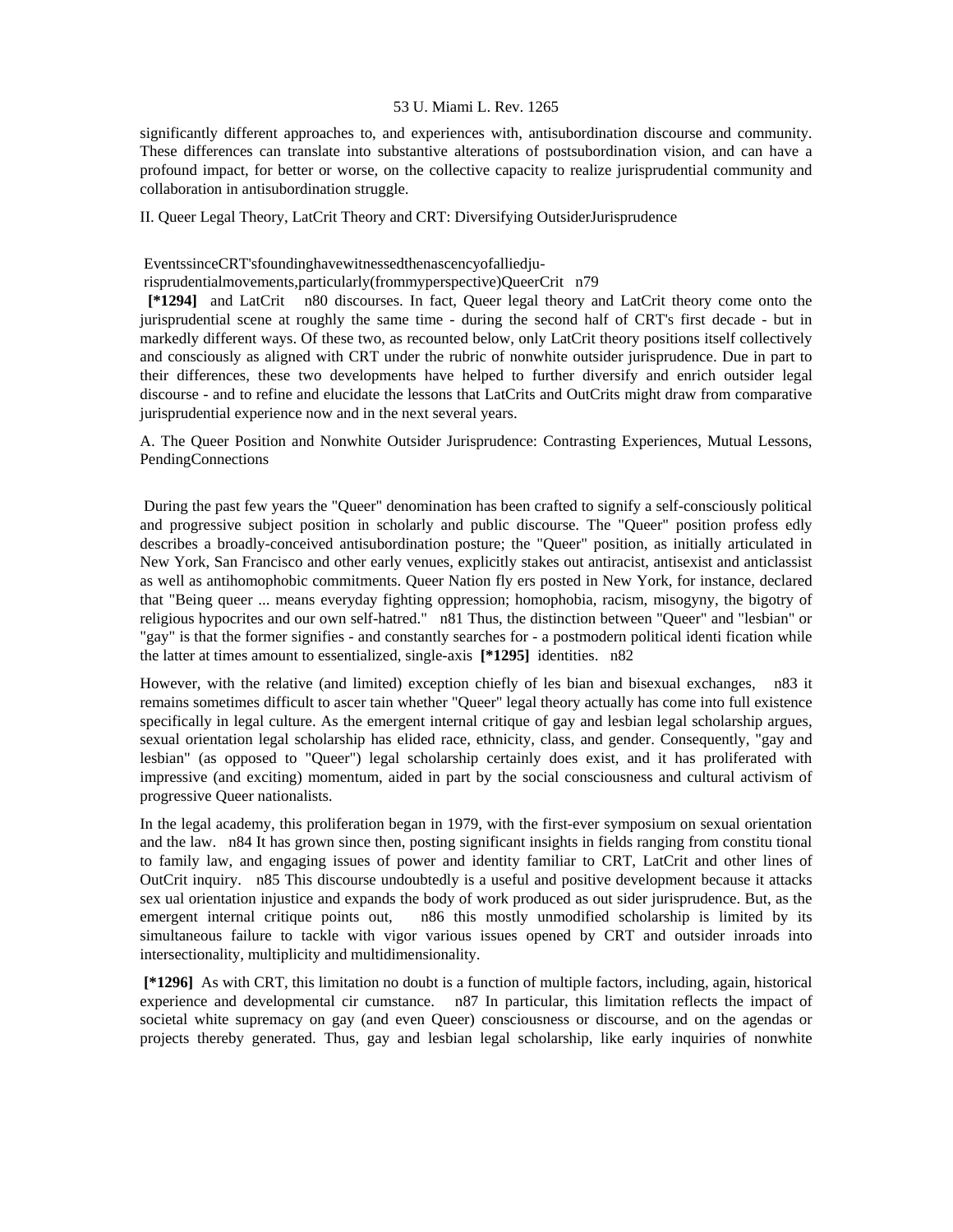outsider jurisprudence, on the whole has failed to enter, or linger at, the intersections of race, ethnicity and sexual orientation. n88 Though both discourses espouse res olute and egalitarian antidiscrimination ideals, both have generated a body of largely unmodified work for reasons that sometimes are shared and sometimes not.

Perhaps "gay and lesbian legal scholarship" has not yet matured into "Queer legal theory" in part because it lacks certain structural sup ports for the exchange and dissemination of ideas, as well as for the cultivation of communities and coalitions. For instance, sexual minority scholars have not created venues like annual summer workshops or reg ular conferences of the sort that have helped to fuel the prior and current development of CRT and feminist legal theory and, most recently, Lat Crit. n89 Of course, various law reviews have at times organized symposia devoted to sexual orientation and the law. n90 And the American Associa tion of Law Schools ("AALS") in 1996 sponsored the first-ever national workshop on sexual orientation and the law. n91 However, apart from the programs and gatherings of the Section on Lesbian and Gay Legal Issues during the AALS annual meeting, n92 sexual minority legal scholars have **[\*1297]** instituted no regular form of convocation to introduce and advance criti cal, collective and multidimensional discussion of "sexual orientation" issues. On the whole, we have not established autonomous structures or programmatic initiatives to affect positively the conditions of our work's production, nor, more specifically, to bring into existence a Queer con ciousness and community within legal culture. n93

This collective structural failure inevitably shapes the literature both in substance and sensibility - both as discourse and community. Gay and lesbian legal scholarship has produced a record of mostly sin gle-axis analyses that reflect and replicate the atomized environments in which Queer scholars work due, in part, to the fact that sexual minority "communities" or networks are incipient, if not still inchoate, forma tions; though many factors undoubtedly contribute to this status quo, it seems that those of us writing from a sexual minority subject position have failed to articulate an advanced conception of Queer legal theory at least in part because we have not substantially overcome the physical and cultural conditions of psychosocial isolation that structure sexual minorityhood in the legal academy, the United States and elsewhere. n94 As with nonwhite outsider jurisprudence, Queer positionality cannot help but to reflect the conditions preceding and surrounding its emergence.

Thus, like other discursive formations, both sexual orientation legal scholarship and current articulations toward Queerness in scholarship undoubtedly have exhibited racialized, ethnicized, gendered and classed tendencies that reflect larger cultural hierarchies of privilege and posi **[\*1298]** tion. n95 Yet, in my view, Queer ideals and insights - despite their flaws and even if not yet widely practiced in legal scholarship - can aid out sider scholars' continuing learning process and jurisprudential advance ment. n96 Queer values, if practiced consistently and honestly, counsel all OutCrit scholars - CRT and LatCrit included - promptly and ear nestly to take up neglected or postponed intersectional issues of law, identity and opportunity.

Among these pending intersections, of course, is the interplay of white and straight supremacies in producing the specific subordination of lesbian, gay, bisexual and trans/bi-gendered persons of color within communities of color, including Latina/o communities, and throughout society generally. n97 But Queering nonwhite outsider jurisprudence demands more than the addition of sexual orientation and sexual minori ties to the current jurisprudential mix; the process of Queering retains yet builds on multiplicity and intersectionality because Queer positional ity requires a multidimensional approach to all deployments of oppres sive power and privilege. n98 Thus, even though Queerness remains a white, male and middleclass formation in many respects, the important, distinctive and (still) under-used contribution to critical theory of Queer positionality is its programmatic emphasis on expansive antisubordina tion stridency. Despite the limitations of current practices, Queer posi tionality provides a springboard from which to envision an egalitarian postsubordination society that CRT, LatCrit and other OutCrit scholars avidly should embrace and help to establish in accordance with our antiessentialist tenets and antisubordination imperatives.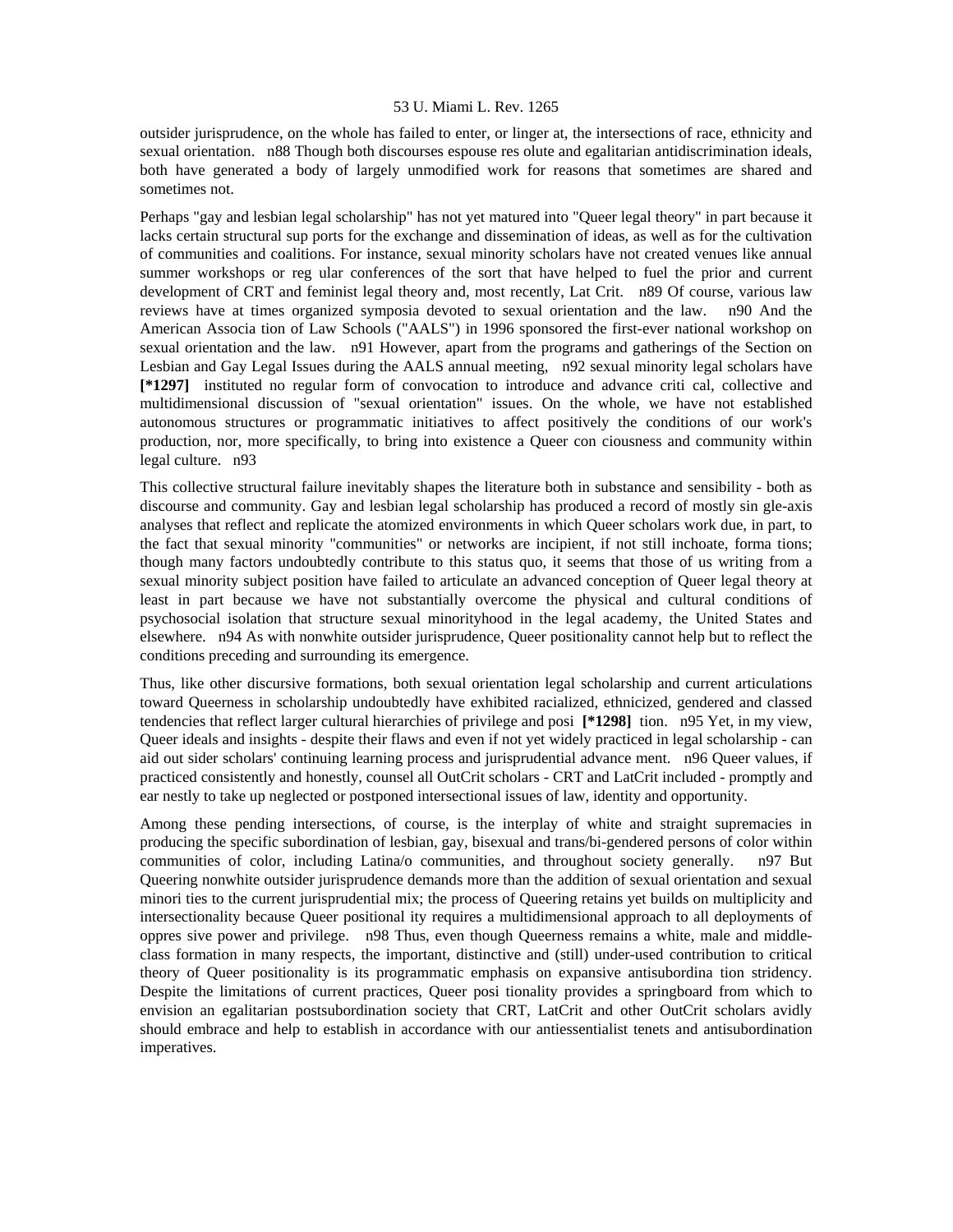**[\*1299]** In sum, the substantive advances in critical perspective attached to Queer positionality have been undermined by the lack of structures to foster interconnective discourse and community among sexual minority and allied scholars. Reflecting the afflictions of our larger social and legal environments, Queer theory - or, more accurately, sexual orienta tion legal scholarship - has been limited by collective failures of inter sectional inquiry and convocation. The overall record of sexual orientation legal scholarship thereby underscores challenges and exper iences paralleled, though not necessarily duplicated, in race/ethnicityconscious outsider jurisprudence.

B. Building LatCrit Theory: Lessons and Practices, Knowledge and Community, Aspirations andLimitations

 LatCrit theory, in some ways the most recent of these jurispruden tial phenomena, offers a notably different record and model from both the RaceCrit and QueerCrit experiences. LatCrit theory is an infant dis course that responds primarily to the long historical presence and gen eral sociolegal invisibility of Latinas/os in the lands now known as the United States. As with other traditionally subordinated communities in this country, the combination of longstanding occupancy and persistent marginality fueled an increasing sense of frustration among contempo rary Latina/o legal scholars, some of whom already identified with CRT and participated in its gatherings. Like CRT, Queer and other genres of critical legal scholarship, LatCrit literature thus tends to reflect the con ditions of its production as well as the conditioning of its early and vocal adherents.

Born most immediately from and during a 1995 colloquium on Latinas/os and CRT, LatCrit theory is an intervention designed to high light Latina/o concerns and voices in legal discourse and social policy. n99 As its origins indicate, this Latina/o-identified genre of outsider jurispru dence was conceived as a movement closely related to CRT. And because it was born of the CRT experience, LatCrit theory views itself as a "close cousin" to CRT, a cousin that always welcomes CRT, both in spirit and in the flesh, to its gatherings. n100

But these roots include a critical assessment of CRT - this birth ing reflects both the strengths and shortcomings of CRT as revealed by a Latina/o-identified critique of antiracist public discourse and legal schol arship. Molded (in part) by a critical assessment of outsiders' substan tive and structural record, LatCrit theory from its very inception has **[\*1300]** been self-consciously devoted to practicing CRT's original commit ments and pioneering techniques in self-critical ways. LatCrit theorists, in other words, have been determined to embrace CRT's original antisubordination insigts and employ its first-decade learning curve as this project's point of departure. n101 Not surprisingly, then, LatCrit theory has devised a conscious and critical self-conception very similar though not identical to CRT's.

Not all the "differences" (or similarities) between CRT and LatCrit can be attributed to the lessons drawn from comparative jurisprudential experience, however. Other factors inevitably influence or enable Lat Crit's make-up. For example, LatCrit emerges at a time in which the demographics of the legal professorate are much more diverse than a decade ago, during CRT's initial emergence. n102 Moreover, the effects of majoritarian racist/nativist backlash, and of the policy preference for for mal color blindness, also have been legitimated and consolidated, both judicially and legislatively, mostly in the decade since CRT's incep tion. n103 And, as yet "another" nonwhite subject position, LatCrit also has been required to anticipate and navigate carefully the perennial charge of interjecting or aggravating a destructive "balkanization" within legal discourse. n104 These factors, in addition to the CRT experi ence and the various historical and other factors that affected it, n105 have helped to shape and give meaning to LatCrit theory today, both in sub stantive and in structural terms. Like CRT and Queer legal theory, Lat Crit theory not only reflects but also must respond to the conflicts, circumstances and conditions that preceded and surrounded its emergence.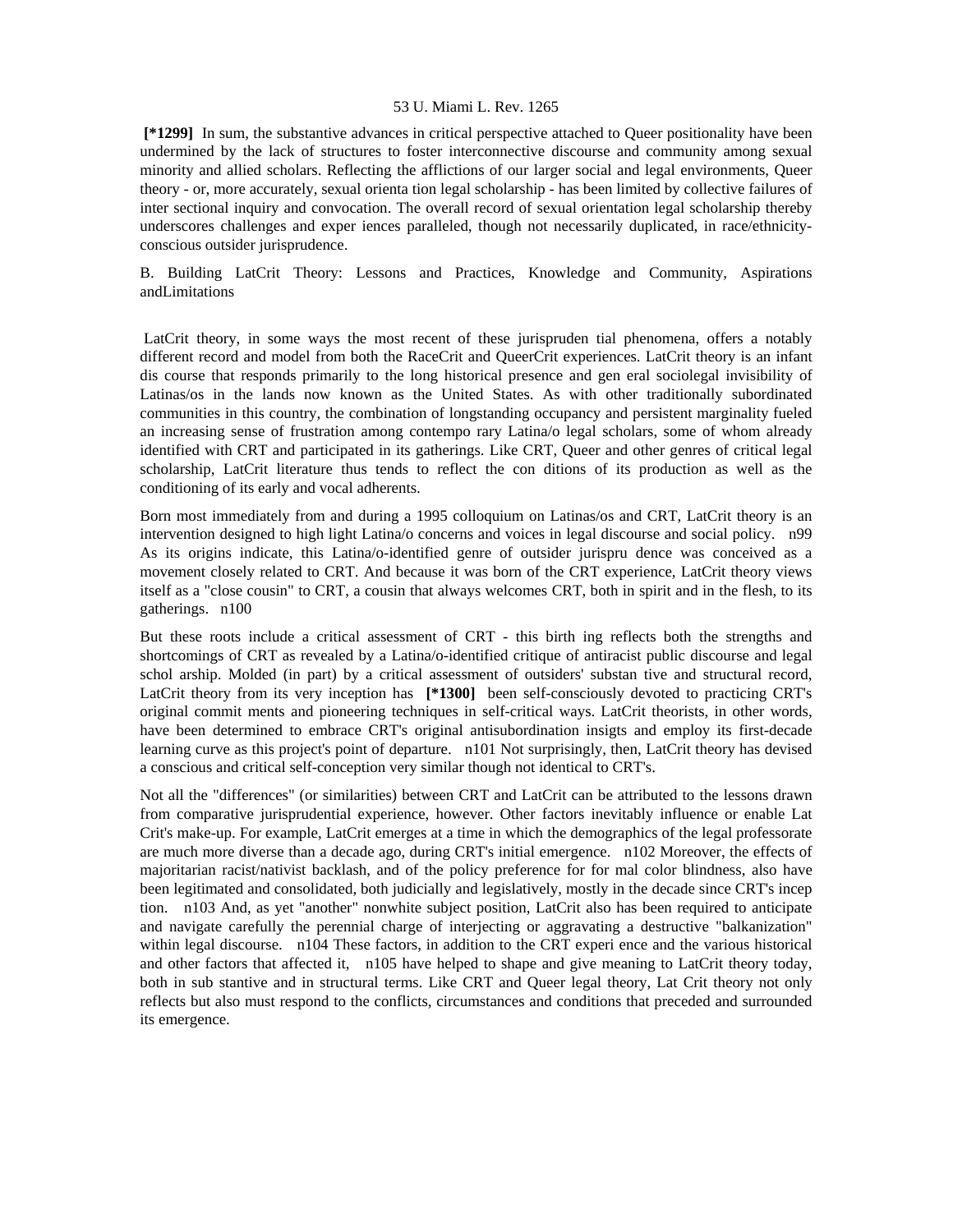Also like CRT, LatCrit theory self-consciously endeavors both the creation of scholarship through community and the creation of commu nity through scholarship. The idea of, and need for, regularized meet **[\*1301]** ings accordingly have been integral to the constitution of LatCrit theory, and to the production of a LatCrit body of legal literature generated in connected, rather than atomized, conditions. Like CRT but unlike gay and lesbian scholarship, LatCrit theory has undertaken the construction of structural conditions conducive to these twin objectives. And also like CRT, LatCrit theory expresses this commitment to the production of both knowledge and community specifically as a means toward an end the attainment social justice. n106 LatCrit theory thus seeks to combine elements of CRT's early and formal self-conception with lessons drawn from CRT's actual experience and practice to employ and develop its insights.

As crafted by its earliest proponents, LatCrit theory attempts to bal ance multiple factors that conjoin the production of knowledge and culti vation of community, and this balancing serves as the theoretical frame for legal reform through LatCrit discourse and praxis. From the begin ning, therefore, LatCrit theorists have theorized about the purpose(s) of legal theory, and about the role of structure and substance in light of such purpose(s). In my view, these preliminary LatCrit efforts have pointed to four basic aims or functions of critical legal theory: the pro duction of critical and interdisciplinary knowledge; the promotion of substantive social transformation; the expansion and interconnection of antisubordination struggles; and the cultivation of community and coali tion among outsider scholars. n107 As these four aims or functions indi cate, a dual and coequal commitment to expansive substantive programs and to community-building structures and events underpins LatCrit theory.

This dual and coequal commitment is applied (or not) mainly in the context of the annual LatCrit conferences. Instead of CRT's series of small workshops, the annual LatCrit conferences have been open and mid-sized gatherings of about 75-135 attendees. As with CRT's work shops, these conferences meet in a different location each year, and have been the chief instrument that annually brings together multiply diverse legal scholars and friends for a critical and continuing engagement of social justice issues important, in this instance, to Latinas/os as well as to "other" outgroups. n108 Because these conferences are cosponsored by **[\*1302]** law reviews, they also annually help to generate published texts that reflect this framing - this symposium being the latest case in point. n109 LatCrit theory therefore has been characterized by a self-instilled and self-critical sense of collectivity, situatedness and purpose, which is evi denced not only by the structuring of the annual LatCrit conferences but also by their substantive scope and focus.

The configuration of LatCrit interventions, both written and physi cal, thus far has been guided by a solid conviction that the social or legal position of multiply diversified Latina/o populations may be understood best - maybe only - when approached from multiple perspectives in collaborative but critical and selfcritical fashion. LatCrit theory's sub stantive scope and focus therefore have been shaped by a firm resolve to center "Latinas/os" in social and legal discourse, but to do so in a way that foregrounds the multiple diversities of Latina/o communities and that contextualizes these issues within a broad critique of intergroup relations and outgroup positions. The structural design - featuring a wide range of attendance and participation in LatCrit programs and projects - is related to and reinforces this interconnective substantive purview. In both structural design and substantive scope, the LatCrit approach to outsider jurisprudence is calculated to nurture cross-group communities and intergroup coalitions spurred by intersectional discus sions and projects that broaden, deepen and contextualize self-empower ment quests both within and beyond "Latina/o" contexts.

Perhaps most notably, the annual LatCrit conferences have been employed consciously to elucidate intraand intergroup diversities across multiple identity axes, including those based on perspective and discipline. This expansive approach to the articulation of LatCrit theory is designed to ensure that African American, Asian American, Native American, feminist, Queer and other OutCrit subjectivities are brought to bear on Latinas/os' places and prospects under the Anglocentric and heteropatriarchal rule of the United States.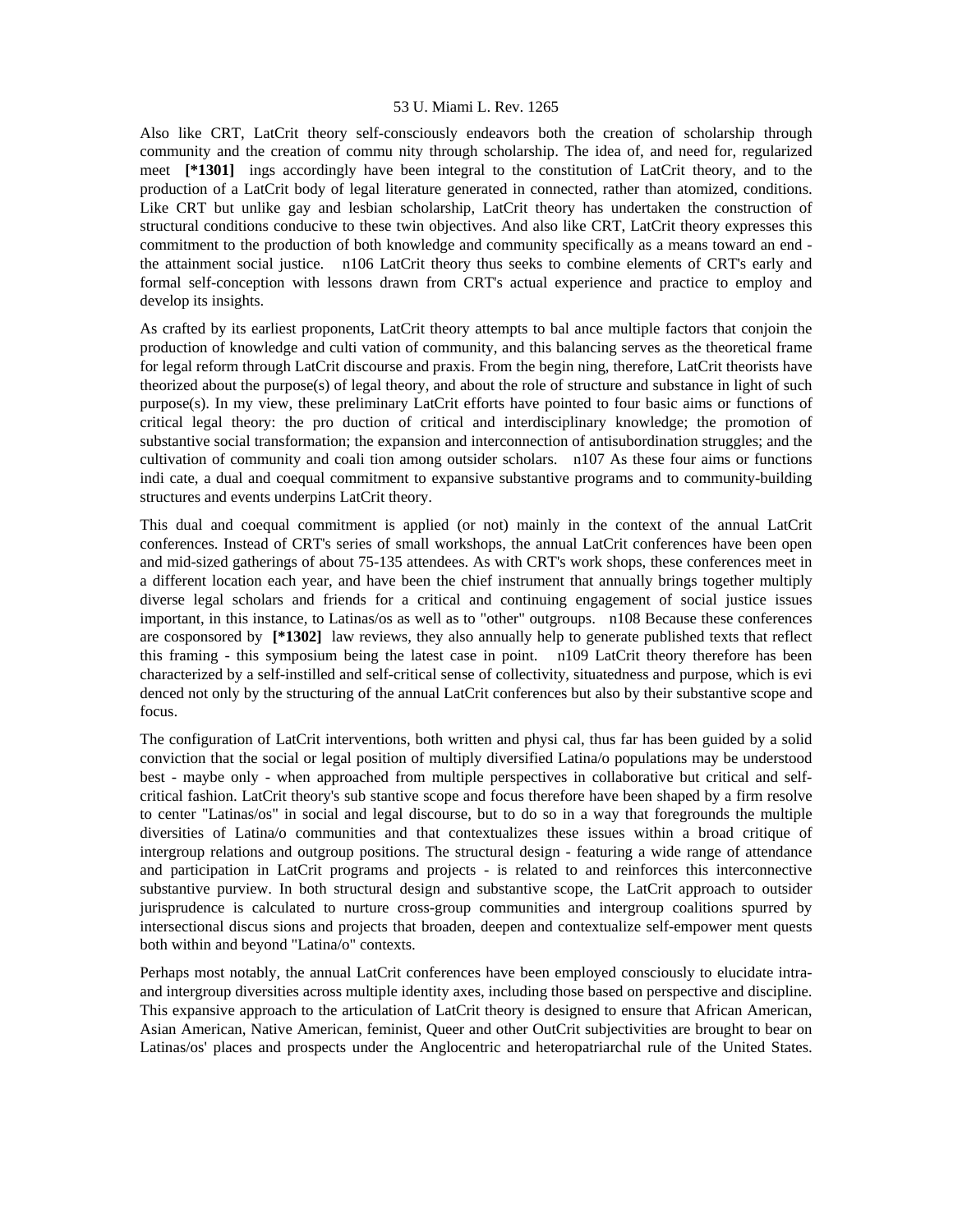n110 Though we obviously **[\*1303]** cannot train our collective attention on all diversities, issues or contexts at once, LatCrit theorists have guided the creation of holistic programs and projects to search out and progressively map Latina/o diversities and their interrelationships, aiming via this process to unpack comprehen sively and critically the complexities of Latina/o subordination.

This approach consciously is designed to center not only Latinas/os and our many diversities in a manner that minimizes privileging any one Latina/o interest over another, but also to ensure critical discussion of Latinas/os as part of the larger social schematics formed in part through law. This LatCrit drive for diversity and particularity ideally will help to create an intellectual and social culture enabling the LatCrit community collectively to overcome Latina/o and other essentialisms, which some times stand in the way of critical outgroup and OutCrit coalitions. n111 This incremental critical effort is intended to promote and ground intra- and intergroup antisubordination coalitions by ensuring the representa tion and investigation within the LatCrit community of various power hierarchies and their interplay.

As coalitional method, this constant and perpetual balancing of diversities and specificities produces a "rotation of centers". n112 At each gathering thus far, LatCrit programs have allocated time and prominence to intersectional issues in a manner that in effect rotates "the center" of LatCrit discourse among various, and sometimes overlapping, intra- and intergroup interests. This rotational practice effectively requires all par ticipants to "decenter" from time to time salient identities or preferred issues to juggle our collective limited resources. The joint objective every year, and also from year to year, remains constant, even while sites and centers rotate: to incorporate as fully as possible in all LatCrit programs, as well as in the overall LatCrit record, the manifold intraLa tina/o diversities and intergroup issues that affect outgroup social justice quests, including those of Latinas/os. If assessed critically and pragmati cally, and if managed responsibly, this process of continual and rota tional analysis is the best - if not the only - route to balancing and expanding from year to year the programmatic attention given to these intricate issues and to their complex interrelationships in light of the discursive demands established by postmodern, intersectional **[\*1304]** insights. n113

This system of rotation, however, obviously depends on a collec tive yet individual commitment to continuity and progression; because rotation in part means that each year's events build on those of the prior year(s), LatCrit programs and projects place a premium on repeat attend ance and participation in annual or special events. To engineer the con tinual advancement of this discourse, knowledge and community, rotation calls for a personal and annual re/commitment to the LatCrit enterprise among an ever-fluid yet identifiable and self-selected group of scholars. The forms of commitment among the many individuals in the LatCrit community vary over time, of course. Generally, however, this commitment encompasses not only attendance and participation but also planning. Because the passage of time likely will make it progressively more difficult to sustain individual commitments across the board, the goal is to ensure a critical mass of continuity in attendance, participation and planning every year - and then to balance these levels of continuity and consolidation with incremental innovation, expansion and inclusion. n114

Additionally, this balancing of continuity and development must anticipate and accommodate the varying levels of knowledge and expe rience that individual scholars bring with them to LatCrit events: inevi tably, different individuals bring with them not only varied backgrounds but also varied levels of exposure to, or involvement in, outsider juris prudence. This accommodation therefore contains both substantive and structural components, and both are reflected in LatCrit programs, which seek to blend the familiar with the novel and to represent new comers as well as veterans. The perpetual task of the group is to create an environment where all present can access, participate and contribute to our collective act of learning and advancement through critical dis course and community. This task, of course, is never-ending, and neces sarily becomes increasingly challenging with the passage of time and the expansion of the group. n115

 **[\*1305]** Given the diffused and nuanced nature of the decisions and consid erations that underlie these group and personal commitments, only time - and effort - will determine how far LatCrit theory will (or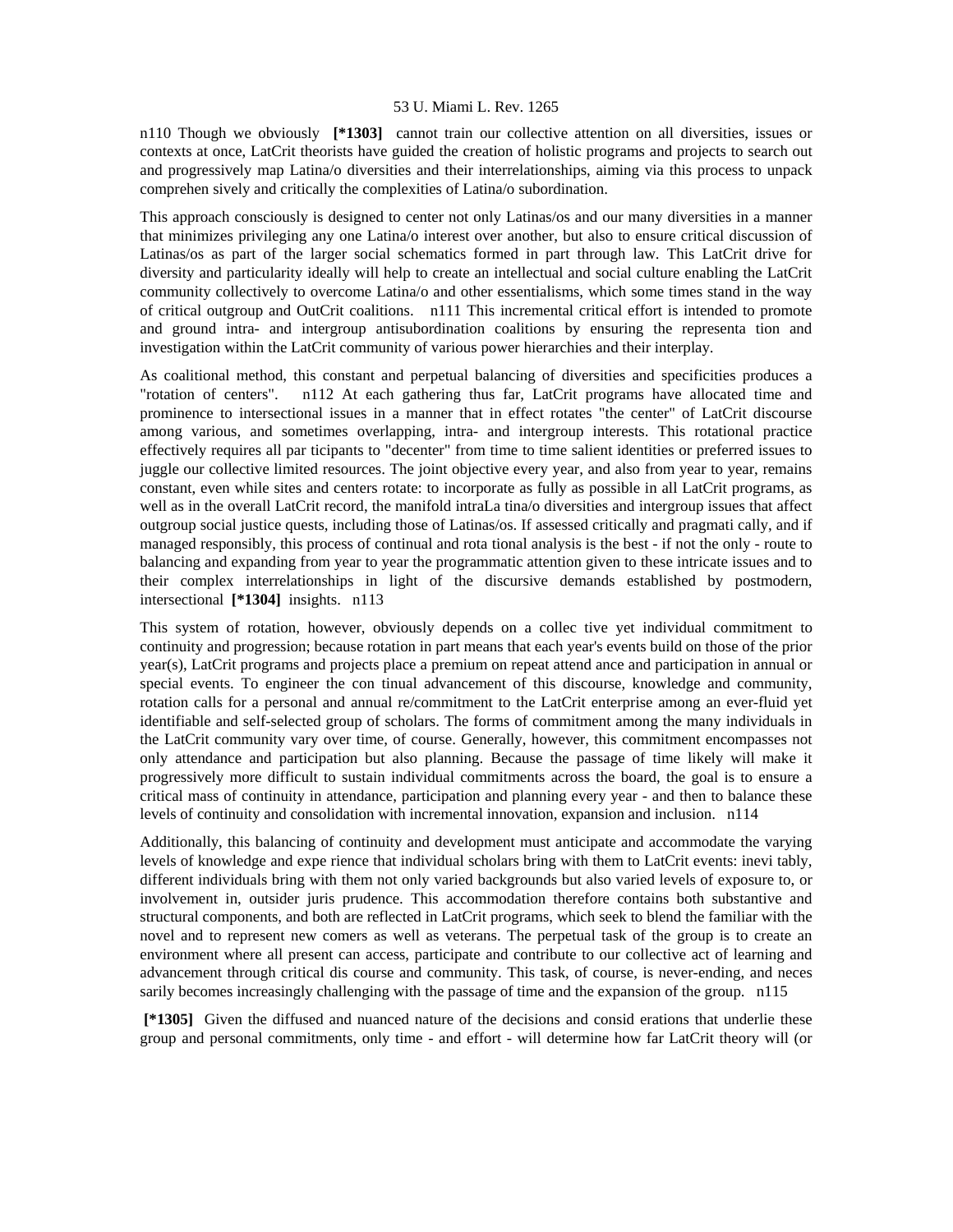won't) reach. In both substance and structure, LatCrit theory is an experiment-in-pro gress, and only time and effort will determine how far LatCrit theory actually reaches. The ultimate challenge, of course, is to persist for as long as the material conditions of subordination also persist. For the moment, it seems to be working because enough OutCrit scholars deem it worth it. The immediate and ongoing challenge, then, is to locate, excavate and rotate sites of theoretical contestation and political action to keep the LatCrit antisubordination project continuously on balance, and on the move. n116

Finally, as this symposium shows, LatCrit theory from inception has sought collaboration with Latina/o and other law reviews. Each event to date has been co-sponsored by one or more law journal(s), which publish edited versions of conference proceedings. n117 This fea ture of the LatCrit enterprise seeks to support, and build coalition with, law reviews (especially those of color) while also creating collective projects and opportunities for all participants in LatCrit programs. This particular aspect of the LatCrit venture has been tailored to provide sup port and community both to scholars and to journals while igniting the creation of a new field in legal literature. By producing a similarly diver sified printed record of our gatherings and exchanges, this final feature of LatCrit projects advances the antiessentialist principles and antisubordination aims of this movement with respect both to commu nity and to theory.

In some ways, then, LatCrit theory may be understood as an effort to practice Queer ideals while employing CRT insights and tools; while focusing on "Latinas/os," LatCrit theory also has embraced the Queer credo of interconnected struggle n118 as well as the CRT methods of antiessentialist community, antisubordination analysis and regular annual convocation. n119 Though somewhat simplified, LatCrit projects **[\*1306]** and texts fairly may be viewed as a Latina/o-oriented fusion of Queer and CRT ideals and innovations, a fusion always being tested through time, experimentation and practice. This experiment at fusion already suggests a few tentative lessons.

III. LatCrit Notes on Comparative Jurisprudential

 Experience: Critical Coalitions, Antiessentialist Community and Antisubordination Convocation

 As this sketch indicates, LatCrit theorists both have embraced and critiqued the structures, experiences, methodologies and ambitions set out for outsider jurisprudence by CRT's earliest exponents. During its original moments, like LatCrit now, CRT conceived itself as a commu nity of legal scholars mounting a discursive and political intervention on several fronts at once. n120 And like LatCrit now, this early sense of CRT's collectivity - its notion of scholarly engagement and commu nity - also was grounded in annual group experiences. In CRT's case, this grounding has been the summer workshops that annually convened a small group of scholars of color, n121 and in LatCrit's case it has been the various colloquia and larger annual conferences of the past several years. n122 The point is that both CRT and LatCrit theory, unlike gay and lesbian scholarship, n123 have invested in the creation of structures to pro mote both knowledge and community, and to enable the sustainability of both. From my perspective, LatCrit theory is most like CRT, which conceived itself in ways now claimed by the LatCrit project.

But the LatCrit experiment also has embraced and pursued the same kind of expansive antisubordination sensibility that defines Queer ideals. n124 This sensibility of course is fully consistent with CRT's breakthroughs in intersectionality, multiplicity and antiessentialism as antisubordination insights. n125 It also is consistent with LatCrit's efforts to learn from CRT's record of intersectional selectivity and coalitional ambivalence. n126 LatCrit positionality thus reflects both CRT and Queer influences in substantive and in structural terms - as well as critical and self-critical reflections on those influences and their lessons.

Consequently, LatCrit theory's original determination to benefit from a critical understanding of comparative jurisprudential has pro duced significant substantive and structural variations specifically **[\*1307]** between LatCrit theory and CRT. These variations help to map some of LatCrit's contributions to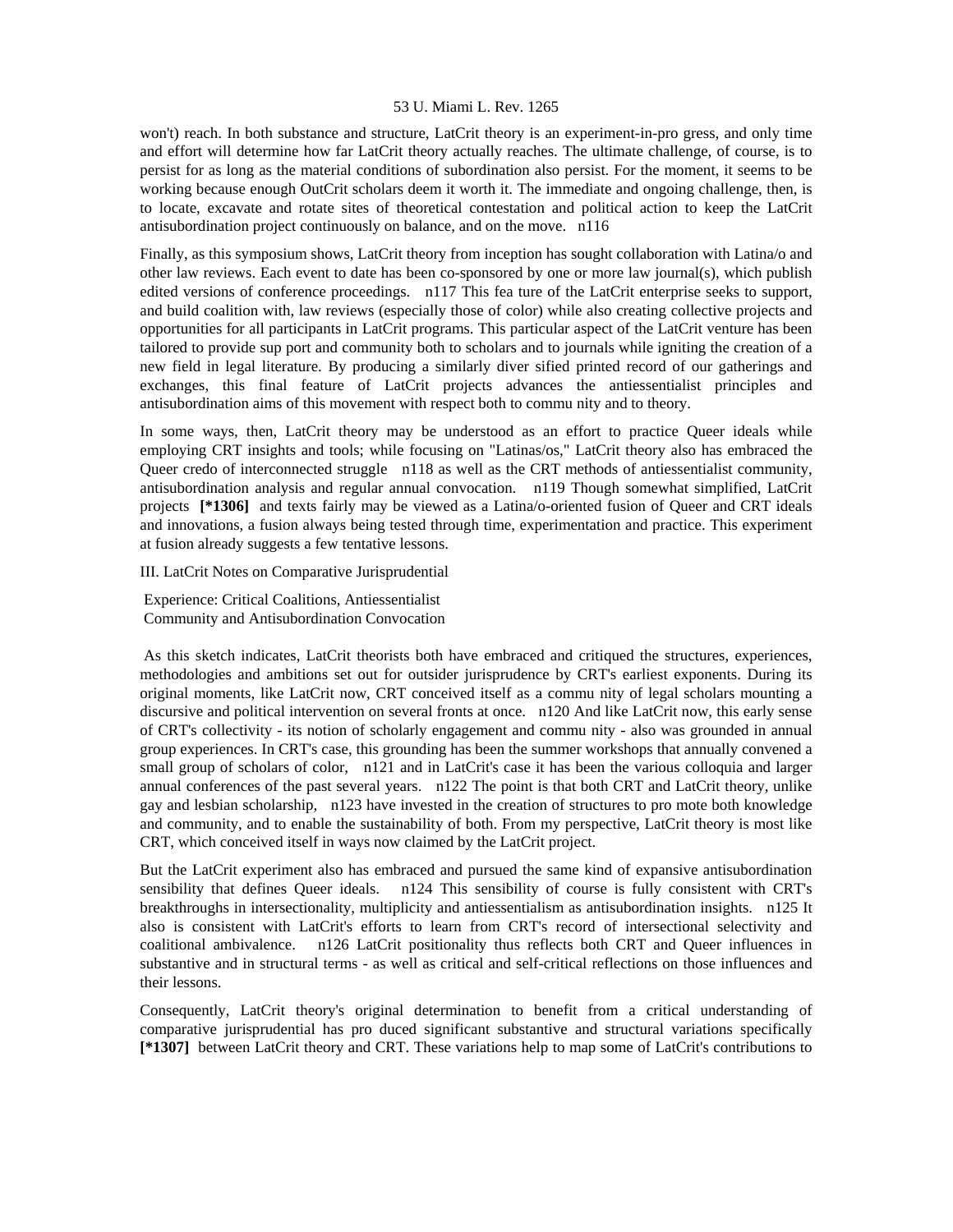the development of nonwhite outsider juris prudence. The above account points to four distinct yet overlapping areas of substantive or structural variance.

First, LatCrit gatherings have been aggressively "open" to promote wide-ranging, self-selected and diverse participation, whereas CRT's workshops have been "closed" to foster an intimate, intense and trained discursive climate. n127 Second, LatCrit discussions from the outset have included sexual orientation proactively both in the form of bodies and ideas, whereas CRT ambivalence has overlooked or resisted the implica tions raised for it by this particular intersection. n128 Third, LatCrit con ferences have placed a high priority on programmatic diversity specifically along race, color, ethnicity and trans/nationality, whereas CRT has looked chiefly to "domestic" domains of subordination and has practiced diversity along these lines in relatively haphazard or ephem eral ways. n129 Fourth, LatCrit programs and their advance planning con sciously incorporate, and depend on, a group ethic of individual and collective continuity to ensure both memory and progress in the articula tion of LatCrit theory as antisubordination praxis, whereas the annual workshop planning process was relatively ad hoc. n130

However, at this early juncture, perhaps the fundamental difference between the CRT and LatCrit experiences is that LatCrit theory has placed a greater emphasis on, or has displayed less ambivalence toward, the role of coalitional endeavors as a core aspect of nonwhite outsider jurisprudence. n131 This LatCrit enthusiasm for coalition and inclusion in both substantive and structural terms may be due to LatCrit naivete about the Civil Rights and CLS experiences, n132 or to savvy recognition of political pragmatics, n133 or to a combination of these and other factors. **[\*1308]** Whichever it may be, the LatCrit experiment invites OutCrit scholars concerned with our collective progress to consider whether, and how, the success of outsider jurisprudence and community can be influenced, perhaps profoundly, by the design and operation of antisubordination interventions. In my view, a key lesson of the LatCrit experience thus far is that the balancing of diversity and continuity, expressed through individual and collective choices over structure and substance made and remade annually, may be a fundamental requisite to the long-term via bility of nonwhite outsider jurisprudence as both discourse and as community.

To be sure, no one approach to the continuing development of out sider jurisprudence is necessarily or absolutely the most productive in all circumstances. But the substantive and structural variances noted throughout this Afterword in the RaceCrit, QueerCrit and LatCrit con texts cumulatively can generate significantly different experiences of discourse, community and coalition. For instance, having taken critical stock of the dangers signaled by CRT's avoidance of sexual orienta tion, n134 LatCrit theory's commitment to intersectional discourse and antiessentialist community has led it proactively and programmatically to showcase issues stemming from known or discovered sources of difference. n135

Each time thus far, LatCrit programs have featured with intentional prominence active sources of group tensions and/or the prior gathering's most contentious controversies: at the first colloquium in 1995 the point of contentious engagement was intraLatina/o ethnic and racial differ ence; at LatCrit I it was gender and patriarchy within Latina/o culture; at LatCrit II it was the significance of religious and sexual traditions in Latina/o lives; and, this year, at LatCrit III, it was Blackness in LatCrit theorizing and events. These critical incursions into intra- and inter group sources of difference, whether spontaneous or programmatic, pose no automatic danger to knowledge and community - if guided by an overarching ethic of mutual care and responsibility. n136 **[\*1309]** On the contrary, such engagements are the means through which multiply diverse OutCrit theorists join in the direction and evolution of LatCrit discourse and other genres of outsider scholarship. n137 At its best, this multilateral process of reciprocal and self-critical re/engage ment re/invigorates the LatCrit community to craft antisubordination theory that reflects the synergies of our diverse positions, respective ideas and joint labors. However, these examples also illustrate how the issues that have afflicted outsider jurisprudence generally, and have caused coalitional ambivalence at key moments in our collective past, also can tend to surface now in LatCrit venues or contexts - despite the years of convocation and exchange that should yield an ever-improving, collective capacity to negotiate effectively and efficiently these increas ingly familiar issues.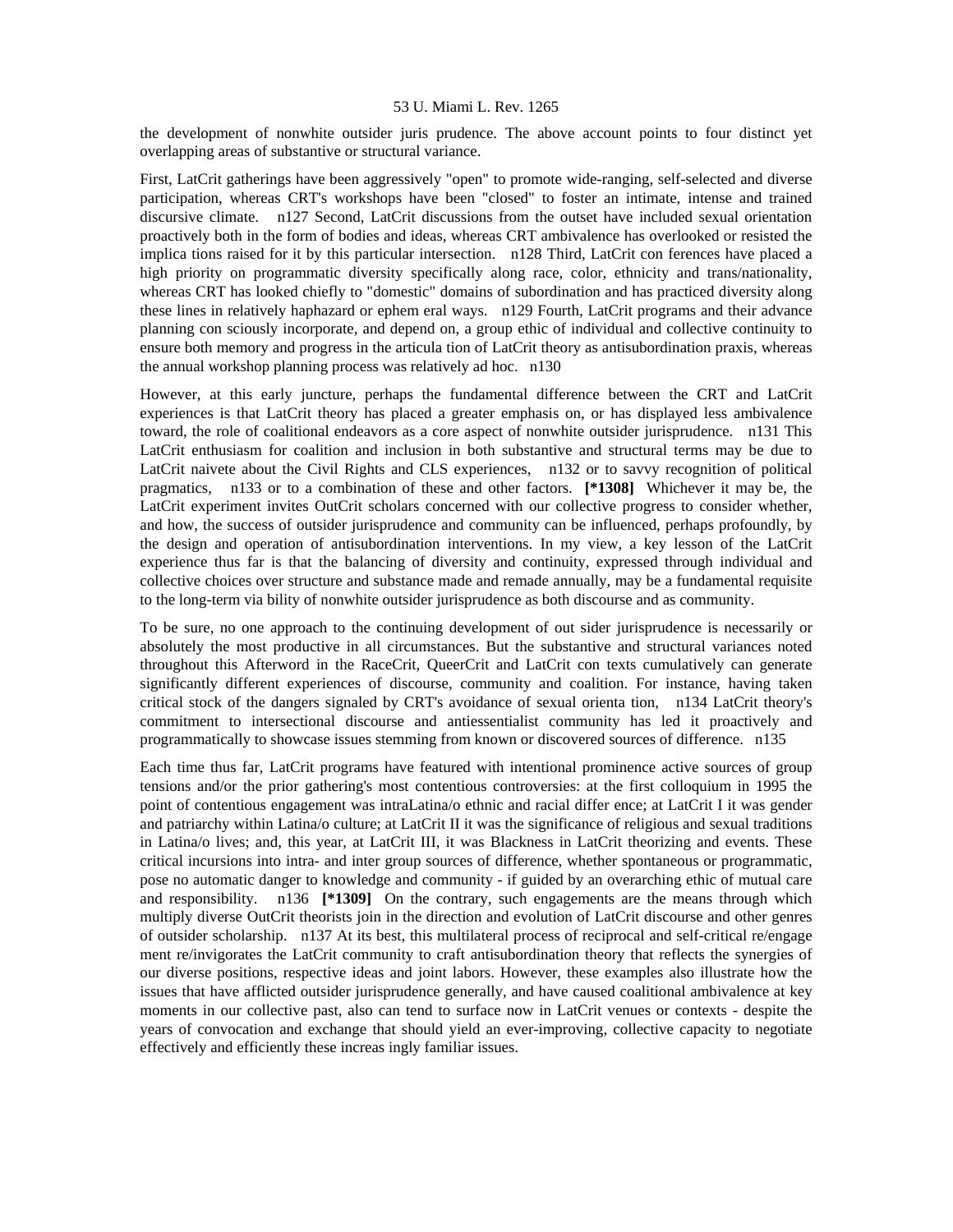The race/ethnicity discussions at LatCrit conferences, for example, illustrate the power of white supremacy's dangerous legacies of division, as well as the danger of entrenched categorical racial/ethnic hierarchies, within and beyond Latina/o communities. n138 The gender discussions similarly illustrate the potential for LatCrit redeployment of oppressive structures unless confronted consciously and programmatically from year to year so that progress sticks. n139 The religion exchanges illustrate the potential or tendency within LatCrit gatherings and projects to essen tialize identity along one axis or another in accordance with culturally **[\*1310]** prevalent hierarchies or personally familiar arrangements. n140 Clearly, these moments of contestation challenge the collective LatCrit enterprise in complex ways that affect antisubordination vision and purpose. n141 LatCrit theory, like CRT and other genres of outsider jurisprudence is not - and cannot be - immune to the forces and influences of our times. This lack of immunity is, again, precisely why all OutCrits must be alert to the lessons that we might be able to glean from CRT's groundbreaking work on antisubordination substance, structure and community. Ultimately, the recurrence of these issues in various out sider settings is why LatCrit and other OutCrit theorists must cognize, and confront collectively, the lessons embedded in comparative jurispru dential experience.

As this brief accounting suggests, LatCrit theory's embryonic pro cess of re/creation and re/development strains our collective capacity to operate at our best. And, as LatCrit III confirms yet again, every time we meet our exchanges progressively challenge our sense of commonal ity as well as our mutual commitment to critical knowledge and schol arly community in antisubordination struggle. Faced with the eruption of these structural and cultural issues during these formative and tenta tive times, the LatCrit community has elected to grapple both reactively and proactively, but always programmatically and always for the long term, with these and other compelling or competing claims on our time and energy. n142

 **[\*1311]** Time and experience increasingly will test LatCrit theory's collec tive ability and determination to make necessary adjustments and contin ual advances. For the moment, it seems to be working precisely because of the commitment to community - precisely because most LatCrit the orists individually are committed as a matter of group ethics to con fronting and processing in a constructive and programmatic manner the substantively "hard" moments that intersectional attention to diversity oftentimes tends to produce. Given the nascency of LatCrit theory, even a tentative prognosis about this movement's ability to travel increasingly intricate diversity terrains is difficult. But, as with CRT, the LatCrit commitment - and promise - is to sustain this experiment for as long as our human, intellectual and other resources permit, and as part of our collective and continuing journey toward a postsubordination order.

IV. Toward a Postsubordination Order: LatCrit Thoughts on Race, Ethnicity andExperience

 These comparative notes on antisubordination experience depict jurisprudential developments that have taken place both before and since the origination of LatCrit theory as a self-conscious subject position in the legal academy of the United States. As a set, these comparative experiences have much to teach us about the possibilities of an Out Crit n143 formation and agenda through critical coalitions and coalitional method. Our collective record to date can and should help to inform future OutCrit choices over substance, structure, community and coali tion in the service of antisubordination struggle. But the LatCrit experi ence, in particular, does not beckon CRT (or any other formation) simply to mirror its substantive or structural designs. Nor does the Lat Crit experience beckon LatCrit satifsfaction or complacency. Instead, the variations between LatCrit, CRT and Queer experiments in outsider jurisprudence raise new possibilities - and perhaps tensions - for all OutCrit theorizing as a form of antisubordination praxis.

A. From Comparative Experience to OutCrit Praxis: RaceCrits, LatCrits and Reconstruction fromWithin

 As the Mutua essay in particular shows, one set of OutCrit pos sibilities and tensions suggested by LatCrit's brief record revolves around the value of shifting away from uncritical replication of conven tional Black/white binarims and toward a "white-over-Black" paradigm, which may be better suited to critical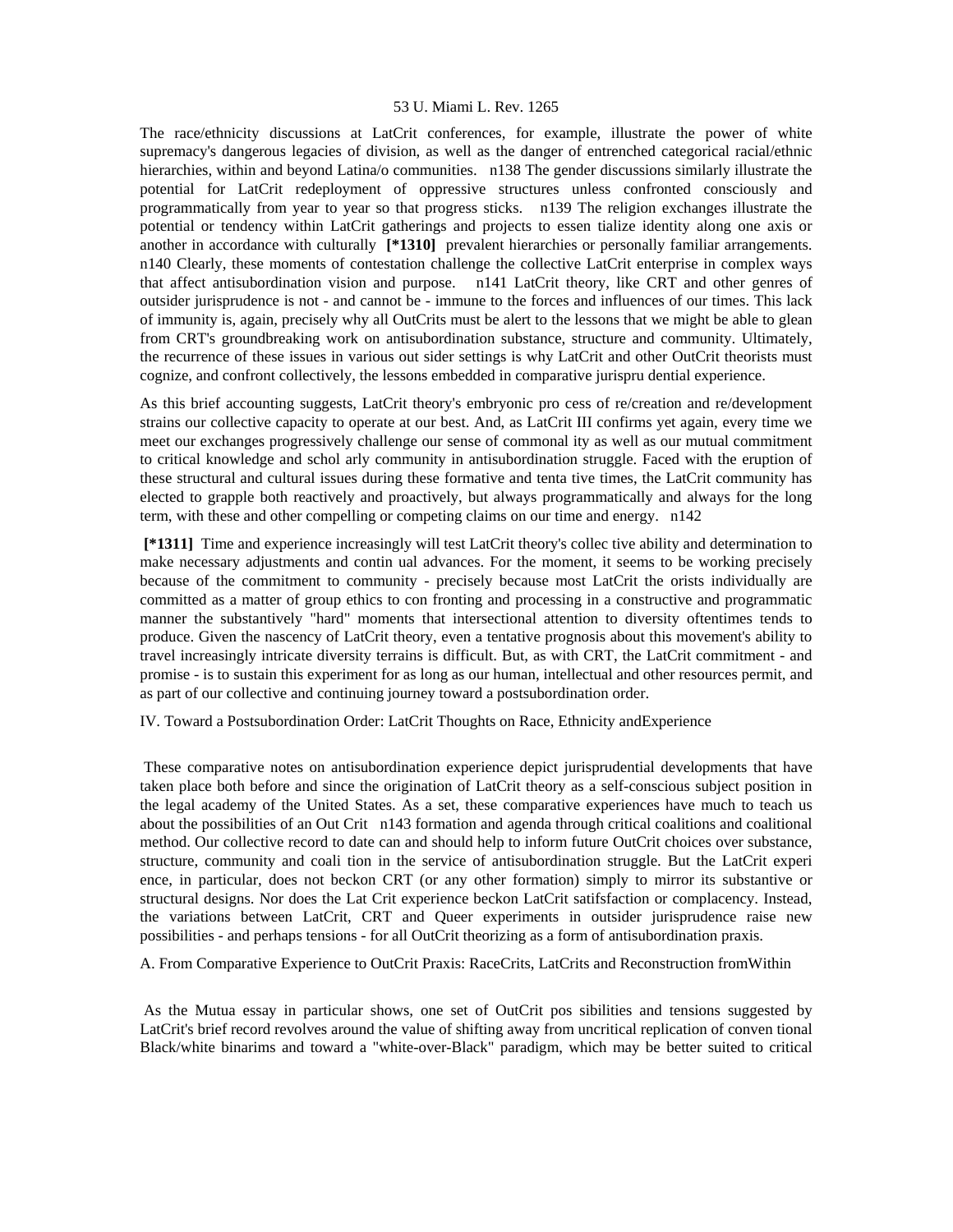excavation of the interactive simi larities and differences that situate varied nonwhite groups against, and **[\*1312]** under, white privilege. n144 From a LatCrit perspective, the difference between the two approaches is great: whereas the former ultimately rep resents a bipolar caricature of racial heterogeneity and subordination, the latter highlights how all racial hierarchies systematically valorize white ness and demonize Blackness, both in intra- and intergroup settings. Nonetheless, the self-reflective essays of this symposium illustrate how this shift can backfire as antisubordination method if not conducted criti cally and self-critically, and in coalition with African American and other scholars. n145

But, as those essays also indicate, these difficulties relate more to manner and tone than to substance, for the shift (or expansion) and its substantive value to nonwhite outsider jurisprudence ultimately are not contested; n146 rather, those essays rightly remind LatCrits that, as OuCrits, we proactively must ensure that historic hierarchies are not rep licated, validated or reinforced by the manner of its execution. n147 This insistence, of course, itself cannot be contested in the context of critical coalitions as vehicles toward a postsubordination order - not under an approach to this shift that is congruent with and disciplined by the antiessentialist and antisubordination principles that help to ground Lat Crit theory. n148 Thus, the LatCrit deconstruction of the paradigm and its effects on our understanding of "race relations" has undergone several stages of development and refinement during the past three years, a pro cess of investigation and adjustment intended to ensure that this shift takes place in a principled and coalitional manner. n149

 **[\*1313]** These recent exchanges and developments have not, nor could they have, extracted definitive answers to the questions of identity, law and society that have occupied LatCrits for the past three years, for the ques tions raised specifically by the interaction of "race" and "ethnicity" are heavily freighted - whether or not approached from a paradigmatic perspective. But these exchanges and developments have helped to begin clarify, and guide, LatCrit theory's approach to white supremacy and its effects on racialized as well as ethnicized categories: "a threshold task of LatCrit theorizing is ascertaining the ways and means by which 'ethnicity' and 'race' can be turned into a useful analytical tool for unpacking and alleviating the Latina/o social and legal position, as well as the subordination of other racial and/or ethnic groups." n150 The result of these exchanges, at least for the moment, has been a programmatic, critical and long-term approach to the study of white supremacy and privilege that regards "both race and ethnicity [as] necessary compo nents of LatCrit antisubordination analyses." n151

Moreover, LatCrit theory's re-centering of this particular intersec tional topic may be helping raise awareness of Blacks as an "ethnic" as well as a racial group. By way of example, the Roberts essay narrates an experience during the LatCrit II conference, in which she and other con ference participants "discovered that most of the Black people [at Lat Crit II] there were of West Jamaican descent." n152 Having made that discovery, they "gathered together to share stories of [their] common background." n153

Substantively, Roberts' observation of this discovery implies more than can be unpacked in this Afterword, and thereby leaves pending pro vocative questions for a continuing LatCrit (and RaceCrit) interrogation of race and ethnicity as overlapping but not necessarily coterminous cat egories. What, for instance, does the "discovery" of West Indian com monality among the Blacks at a LatCrit venue suggest about nonwhite outsider jurisprudence as a whole? May it indicate that LatCrit can help to provide a new opportunity for Blacks who live in the United States to explore and reclaim nonAnglo "ethnicity" as elemental to Black identity, **[\*1314]** including African American ethnic identities? Does it suggest that both African American and nonAfrican American Blacks in this country, like Latinas/os, are a racialized and polyethnic grouping? n154 Does it suggest that both groups remain dominated by the ethnicized legacies of their colonial conquerors - for Latinas/os the Spaniard, for African Ameri can Blacks the Anglo and, in any event, for all Blacks and Latinas/os the "white" European? If so, can these lines of inquiry open up new under standings of "Blacks" and "Latinas/os" as postcolonial groups similarly yet differently racialized and ethnicized? Can these new understandings allow us to reconceive the possibilities and pivot points of Black-Brown critical coalitions that today may seem more like pipe dreams due to issues of "difference" and identity?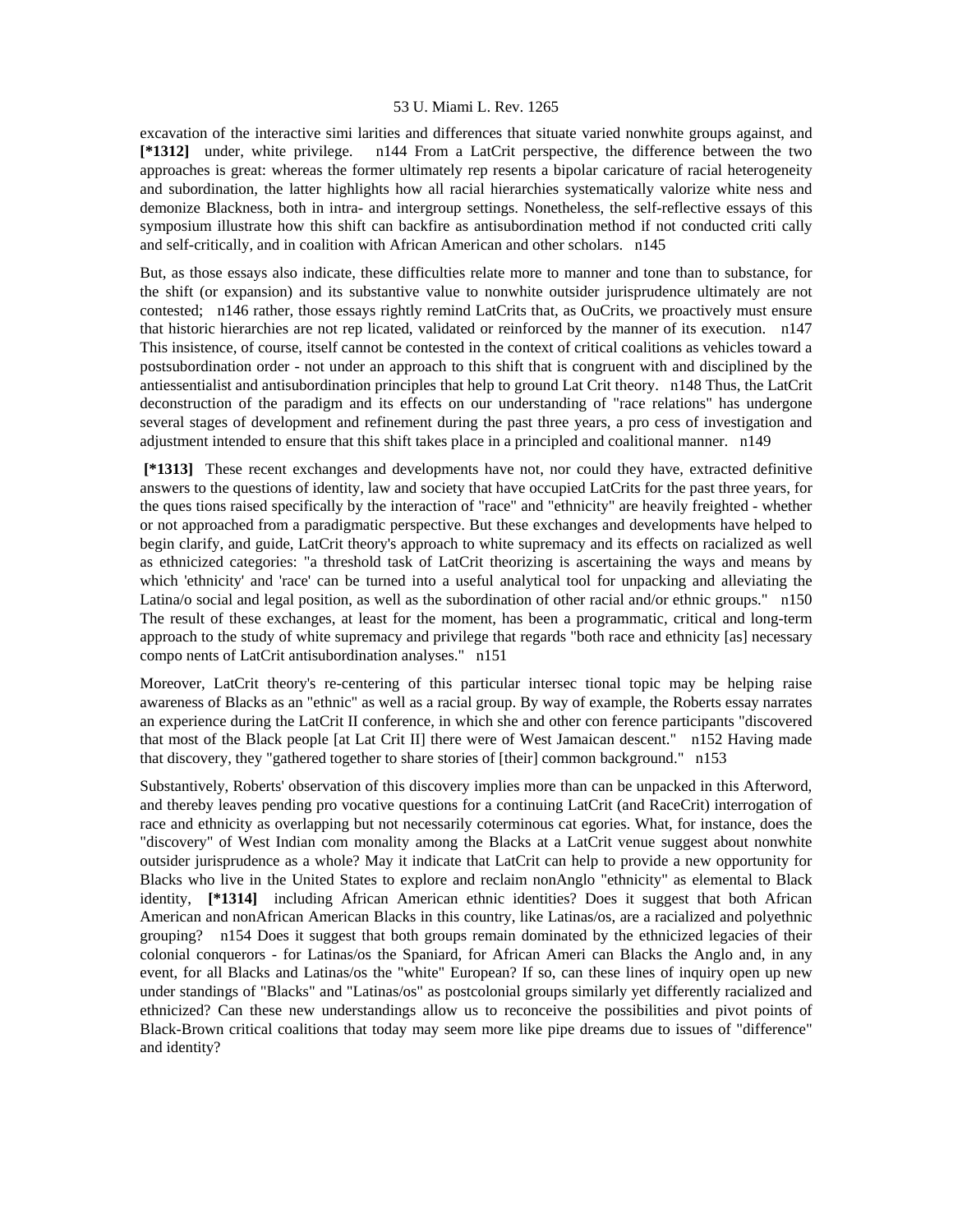Whatever one imagines the ultimate answers to these questions should be, "the 'race' versus 'ethnicity' discussion is precisely the sort of substantive expansion that LatCrit theory can produce to existing crit ical legal discourses" about white supremacy and its ill effects on non white and/or nonAnglo communities. n155 In effect, then, the ongoing effort to transcend critically and collaboratively the traditional paradigm in both word and deed has been a process of reconstructing our collec tive experience with, and understanding of, race and ethnicity. It is a process that can help RaceCrits and LatCrits reconstruct the meaning of race and ethnicity personally as well as intellectually, and from within - by and through the practices and principles that we choose to adopt and disseminate in critical coalitions to dismantle white supremacy and privilege. Our collective development of knowledge and community through nonwhite outsider jurisprudence can transform our experience of race and ethnicity, as well as our vision of these constructs in a post subordination society, and this reconstructive process is a form of Out Crit praxis that can help enlighten and empower all communities disfavored by the paradigm's predilection for whiteness.

Because the value of this shift, if properly handled, does in fact resonate within African American as well as other racialized communi ties - including Queer and Latina/o communities - this reformulation of the traditional paradigm underscores a basic but crucial point: antiracist transformation in a white-majority, white-controlled yet mul ticultural society depends in part on antisubordination collaboration built through critical recognition and mutual resistance of white power's mul **[\*1315]** tiple manifestations. The engagement of ethnicity and the shift to the "white over Black" formulation of the traditional paradigm thereby may help substantively and discursively to bring us all closer to OutCrit per spectivity. These moves can help bring into focus the common yet vari egated antisubordination interests that spread across conventional lines of identity, theory and community.

Related to these moves are other possibilities and tensions that arise from LatCrit interventions in, and contributions to, the continuing evolu tion of nonwhite outsider jurisprudence. In just three years, for instance, LatCrit theory has helped to highlight in the context of nonwhite out sider jurisprudence the relevance of trans/nationality, language, culture and religion to "race" n156 and to the sociolegal processes of racializa tion. n157 These early and continuing contributions also call for critical appreciation of the antisubordination issues that spring from the cultural and economic relationships that historically and presently link domestic communities of color to their overseas kin. n158 These lessons therefore help to center in nonwhite outsider jurisprudence the global and interna tional dimensions of domestic social justice agendas. n159

Perhaps most centrally, the emergence of LatCrit theory has prompted possibilities and tensions that implicate questions of structure, theory and community in the continuing development of nonwhite out sider jurisprudence. In fact, a key structural question that these essays raise is how the pending work of sharpening and advancing nonwhite outsider jurisprudence should be approached and conducted in the com ing years. Or, more specifically, how LatCrit, RaceCrit and allied schol ars should design and create spaces and institutional structures to maximize our collective resources and antisubordination punch. In the context of nonwhite outsider jurisprudence, the question is how LatCrit theorists might work with RaceCrit and all other antisubordination theo rists to craft critical coalitions that are both principled and potent.

# **[\*1316]**

B. Particularity, Solidarity and Outsider Jurisprudence:

### Re/imagining the Structures ofAntisubordination

 Of course, the future form, scope and direction of coalitionality through nonwhite outsider jurisprudence is a topic of fundamental importance, especially in light of our collective recent past. n160 As the comparative record sketched above strongly indicates, the varied experi ments mounted by CRT, Queer and LatCrit in recent years jointly point to a common lesson: decisions and actions regarding the means and models of convocation can affect profoundly the project of cultivating both a diversified discourse and a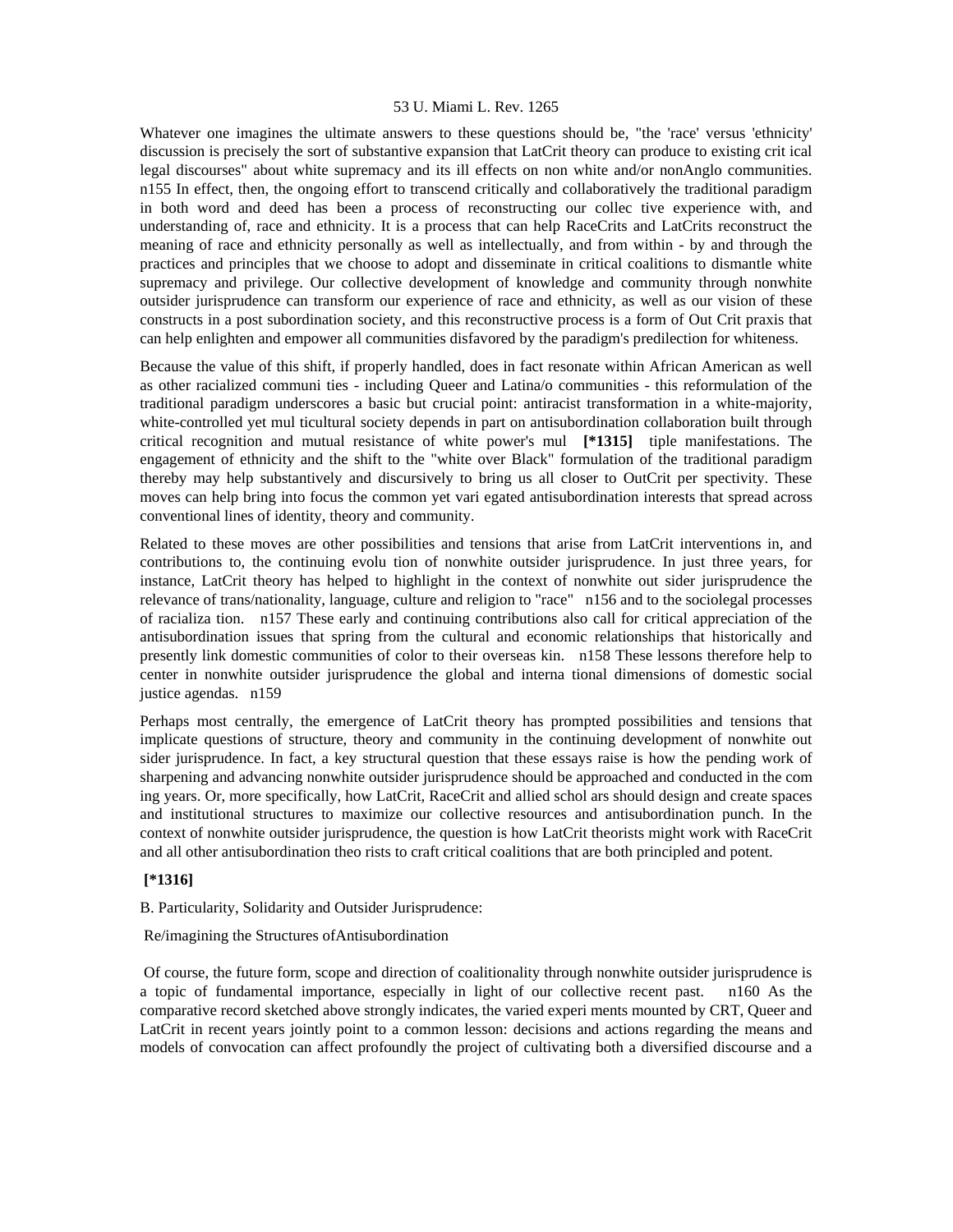community grounded in outsider normativities and dedicated to antisubordination transformation. Whether we meet as critical legal scholars or not, or how and how often, will affect - for better or worse - the knowledge and community that we produce, as well as the conditions for the production of future knowl edge and community. A baseline lesson that comparative experience should teach us all is that regularized meetings are a must - convoca tion is a predicate of collectivity and sustainability.

The question, therefore, really is not "if" but how, when, where and with whom we should or will meet given our antisubordination pur poses and antiessentialist principles. n161 The symposium essays discuss helpfully concrete suggestions of possible options. One, explored programmatically at LatCrit III, is reflected in the Roberts essay and its postulation of a BlackCrit subject position. n162 "We should think more about a BlackCrit Theory that develops a notion of a Black identity that is not rooted in biology," writes Roberts. n163 In this view, "BlackCrit" signifies a position from which to explore the ethnic and other diversi ties of Black communities in the United States, and of the ethnic and racial dis/continuities that dis/connect African Americans from the global diaspora of Black communities. n164 Ideally, then, BlackCrit theo rizing progressively articulates Black particularities in intra- and inter group frameworks.

But the effort to articulate a BlackCrit position, Phillips warns, might veer into a form of "regressive Black nationalism" that would reject multidimensional approaches to antiracist projects, and that thereby would undermine our collective progress toward "resisting all **[\*1317]** forms of oppression." n165 In effect, such a regression might seek to assert, this time intentionally and ideologically, lapses akin to those recorded in our collective experience with outsider jurisprudence. n166 "Without the discipline that would be provided by working with people who come from other subject positions, there would be a substantial danger that a black nationalist formation would degenerate into the regressive type," explains Phillips. n167

First, we should note that this concern over "regressive national ism" is applicable, if at all, not only to African Americans, but also to Latinas/os and, probably, to other race/ethnicity groups as well. This point is aptly illustrated by the Johnson and Martinez essay, which describes nationalist moments in the evolution of Chicana/o studies that denied the relevance or salience of diversities and issues based on gen der and sexual orientation. n168 This point is powerfully confirmed by Montoya's contribution to this symposium, which recounts the fitful his tory of Chicana/o studies in much the same spirit that this Afterword sketches a similar history among RaceCrits, QueerCrits and LatCrits. n169 Thus, the "discipline" provided by diversity is one of the safeguards that LatCrit has adopted, in part, for this reason. n170

But Phillips' concern underscores a basic point that merits our emphatic remembrance: the concrete interventions of nonLat LatCrits show that LatCrit today would be a very different phenomenon had we at the threshold conceived this project otherwise. Last year, at LatCrit **[\*1318]** II, for instance, the selfcritical eruption over religion and Latina/o reli gious essentialism arose initially from a nonLat participant, and then attracted a tremendous amount of attention from the Lats. n171 At LatCrit I and since then, as the essays of this symposium again illustrate, race/ethnicity exchanges have been immeasurably enriched by nonLat contri butions. Thus, in addition to fostering more incisive exchanges and pro moting a sense of community grounded in antisubordination commitment, LatCrit's diversification has provided a selfimposed, self- activating disciplinary mechanism that helps keep us grounded, critical and self-critical in the moments that count most - that is, in the moments when our idiosyncratic or situational limitations tend to lead us astray. When those lapses of self-awareness descend upon us, diver sity's discipline is activated by the prompt interventions of others in the room that keep us collectively honest. These moments provide the epiphanies of coalitional method, and help to develop patterns of LatCrit praxis for possible application to other sociolegal arenas that, like out sider jurisprudence, require ongoing negotiation of intergroup relations.

Moreover, this record of diverse involvement in the conception and advancement of LatCrit theory suggests that coalitional method, guided by a purposeful sense of OutCrit perspectivity, can serve as devices for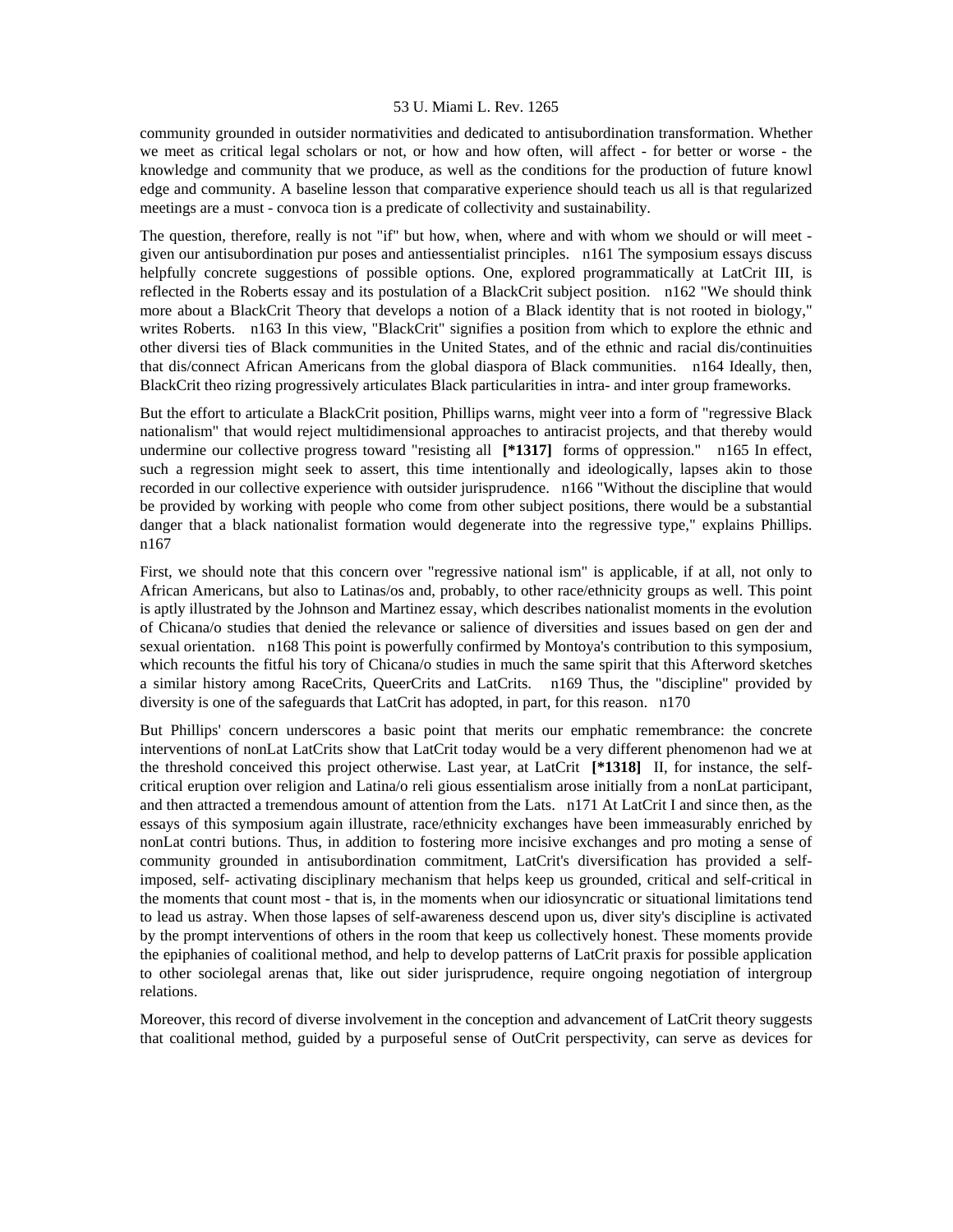critical coalitions based on antisubordination purpose and antiessentialist analysis. Indeed, these diversified interventions and exchanges, and their impact on the collective LatCrit consciousness and written record, effectively have helped to set the stage for further outsider advances, and to foster the relationships and exchanges that might lead next or soon to OutCrit perspectivity among LatCrit and allied scholars. Perhaps the jurisprudential and experiential continuum that links RaceCrit to LatCrit can lead both genres of scholarship toward an "OutCrit" subject posi tion n172 as the next step in our collective development of a progressive nonwhite outsider jurisprudence.

To Phillips, however, the primary question at this juncture is not theoretical but institutional; her concerns over regressive nationalism are raised more by the prospect of institutionalizing a "separate BlackCrit organization" than by theorizing or articulating a BlackCrit position in nonwhite outsider jurisprudence. n173 This emphasis on organization of course is absolutely warranted by comparative jurisprudential experi **[\*1319]** ence among RaceCrits, QueerCrits and LatCrits: our collective experi ence demonstrates that choices about structure are integral to the content of knowledge, discourse, and community, and confirms that questions of organization and institutionalization are integral to the project's long- term sustainability. More specifically, our collective experience sug gests that the prospects of critical coalitions and OutCrit perspectivity similarly depend upon the choices we make now and in the future about structure, organization and institutionalization. n174

In effect, the self-reflective essays presented above call upon all RaceCrits and LatCrits to consider and decide collectively how we next should re/structure and re/articulate the advancement of nonwhite out sider jurisprudence in the United States with OutCrit perspectivity, through critical coalitions, and in light of our experiential record and its lessons. If past experience is any measure, that collective consideration will present both dangers and opportunities. It also will present tough issues of resources, human and otherwise, as well as ground rules and terms of engagement. To expand the possibilities, and to affirm Phil lips' focus on convergence and advancement in outsider jurisprudence, this Afterward closes with a few tentative thoughts on the relationship of comparative jurisprudential experience to OutCrit perspectivity and crit ical coalitions.

C. Beyond Comparative Experience: A Progressive Jurisprudence of Color, Queer Positionality and OutCrit Perspectivity

 The concerns over regressive nationalism that Phillips has raised, and their general relevance to other groups, call for critical skepticism of convocations delineated only or mostly by biologized notions of iden tity, including identities based on race and/or ethnicity. n175 Yet, the object of our critical and self-critical study remains the unjust uses and effects of culturally biologized notions of identity, including race and ethnicity. And because we value as a matter of method and substance personal familiarity with the sociolegal constructs or issues under scru tiny, we tend to look for guidance toward those in the room who embody, and know, those biologized yet socially constructed exper **[\*1320]** iences. Substantively, then, biologized constructs are the focus of our collective critical study while, structurally, the participants in the project are multiply diverse - and therefore do not embody uniformly the biologized construct(s) under inspection. Thus rises a whole host of ten sions, which can help to explain the surge in recent years of sameness/difference dilemmas within and across various categories of identifica tion in outsider jurisprudence. n176 These tensions are unresolvable, yet manageable.

To begin with, we must consciously recognize and accept the ten sion and its sources. Structurally, this acceptance means that LatCrits and RaceCrits, as OutCrits, must persist in experimenting with rotating centers and structural diversity. n177 Substantively, this acceptance means that we increasingly must situate our scholarship in intra- and intergroup frameworks. n178 Given the world in which we live, subjecting particular biologized identities to critical scrutiny from diverse sociolegal perspec tives, at once, is the collective and individual technique that our meet ings and writings should perform. It is a technique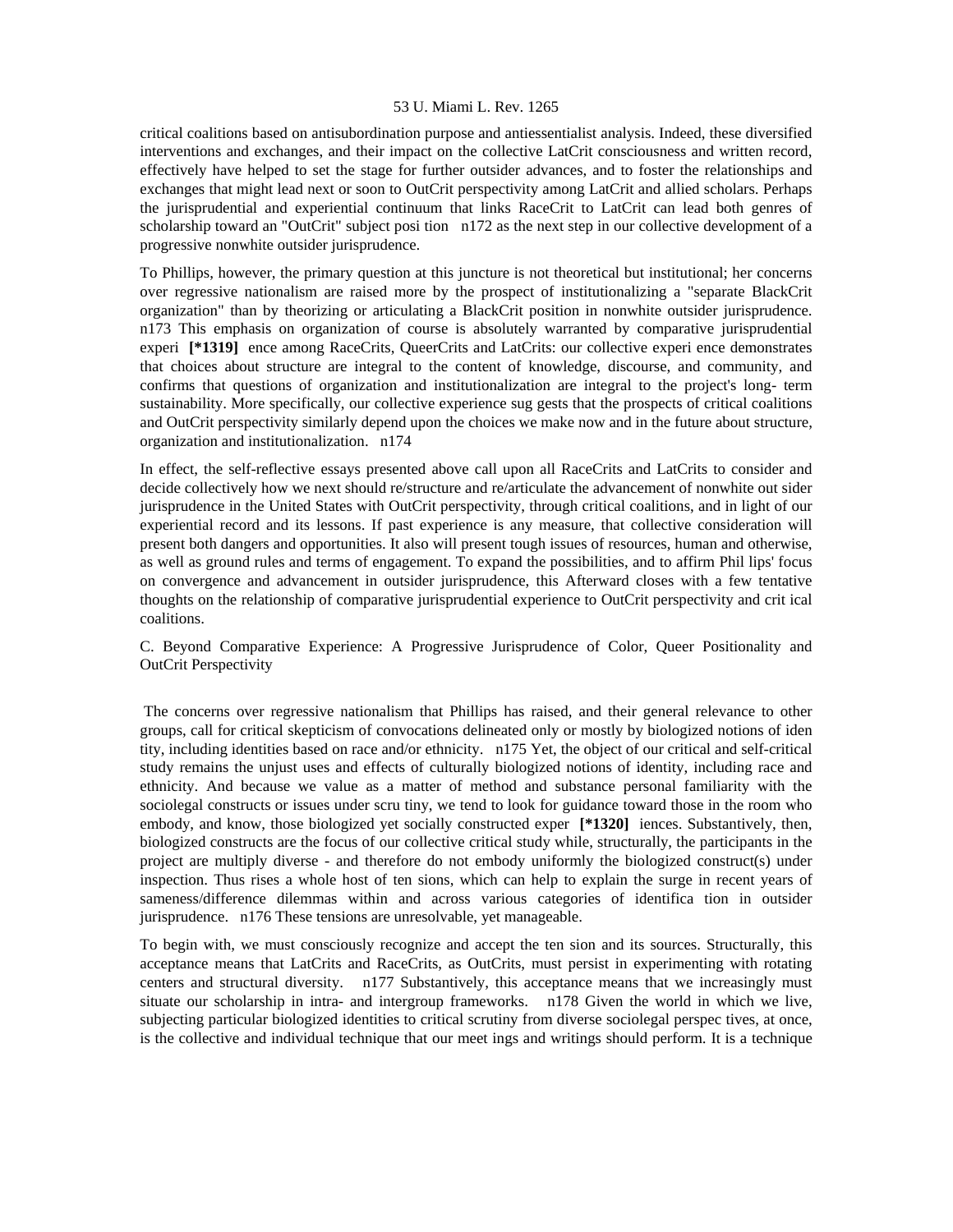that history, culture and experience counsel, and that usefully may be conceived as the basic approach to antisubordination analysis of OutCrit perspectivity.

OutCrit perspectivity thus conjures and embraces the "convergence chronicle" of the moment: the intersection of a progressive jurispru dence of color forged by RaceCrit and LatCrit labors, a jurisprudence that embraces the expansive and strident antisburdination stance of Queer positionality n179 as well as the Queer of color. OutCrit perspectiv ity therefore encapsulates the embrace of outsider sociolegal identifica tion, the adoption of a critical intellectual posture toward all forms of subordination, and, recalling specifically our collective jurisprudential experience, a forthright rejection of straight privilege, all as integral to social justice. This subject position effectively can serve as a positive expression of principled resistance to regressive nationalisms, or apoliti cal essentialisms. n180 The OutCrit position, in short, is a subject position that encapsulates and reasserts the gains of the comparative record sketched above, and seeks to denote and connote the sense of mutual **[\*1321]** convergence and collective advancement expressed in Phillips' account of our joint histories.

Adopting OutCrit perspectivity, of course, does not per se address the questions of institution-building that the Phillips and other self- reflective essays rightly raise. But adopting OutCrit perspectivity toward the project of institution-building can make a difference to the outcome we collective produce. In considering Phillips' as well as others' institutional proposals n181 in the months and years to come, Out Crit perspectivity can foreground coalitional method in our collective approach to threshold questions of focus, diversity, community, resources and sustainability. n182 The "OutCrit" subject position ought to be our point of departure for collective and critical engagement of the inevitable questions over process, scope, structure and substance that a RaceCrit and LatCrit institutional convergence would raise, because it evokes and invokes lessons learned from prior encounters with the same or similar issues. Whatever the institutional forms of the future might be, they ought to be crafted from a critical and self-critical assessment of comparative jurisprudential experience, and infused with the critical sen sibility that here I denominate as OutCrit perspectivity, to help ensure that the future of a progressive nonwhite outsider jurisprudence is made ever sturdier by the lessons of our joint past.

### Conclusion

 The comparative survey outlined above illustrates how the CRT, Queer and LatCrit experiences in outsider legal scholarship converge and diverge in numerous significant ways, both substantively and struc turally. In different ways and to different degrees, these outsider juris prudential efforts strive similarly to: represent sociolegally marginalized viewpoints; espouse critical, egalitarian, progressive, antisubordination **[\*1322]** projects; accept analytical and discursive subjectivity; recognize postmodernism; favor praxis; yearn for community. As this symposium demonstrates, the RaceCrit and LatCrit experiments, along with other outsider initiatives, have helped to yield the initial texts and basic com mitments of a progressive jurisprudence of color, imagined and articu lated by outsider scholars.

This comparative look at the jurisprudential experiences of RaceCrits, QueerCrits and LatCrits is motivated by the need to intercon nect these (and other) lines of sociolegal inquiry and action through crit ical coalitions and antisubordination community in a legalistic and white-controlled society. And, conversely, this discussion of critical coalitions as antisubordination praxis takes place against the backdrop of social history, formative circumstances, and record of collective juris prudential experience. Some day, this work may aid the efforts of a future generation to solve the problems that we have inherited, combat ted and sometimes exacerbated.

In the shorter term, the lessons we learn from past and present juris prudential experience can help us to imagine and implement critical coalitions not only among OutCrit scholars specifically, but also among outgroups more generally. Even more broadly, this comparative look at the juridprudential experiences of RaceCrits, QueerCrits and LatCrits can help interconnect not only outsider scholars with the current and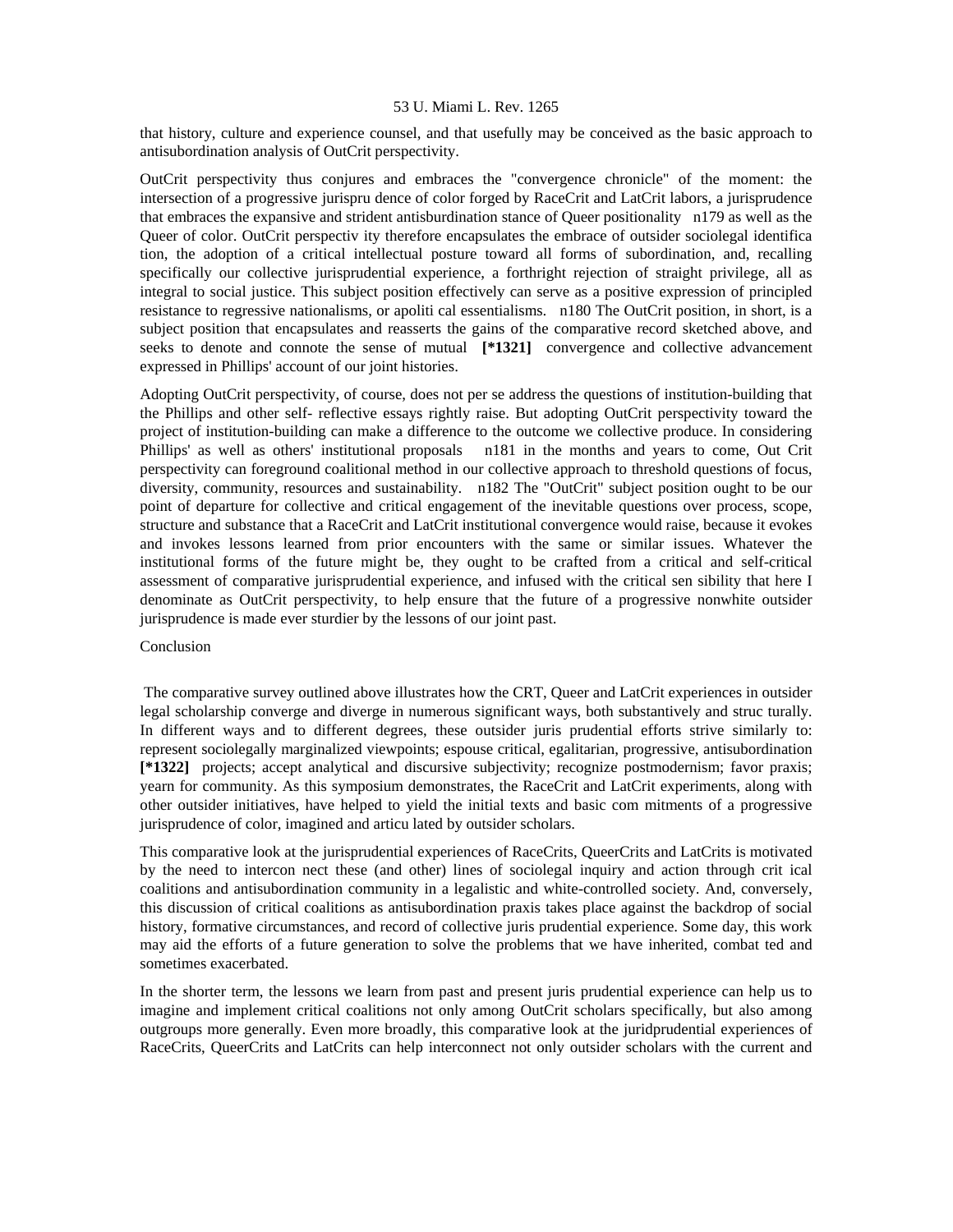future struggles of our larger communities but also help to interconnect the social justice quests of overlapping outgroups internationally. In short, a critical and self-critical assessment of comparative jurispruden tial experience can help inform and refine antisubordination strategy in numerous ways and contexts. These experiences, and their lessons, can help set the stage for OutCrit perspectivity as a next step in the develop ment of a progressive outsider jurisprudence. It is from this perspective that progressive legal scholars will be best positioned to engage the issues of structure, theory and community that face us today, to imagine in substantive terms the egalitarian postsubordination society for which we shall struggle together, and to fight collaboratively for its establish ment based on antiessentialist principles of social justice for all.

# **FOOTNOTE-1:**

n1. See, e.g., Kevin R. Johnson & George A. Martinez, Crossover Dreams: The Roots of LatCrit Theory in Chicana/o Studies Activism and Scholarship, [53 U. Miami L. Rev. 1143](http://www.lexis.com/research/xlink?searchtype=get&search=53%20U.%20Miami%20L.%20Rev.%201143)  [\(1999\).](http://www.lexis.com/research/xlink?searchtype=get&search=53%20U.%20Miami%20L.%20Rev.%201143) Cf. Margaret E. Montoya, LatCrit Theory: Mapping Its Intellectual and Political Foundations and Future Self-Critical Directions, [53 U. Miami L. Rev 1119 \(1999\).](http://www.lexis.com/research/xlink?searchtype=get&search=53%20U.%20Miami%20L.%20Rev.%201119)

n2. See, e.g., Athena D. Mutua, Shifting Bottoms and Rotating Centers: Reflections on LatCrit III and the Black/White Paradigm, [53 U. Miami L. Rev. 1177 \(1999\);](http://www.lexis.com/research/xlink?searchtype=get&search=53%20U.%20Miami%20L.%20Rev.%201177) Stephanie L. Phillips, The Converngence of the Critical Race Theory Workshop with LatCrit Theory: A History, [53](http://www.lexis.com/research/xlink?searchtype=get&search=53%20U.%20Miami%20L.%20Rev.%201247)  [U. Miami L. Rev. 1247 \(1999\);](http://www.lexis.com/research/xlink?searchtype=get&search=53%20U.%20Miami%20L.%20Rev.%201247) Dorothy E. Roberts, BlackCrit Theory and the Problem of Essentialism, [53 U. Miami L. Rev. 855 \(1999\).](http://www.lexis.com/research/xlink?searchtype=get&search=53%20U.%20Miami%20L.%20Rev.%20855)

n3. For an early assessment of LatCrit "guideposts," see Francisco Valdes, Foreword - Poised at the Cusp: LatCrit Theory, Outsider Jurisprudence and Latina/o Self Empowerment, in 2 Harv. [Latino L. Rev. 1, 52-59 \(1997\)](http://www.lexis.com/research/xlink?searchtype=get&search=2%20Harv.%20Latino%20L.%20Rev.%201,at%2052) [hereinafter Valdes, Poised].

n4. See generally [id. at 55.](http://www.lexis.com/research/xlink?searchtype=get&search=2%20Harv.%20Latino%20L.%20Rev.%201,at%2055)

n5. Id.

n6. See infra notes 133-140 and accompanying text.

n7. In this symposium, for instance, see supra note 2 and sources cited therein on intergroup identities and relations in LatCrit theory.

n8. See, e.g., Pat K. Chew, Toward a Community of Critical Race Scholars: Racing to the Bottom <elip> Or What?, in Critical Race Theory: Histories, Crossroads, Directions (Francisco Valdes, Angela P. Harris, Jerome McCristal Culp, Jr. eds. forthcoming 2000).

n9. See generally Eric K. Yamamoto, Critical Race Praxis: Race Theory and Political Lawyering Practice in Post Civil Rights America, [95 Mich. L. Rev. 821](http://www.lexis.com/research/xlink?searchtype=get&search=95%20Mich.%20L.%20Rev.%20821) (describing color-oncolor tensions and urging the importance of attending to them); see also Eric K. Yamamoto, Rethinking Alliances: Agency, Responsibility and Interracial Justice, UCLA Asian Pac. Am. L.J. 33 (1995) (examining why minority racial groups practice or exploit white supremacy, and offering some solutions to this self-destructive phenomenon).

n10. In this sense, this process of self-reflection is akin to looking at "the bottom" of particular categories - our jurisprudential experiments, our larger outsider communities, and the legal academy. The message is that we must apply the work and lessons of outsider pioneers internally to the legal academy and to the projects or communities that we form both within and beyond it. See generally Elizabeth M. Iglesias & Francisco Valdes, Afterword - Religion,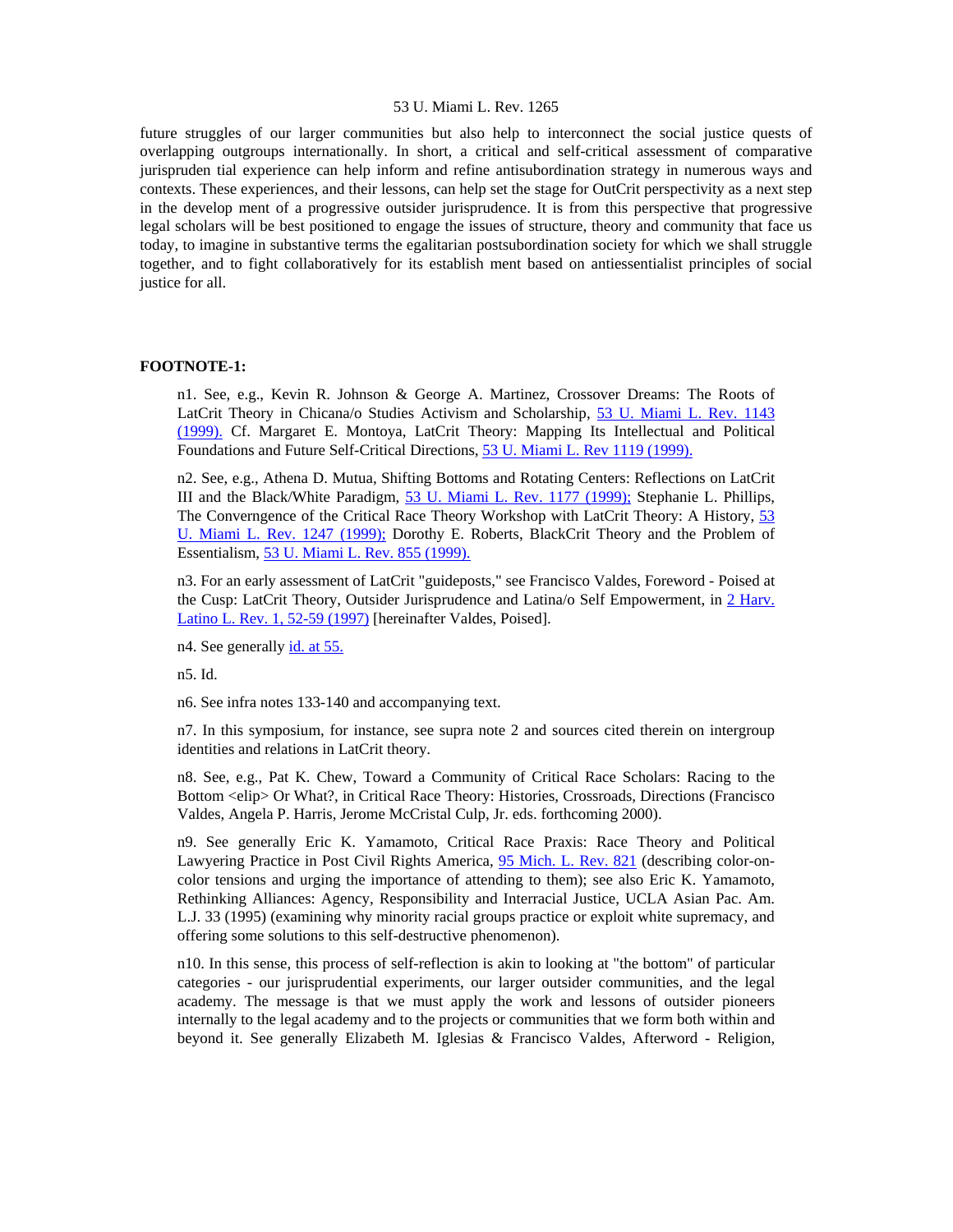Gender, Sexuality, Race and Class in Coalitional Theory: A Critical and Self-Critical Analysis of LatCrit Social Justice Agendas, 19 UCLA Chicano-Latino L. Rev. 503 (1998).

n11. Indeed, the entire record of outsider jurisprudence, including, most recently, LatCrit, is a prime example of this contestation. See generally Francisco Valdes, Beyond Sexual Orientation in Queer Legal Theory: Majoritarianism, Multidimensionality and Responsibility in Social Justice Scholarship, [75 Denv. U. L. Rev. 1409, 1412, 1459-63 \(1998\)](http://www.lexis.com/research/xlink?searchtype=get&search=75%20Denv.%20U.L.%20Rev.%201409,at%201412) (emphasizing the importance of critical legal theory and praxis in a legalistic society, such as the one we inhabit) [hereinafter Valdes, Beyond Sexual Orientation].

n12. See generally Jerome McCristal Culp, Jr., To the Bone: Race and White Privilege, [83](http://www.lexis.com/research/xlink?searchtype=get&search=83%20Minn.%20L.%20Rev.%201637)  [Minn. L. Rev. 1637 \(1999\)](http://www.lexis.com/research/xlink?searchtype=get&search=83%20Minn.%20L.%20Rev.%201637) (responding to recent attacks on outsider scholarship, in particular critical race theory, that question the efficacy and integrity of our collective work); see also infra note 61 and sources cited there for similar attacks.

n13. See Mutua, supra note 2.

n14. For two such examples, see Critical Race Theory: The Cutting Edge xiii-xvi (Richard Delgado ed., 1990); Critical Race Theory: The Key Writings that Formed the Movement xiiixxvii (Kimberle Crenshaw et al. eds., 1995)(hereinafter cited as Key Writings). For another, more recent, account of CRT origins, see Sumi Cho & Robert Westley, Historicizing Critical Race Theory's Cutting Edge: Key Movements That Performed The Theory, in Critical Race Theory: Histories, Crossroads, Directions, supra note 8. For another recent historical overview, see also Richard Delgado & Jean Stefanic, Critical Race Theory: Past, Present and Future, in Current Legal Problems: Legal Theory at the End of the Millennium 51 (Michael D.A. Freeman, ed., 1998).

n15. LatCrits should be proactive about nurturing a self-critical evolution of our collective endeavors precisely because the lessons of comparative jurisprudential experience are not limited to our immediate condition. On the contrary, comparative experience can provide lessons applicable to the larger set or intra- and intergroup issues that afflict these times. From the lessons of our comparative experiences LatCrit and allied scholars can and must extrapolate both inward and outward advances: inwardly, we must develop critical antisubordination coalitions through our collective jurisprudential experiments with knowledge and community and, outwardly, we must link the lessons of comparative experience to the current positions and strategies of the larger communities from which we hale. It would be foolish, after all, to imagine that the professorate of color in the legal academy is unique in our relationship to the intra- and intergroup experiences, issues and aspirations that pervade our communities and this society. Thus, among the longer- term tasks that this Afterword pursues is the linkage of comparative jurisprudential experience to outsider antisubordination struggles more generally; this Afterword ideally represents one step toward critical use of the lessons embedded in our experience to help our selves and communities to build a better politics of critical coalitions as part of our collective antisubordination strategies. But, necessarily, the first step toward this process of linkage is to begin with ourselves - to elucidate and learn from the experiments and lessons explored below - which is where this Afterword begins. See generally Iglesias  $\&$ Valdes, supra note 10 (urging critical as well as self- critical analysis in the articulation of LatCrit theory).

n16. For critical reflections of "inward" turns in outsider jurisprudence, see Richard Delgado, The Inward Turn in Outsider Jurisprudence,  $34$  Wm. & Mary L. Rev. 741 (1993).

n17. By "critical coalitions" I mean alliances based on a thoughtful and reciprocal interest in the goal(s) or purpose(s) of the coalition. A critical coalition is the sort of collaborative project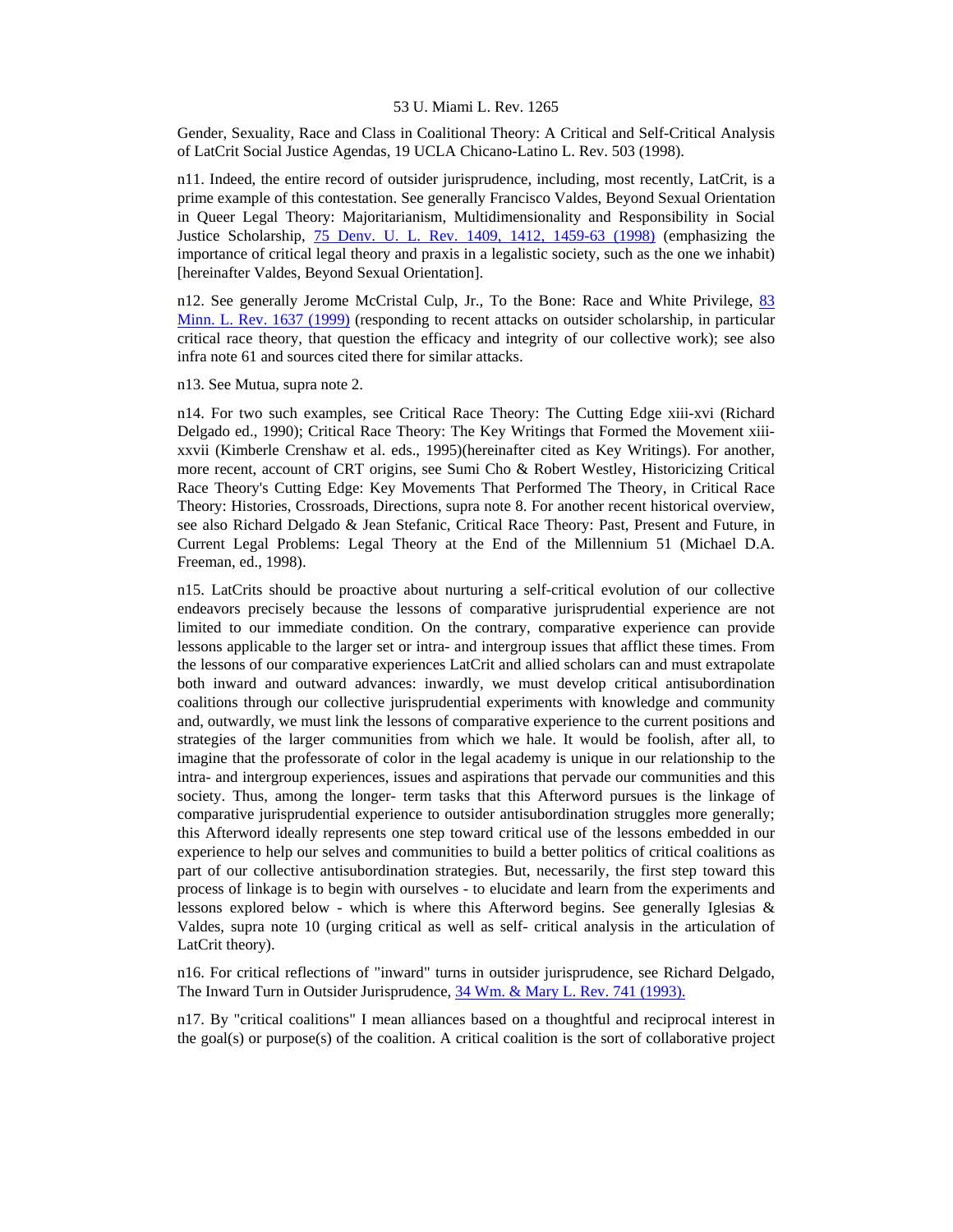that results from a careful and caring commitment to the substantive reason(s) for it, and produces on all sides a reformatory agenda and cooperative dynamic that reflects this mutual commitment. A critical coalition is based not simply on a fortuitous or temporary convergence of interests but, rather, on a critical and self-critical commitment to antisubordination principles and practices - which must be applied and respected both inwardly (in the operation of the coalition) as well as outwardly (toward the dismantlement of external structures of oppression). Thus, critical coalitions are grounded first and foremost in a conscious and consistent effort to establish a postsubordination order based on a substantive and progressive vision of such a society. See Francisco Valdes, Outsider Scholars, Legal Theory and OutCrit Perspectivity: Postsubordination Vision as Jurisprudential Method, [49 De Paul Law Rev. 3](http://www.lexis.com/research/xlink?searchtype=get&search=49%20DePaul%20L.%20Rev.%203) (forthcoming 2000) [hereinafter Valdes, Outsider Scholars].

n18. See infra note 167. The proceedings of the "LatCrit I" conference appear in Symposium, LatCrit Theory: Naming and Launching a New Discourse of Critical Legal Scholarship, [2](http://www.lexis.com/research/xlink?searchtype=get&search=2%20Harv.%20Latino%20L.%20Rev.%201)  [Harv. Latino L. Rev. 1 \(1997\).](http://www.lexis.com/research/xlink?searchtype=get&search=2%20Harv.%20Latino%20L.%20Rev.%201) Prior to that conference, a colloquium was held in Puerto Rico, in 1995, devoted to a discussion of Latinas/os in and within CRT. The proceedings of that colloquium appear in Colloquium, Representing Latina/o Communities: Critical Race Theory and Practice, 9 La Raza L.J. 1 (1996). Since then, the proceedings of another colloquium, on LatCrit theory and human rights, held in Miami in 1996, and of LatCrit II, held in San Antonio in 1997, have been have appeared, respectively, in Colloquium, International Law, Human Rights and LatCrit Theory, [28 U. Miami Inter-Am. L. Rev. 177 \(1997\)](http://www.lexis.com/research/xlink?searchtype=get&search=28%20U.%20Miami%20Inter-Am.%20L.%20Rev.%20177) and in Symposium, Difference, Solidarity and Law: Building Latina/o Communities Through LatCrit Theory, 19 UCLA Chicano-Latino L. Rev. 1 (1998). In addition to these conference-based publications, one LatCrit symposium was published jointly by the California Law Review and La Raza Law Journal. See Symposium, LatCrit Theory: Latinas/os and the Law, 85 Cal. L. Rev. 1087 (1997), [10 La Raza L.J. 1 \(1998\).](http://www.lexis.com/research/xlink?searchtype=get&search=85%20Calif.%20L.%20Rev.%201087) Upcoming LatCrit symposia also include the proceedings of LatCrit IV, slated to appear as Symposium, Rotating Centers, Expanding Frontiers: LatCrit Theory and Marginal Intersections, U.C. Davis L. Rev. (forthcoming 1999) and the proceedings of LatCrit V, slated for publication in the Denver University Law Review. Most recently, The Michigan Journal of Race and Law and the Michigan Journal of Law Reform similarly have decided to publish jointly an independent symposium, tentatively titled Class, Culture and Color in LatCrit Theory: Activating Multidimensionality in Outsider Jurisprudence.

n19. Thus, from the outset, and as discussed below, LatCrit theorists have devoted themselves to mindsets and methods calculated to cultivate critical coalitions along both intragroup and intergroup axes. LatCrit theory has dedicated itself not only to centering "Latinas/os" in legal and public discourse, but also to cultivating intragroup coalitional projects among multiply diverse Latinas/os. At the same time, LatCrit has endeavored to situate analyses of the "Latina/o" within intergroup histories and frameworks as a conscious effort to build critical coalitions with other outsider groups and scholars. See generally infra notes 107-115 and accompanying text.

n20. See Valdes, Outsider Scholars, supra note 17.

n21. The "OutCrit" denomination is an effort to conceptualize and operationalize the social justice analyses and struggles of varied and overlapping yet "different" subordinated groups in an interconnective way. By "OutCrit" I thus mean (at least initially) those scholars who identify and align themselves with outgroups in this country, as well as globally. Therefore, among them are the legal scholars who in recent times have formed the experiments that this Afterword considers - CRT, Queer, and LatCrit legal discourses - as well as scholars who have launched other lines of critical inquiry within legal culture, including critical race feminism and feminist legal theorists. But by "OutCrit" I mean additionally an embrace of multidimensional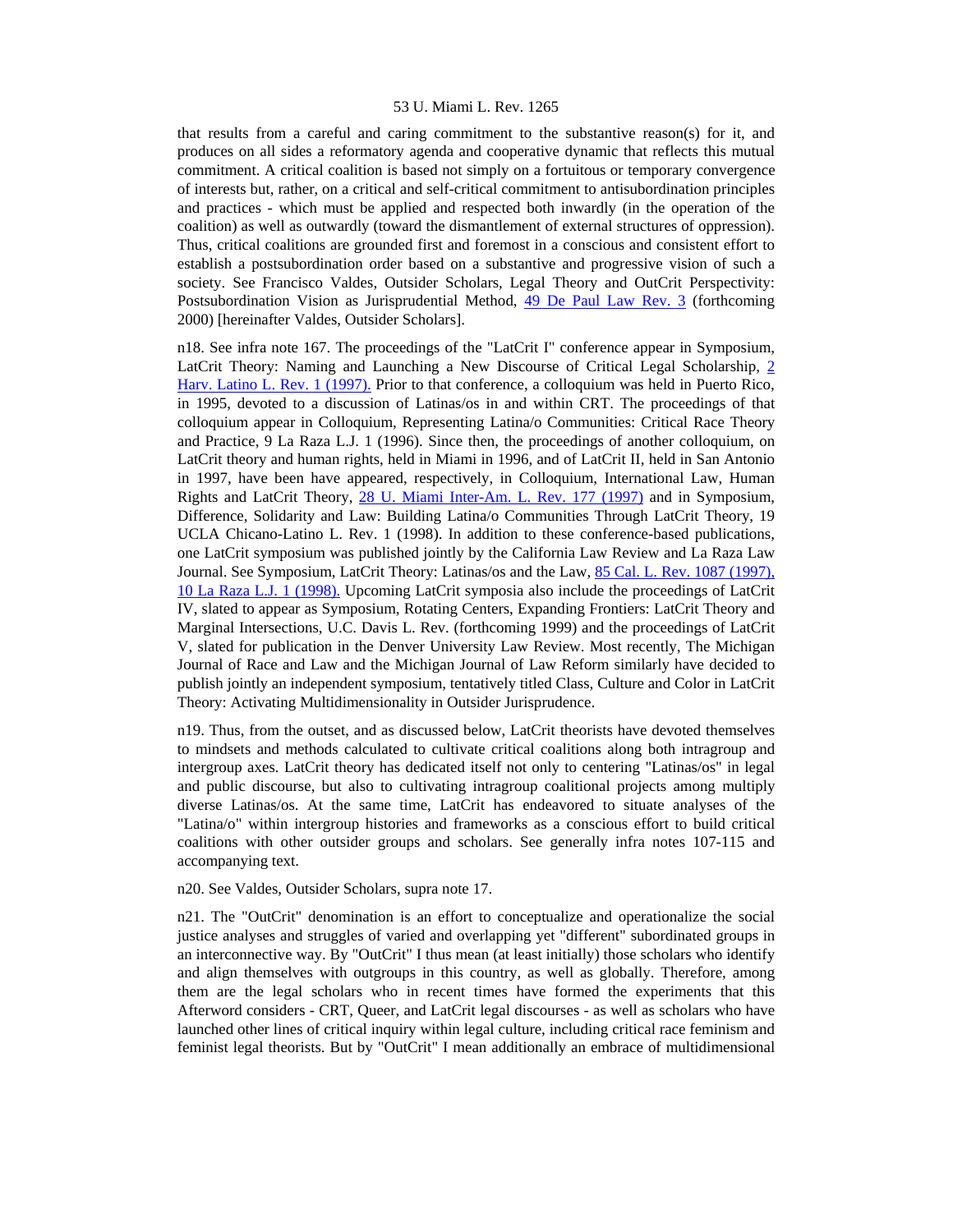approaches to all antisubordination theory and praxis, including specific projects that might be focused principally on antiracist, antisexist and antihomophobic objectives. I mean a personal and proactive, as well as intellectual and collective, embrace of the historic and unfinished struggles against the interlocking legacies of white, Anglo, male and straight supremacies. In the converse, I mean a principled, concurrent and actual rejection of narrow and regressive nationalisms, or essentialisms, based unidimensionally on race, ethnicity, gender, sexual orientation or other single-axis categories of affinity or identification. Fundamentally, "OutCrit" signifies a position of multidimensional struggle against the specific kinds of racist, nativist, sexist and homophobic ideologies and elites that combine to produce and perpetuate Euroheteropatriarchy. See generally Francisco Valdes, Unpacking Hetero-Patriarchy: Tracing the Conflation on Sex, Gender and Sexual Orientation to Its Origins, 8 Yale J.L. & Hum. 161 (1996) (describing some of the sex/gender and sexual orientation norms that underlie and animate androsexism and heterosexism to produce the patriarchal form of homophobia heteropatriarchy - that still prevails in Euroamerican societies, including the United States, today). OutCrit positionality, in short, is framed around the need to confront in personal, collective and coordinated ways the mutually- reinforcing tenets and effects of the sociolegal forces that currently operate both domestically and internationally under Euroheteropatriarchy. See generally Valdes, supra note 17.

n22. The term "outsider jurisprudence" is Professor Mari Matsuda's. See Mari J. Matsuda, Public Response to Racist Speech: Considering the Victim's Story, [87 Mich. L. Rev. 2320,](http://www.lexis.com/research/xlink?searchtype=get&search=87%20Mich.%20L.%20Rev.%202320,at%202323)  [2323 \(1989\).](http://www.lexis.com/research/xlink?searchtype=get&search=87%20Mich.%20L.%20Rev.%202320,at%202323)

n23. For demographic portraits of Latina/o heterogeneity, see, e.g., Berta Hernandez-Truyol, Buidling Bridges - Latinas and Latinos at the Crossroads: Realities, Rhetoric and Replacement, 25 Colum. Hum. Rts. L. Rev. 369 (1991); Gloria Sandrino-Glasser, Los Confundidos: De-Conflating Latinos/as' Race and Ethnicity, 19 UCLA Chicano-Latino L. Rev. 69, 75-77 (1998).

n24. See, e.g., Kimberle Crenshaw, Mapping the Margins: Intersectionality, Identity Politics, and Violence Against Women of Color, [43 Stan. L. Rev. 1241 \(1991\);](http://www.lexis.com/research/xlink?searchtype=get&search=43%20Stan.%20L.%20Rev.%201241) Angela P. Harris, Race and Essentialism in Feminist Legal Theory, [42 Stan. L. Rev. 581 \(1990\);](http://www.lexis.com/research/xlink?searchtype=get&search=42%20Stan.%20L.%20Rev.%20581) Mari J. Matsuda, When the First Quail Calls: Multiple Consciousness as Jurisprudential Method, 11 Women's Rts. L. Rep. 7 (1989).

n25. See, e.g., Valdes, Poised, supra note 3, at 58 ("It is plain that LatCrit theory emerges not only from the need to center Latinas/os' identities, interests and communities in critical legal discourse, but from the analytical and conceptual paths imprinted by critical race theory <elip> LatCrit theory is closely related to, and affirmatively should ally itself with" CRT.); see also Francisco Valdes, Foreword - Latina/o Ethnicities, Critical Race Theory, And Post-Identity Politics In Postmodern Legal Culture: From Practices To Possibilities, in 9 La Raza L.J. 1, 26- 27 (1996) ("LatCrit theory is supplementary, complementary, to critical race theory. LatCrit theory, at its best, should operate as a close cousin - related to [CRT] in real and lasting ways <elip> ideally, each would be a favorite cousin of the other - both always mutually present at least in spirit and both always mutually welcome to be present in the flesh.").

n26. Even though the relationships of LatCrit to feminist legal theory and critical white studies are not the focus of this Afterword, it bears emphasis that, among the scholars I think of in making this statement, are the scholars who identify principally with those categories, and who from the beginning have attended and participated in LatCrit conferences, including FemCrits (and, of course, also RaceFemCrits). See, e.g., Mary Coombs, LatCrit Theory and the Post-Identity Era: Transcending the Legacies of Color and Coalescing a Politics of Consciousness, [2](http://www.lexis.com/research/xlink?searchtype=get&search=2%20Harv.%20Latino%20L.%20Rev.%20473)  [Harv. Latino L. Rev. 473 \(1997\);](http://www.lexis.com/research/xlink?searchtype=get&search=2%20Harv.%20Latino%20L.%20Rev.%20473) Barbara J. Cox, Coalescing Communities, Discourses and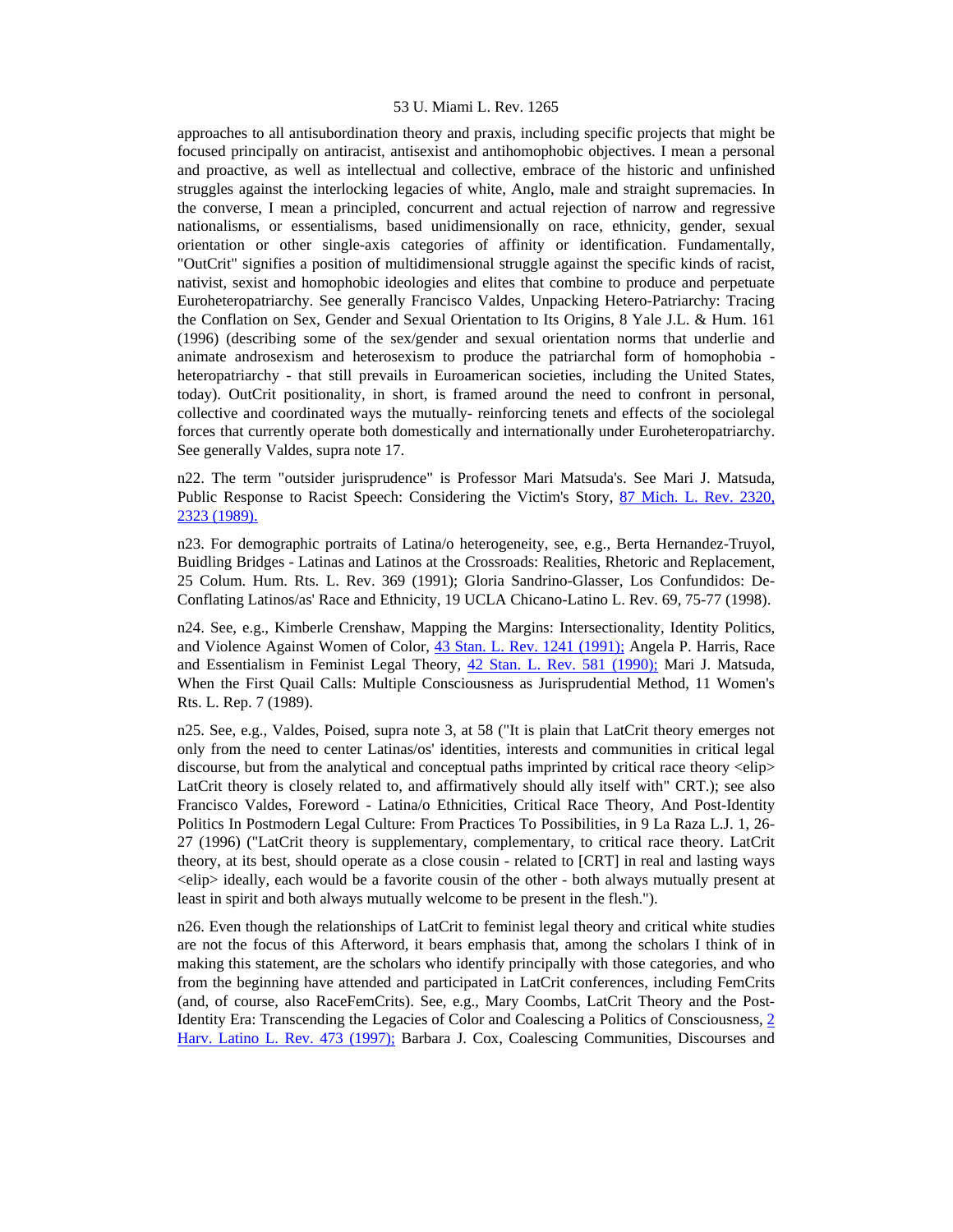Practices: Synergies in the Antisubordination Project, [2 Harv. Latino L. Rev. 473 \(1997\);](http://www.lexis.com/research/xlink?searchtype=get&search=2%20Harv.%20Latino%20L.%20Rev.%20473) Stephanie M. Wildman, Reflections on Whiteness and Latina/o Critical Theory, [2 Harv. Latino](http://www.lexis.com/research/xlink?searchtype=get&search=2%20Harv.%20Latino%20L.%20Rev.%20307)  [L. Rev. 307 \(1997\).](http://www.lexis.com/research/xlink?searchtype=get&search=2%20Harv.%20Latino%20L.%20Rev.%20307) In this symposium, the contributions of scholars like William Bratton, Drucilla Cornell and Catherine Wells continue this practice. Thus, this Afterword's triangular focus on RaceCrit, QueerCrit and LatCrit experiences is not intended to slight the importance of feminist (or other) issues and scholars in the conception and development of LatCrit theory. Rather, as noted in the text immediately below, this focus simply reflects the limitations of my knowledge and experience in outsider jurisprudence. See infra notes 30-40 and accompanying text.

n27. See, e.g., e. christi cunningham, The Rise of Identity Politics I: The Myth of the Protected Class in Title VII Disparate Treatment Cases, 30 U. Conn. L. Rev. 441 (1998) (on wholism); Hernandez-Truyol, supra note 23 (on multidimensionality); Darren Lenard Hutchinson, Out Yet Unseen: A Racial Critique of Gay and Lesbian Legal Theory and Political Discourse, [29](http://www.lexis.com/research/xlink?searchtype=get&search=29%20Conn.%20L.%20Rev.%20561)  [Conn. L. Rev. 561 \(1997\)](http://www.lexis.com/research/xlink?searchtype=get&search=29%20Conn.%20L.%20Rev.%20561) (on multidimensionality); Peter Kwan, Jeffrey Dahmer and the Cosynthesis of Categories," [48 Hastings L.J. 1257 \(1997\)](http://www.lexis.com/research/xlink?searchtype=get&search=48%20Hastings%20L.J.%201257) (on cosynthesis); Francisco Valdes, Sex and Race in Queer Legal Culture: Ruminaitons on Identities and Inter-Connectivities, 5 So. Cal. Rev. L. & Women's Stud. 25 (1995) (on interconnectivity).

n28. At the same time, this substantive belief in the analytical and discursive value of coalitional method is underscored by the political exigencies of cultural war: born in 1995, LatCrit theory, in its brief lifespan to date, has never known a time not marked by backlash lawmaking. See generally Valdes, Beyond Sexual Orientation, supra note 11, at 1426-54 (analyzing cultural war and backlash lawmaking). This formative circumstance no doubt has influenced the LatCrit preference for critical coalitions: given that minoritized outgroups are not only marginalized structurally but also outnumbered in this country, our sources of intellectual and political strength must include ourselves as well as our situational kin.

n29. Though it is not susceptible of any one definition, critical race theory has been described as the genre of critical legal scholarship that "focuses on the relationship between law and racial subordination in American society." Kimberle Crenshaw, A Black Feminist Critique of Antidiscrimination Law and Politics, in The Politics of Law: A Progressive Critique 195, 213 n.7 (David Kairys ed., rev. ed. 1990); see generally Angela P. Harris, Foreword - The Jurisprudence of Reconstruction, [82 Cal. L. Rev. 741 \(1994\)](http://www.lexis.com/research/xlink?searchtype=get&search=82%20Calif.%20L.%20Rev.%20741) (introducing the first symposium devoted specifically to CRT in an American law review). Two recently-released book anthologies provide good compilations of the literature. See Delgado, supra note 14; Key Writings, supra note 14. Even though CRT is a "movement" that comprises many voices and viewpoints, I discuss it as a collectivity in this Afterword for the sake of simplicity. In doing so I recognize that my description may gloss over some particularities that may be deemed relevant to this discussion. My effort will be to provide a general account that avoids, or keeps to a minimum, that possibility.

n30. For discussion of the term "Queer" as used in this Afterword, see infra notes 78-81 and accompanying text.

n31. The lessons to be drawn from a comparative and self-critical contemplation of RaceCrit, QueerCrit and LatCrit experiences can help all OutCrit scholars not only to better understand the context of this moment, but also may lead to a richer sense of connection, collaboration and community among and across all OutCrits and outgroups. See supra note 21. As indicated above, my hope and purpose in proferring OutCrit perspectivity as a common position from which to articulate particularity within a progressive outsider jurisprudence thus are both substantive and stragetic. Ideally, a broader identification as "OutCrits" among RaceCrits,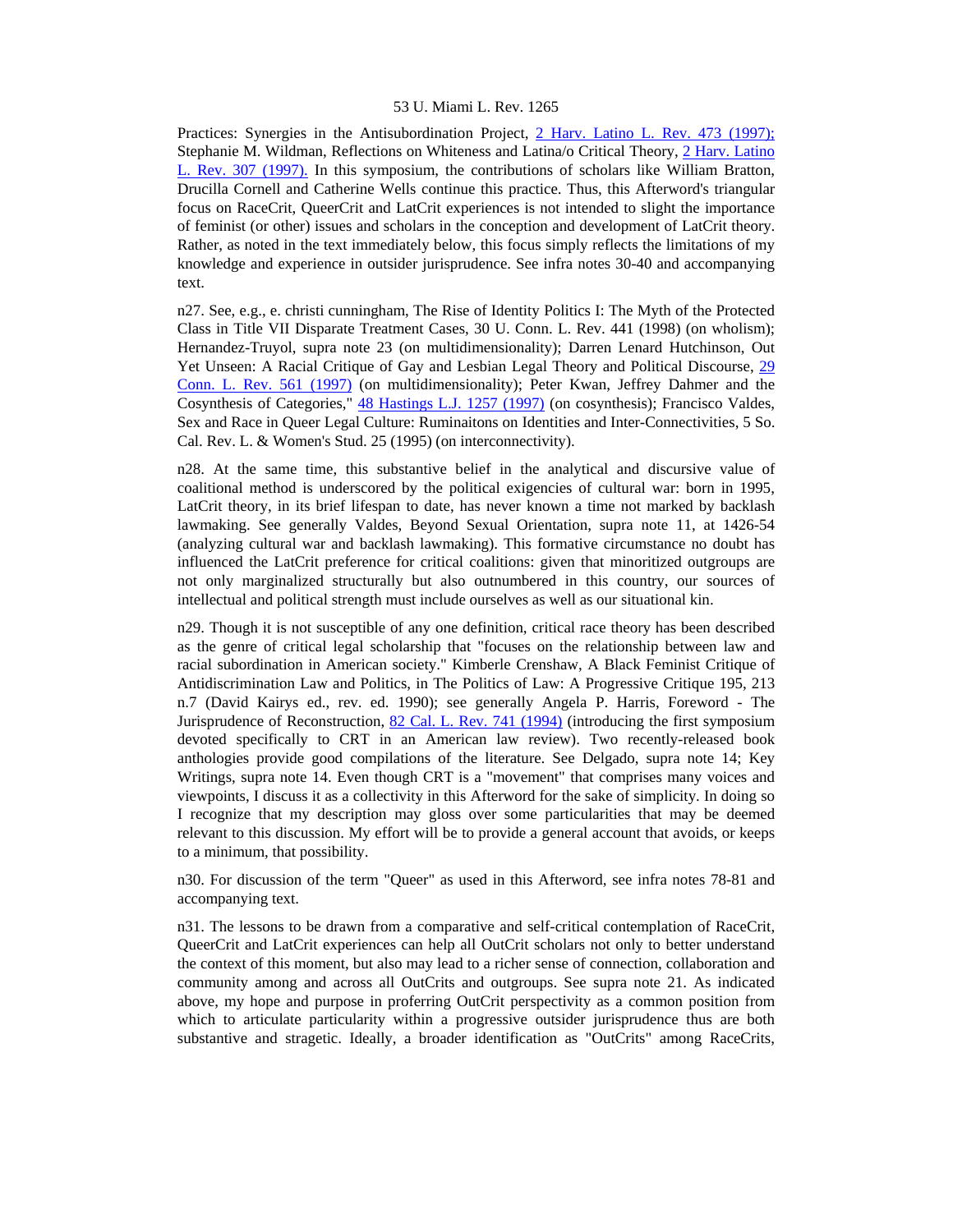QueerCrits, LatCrits, FemCrits and other outsider legal scholars will enhance our mutual understanding of the needs and goals that must underpin critical antisubordination coalitions among and between us. See supra note 21.

n32. This multi-year project began with Francisco Valdes, Queers, Sissies, Dykes and Tomboys: Deconstructing the Conflation of 'Sex,''Gender' and 'Sexual Orientation' in Euro-American Law and Society, [83 Cal. L. Rev. 1 \(1995\)](http://www.lexis.com/research/xlink?searchtype=get&search=83%20Calif.%20L.%20Rev.%201) [hereinafter Valdes, Queers, Sissies].

n33. After accepting the invitation to participate in the Sixth Annual CRT Workshop, in 1994, I served on the planning committee for the seventh workshop, co-chaired the eighth, and helped produce the programming for the ninth - perhaps destined to be the last workshop of the series based on the original model. As this Afterword indicates, my involvement in Queer and LatCrit legal scholarship is informed by the lessons I've drawn from CRT, both its texts and its workshops. In great measure, my involvement in Queer and LatCrit projects can be understood as a critical application of basic lessons I drew from my readings of, participation in, and experience with, CRT during the second half of its first decade. Though my jurisprudential outlook always has been critically comparative, I have tried to apply the lessons I learned from CRT both to it and to my Queer and LatCrit projects.

n34. CRT's earliest proponents initiated a series of small summer workshops held every year in a different location. See generally Phillips, supra note 2, at 1248-50. This series was an approach to antisubordination theorizing and community-building that still inspire OutCrits today, as the regional people of color conferences, the Asian law professor conferences and the LatCrit conferences show. As elaborated below, the workshop series also was the site for much of CRT's first-decade growing and learning pains. See infra notes 68-73 and accompanying text. That series continues to contain many of the experiences and lessons explored here in relationship to LatCrit and its forms of convocation.

n35. See generally Cho & Westley, supra note 14.

n36. That first generation invented CRT and infused it with a focus of social transformation that from inception gave CRT its sharp political edge. See supra note 14 and sources cited therein on CRT's origins and early consciousness.

n37. This generational unfolding was the topic of the first plenary session of the Eighth Annual CRT Workshop, held in Washington, D.C. in 1996, which was devoted to a critical discussion of CRT's history. The panel included presentations by Stephanie Phillips and Elizabeth Patterson, who were present at the first and other early summer workshops. For further discussion of the workshops, see infra notes 68-73 and accompanying text.

n38. As the tenth anniversary conference held at Yale Law School in 1997 illustrates, CRT did that, and more. For the collection of essays based on that conference, see Critical Race Theory: Histories, Crossroads, Directions, supra note 8.

n39. See, e.g., supra note 14 and sources cited therein on early accounts of CRT.

n40. This continuing omission is unhealthy for all OutCrits, for it deprives the growing ranks of outsider scholars a crucial resource: a rich well of experiential or "institutional" memory that is ongoing and that can aid outsider scholars, including LatCrits, progressively to refine and reiterate our work, both internally and externally, as antisubordination praxis. This omission foregoes the opportunity to revisit and refine the lessons of those times to help create conditions that may better conduce egalitarian solidarity through critical coalitions both within and beyond any particular subject position. Engaging these lessons critically and constructively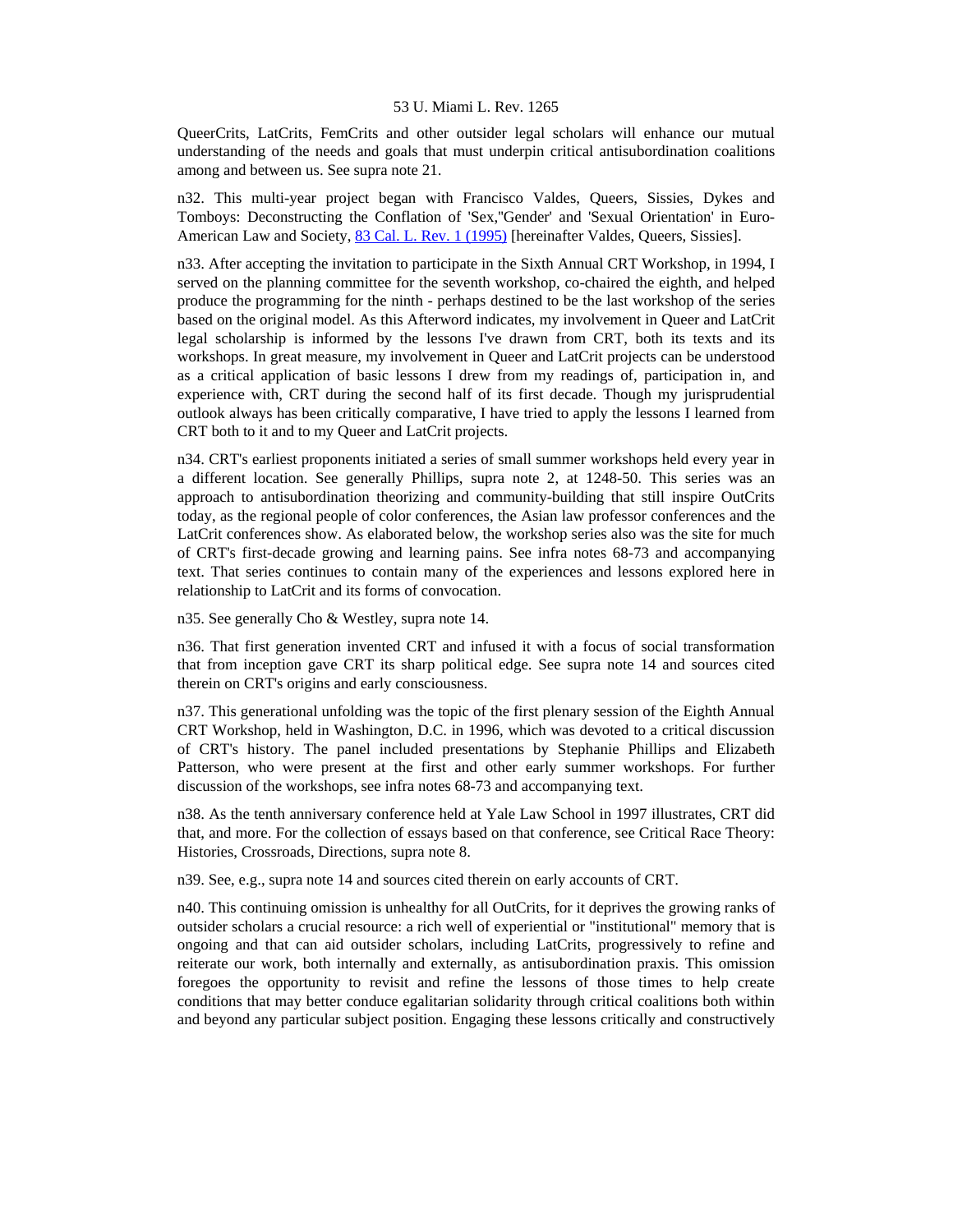ideally may help LatCrit and other OutCrit scholars contextualize pending jurisprudential issues and pursue elusive shared hopes.

n41. See, e.g., Key Writings, supra note 14, at xiii (describing CRT's social justice goals to "understand" and "change" racial hierarchy and law's complicity in it); see also id. at xxv (describing CRT's mission as discerning "how law constructed race" as a device and form of group hierarchy).

n42. For instance, prior to CRT's emergence, the legal scholarship of race and equality was dominated by, if not limited to, a handful of liberal, white, male, (and apparently heterosexual) modernists. See Richard Delgado, The Imperial Scholar: Reflections on a Review of Civil Rights Literature, [132 U. Pa. L. Rev. 561 \(1984\);](http://www.lexis.com/research/xlink?searchtype=get&search=132%20U.%20Pa.%20L.%20Rev.%20561) Richard Delgado, The Imperial Scholar Revisited: How to Marginalize Outsider Writing, Ten Years Later, 140 U. Pa. L. Rev. 1349 [\(1992\).](http://www.lexis.com/research/xlink?searchtype=get&search=140%20U.%20Pa.%20L.%20Rev.%201349)

n43. See generally Harris, supra note 29, at 745-66 (describing the tensions within CRT caused by its pursuit of modernist ideals like "equality" in light of its postmodern skepticism).

n44. Critical race feminists, and especially African American feminist theorists, account for much of CRT's early power and insight, including the development of advances like intersectionality, multiplicity and antiessentialism. For a representative sampling of foundational works by African American and other critical race feminists on these and similar concepts, see supra note 24 and sources cited therein on intersectionality and multiplicity; see also Kimberle Crenshaw, Demarginalizing the Intersection of Race and Sex: A Black Feminist Critique of Antidiscrimination Doctrine, Feminist Theory and Antiracist Politics, 1989 U. Chi. Legal F. 139; Patricia J. Williams, Alchemical Notes: Reconstructing Ideals from Deconstructed Rights, 22 Harv. C.R.-C.L. L. Rev. 401 (1987); see generally Critical Race Feminism: A Reader (Adrien Katherine Wing ed., 1997).

n45. CRT arose during an era of retrenchment in civil rights policies and equality jurisprudence. See generally Kimberle W. Crenshaw, Race, Reform, and Retrenchment: Transformation and Legitimation in Antidiscrimination Law, [101 Harv. L. Rev. 1331 \(1988\)](http://www.lexis.com/research/xlink?searchtype=get&search=101%20Harv.%20L.%20Rev.%201331) (critiquing juridical and political retrenchment during the 1980s). That era of retrenchment in more recent years has escalated to full-blown cultural war. See Valdes, Beyond Sexual Orientation, supra note 11, at 1426-43; see generally Sylvia R. Lazos Vargas, Judicial Review of Initiatives and Referendums in Which Majorities Vote on Minorities' Democratic Citizenship, [60 Ohio St. L.J. 402 \(1999\).](http://www.lexis.com/research/xlink?searchtype=get&search=60%20Ohio%20St.%20L.J.%20402)

n46. According to Phillips, this reluctance began at the very first workshop, and it continued to plague the workshop annually thereafter. See Phillips, supra note 2, at 1249-50.

n47. The reluctance to enter sexual orientation intersections is evinced by the published discourse, which fails generally to express any explicit recognition of sexual orientation diversity within communities of color. It also is evinced by the query that has been posed at the annual CRT summer workshops from their very inception: "What has sexual orientation got to do with race?" See Valdes, Foreword - Latina/o Ethnicities, supra note 25, at 6. This query of course overlooks the intersection of minority race and minority sexuality, an odd oversight for a discourse otherwise more sensitive to intersectionality. For original analyses of race and gender intersectionality, see Crenshaw, supra note 24 (developing intersectional analysis and applying it to race and gender).

In addition to Phillip's account in this symposium, oral histories report that openly gay or lesbian scholars of color have been present at every summer workshop, and that they endeavored since then to introduce "race and sexual orientation" as an intersectional issue for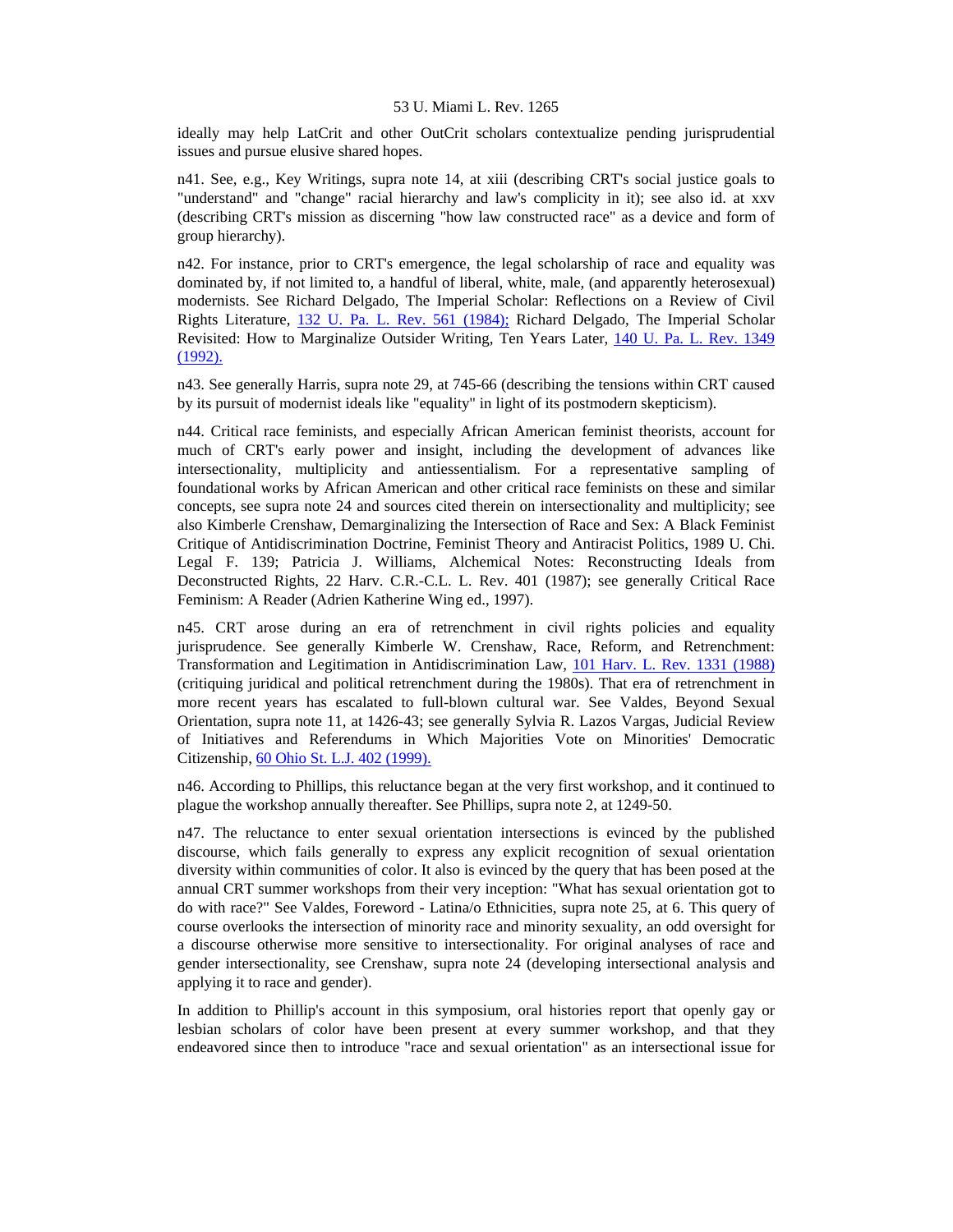workshop attention. Yet my personal experience, and the accounts that others have shared with me over the years, indicate that open acknowledgment and programmatic discussion of sexual orientation issues typically has triggered opposition and controversy within the workshop. Some gay or lesbian scholars of color consequently discontinued attendance. In recognition of this oppressive and exclusionary pattern, the Sixth Annual CRT Workshop, held in Miami in 1994, included for the first time a plenary session on sexual orientation and race. Peter Kwan and I selected, distributed and presented the reading materials for that programmatically unprecedented and wrenching discussion. Afterward, the summer workshops included sexual orientation in the program every year, with a general consensus of incremental but touchy headway. For further discussion of the CRT summer workshops, see infra notes 68-73 and accompanying text.

n48. See Darren Lenard Hutchinson, Ignoring the Sexualization of Race: Heteronormativity, Critical Race Theory and Antiracist Politics, [47 Buff. L. Rev. 1 \(1999\).](http://www.lexis.com/research/xlink?searchtype=get&search=47%20Buffalo%20L.%20Rev.%201) More generally, developmental circumstance clearly affected CRT's formation. See, e.g., Key Writings, supra note 14, at xxiv-xxv (describing early responses to CRT and the racialist "reductionism" attributed to some of its "foundational essays," which may be a reflection of the "context and conditions of their production" during CRT's nascency); see generally Francisco Valdes, Queer Margins, Queer Ethics: A Call to Account for Race and Ethnicity in the Law, Theory and Politics of 'Sexual Orientation, [48 Hastings L.J. 1293, 1315-18 \(1997\)](http://www.lexis.com/research/xlink?searchtype=get&search=48%20Hastings%20L.J.%201293,at%201315) [hereinafter Valdes, Queer Margins] (reviewing some strengths and weaknesses of sexual minority legal discourse and considering similar developmental circumstances as they relate to the corresponding failure of lesbian and gay legal scholarship to take up the role of race and ethnicity in the law, theory and politics of "sexual orientation" discrimination).

n49. I thank Jerome Culp for this insight and vocabulary.

n50. And, it bears emphasis that these harms affect both members of the sexual majority as well as members of sexual minorities, both as groups and as individuals. See generally Homophobia: How We All Pay the Price (Warren J. Blumenfeld ed., 1992); Suzanne Pharr, Homophobia: A Weapon of Sexism (1988).

n51. The relevance of this paradigm both within and beyond CRT has been addressed by various scholars. See, e.g., Celina Romany, Gender, Race/Ethnicity and Language, 9 La Raza L.J. 49 (1996) (discussing how CRT has "concentrated on white-Black racism" in domestic race relations, giving CRT a flavor of North American "localism"); see also Harris, supra note 29, at 775 (discussing how "African American experiences have been taken as a paradigm for the experiences of all people of color").

n52. For a critical analysis of the "Black/White paradigm" and its role in the legal history of civil rights in this country, see Juan F. Perea, The Black/White Binary Paradigm of Race: The 'Normal Science' of American Racial Thought, [85 Cal. L. Rev. 1213, 1239-52 \(1997\).](http://www.lexis.com/research/xlink?searchtype=get&search=85%20Calif.%20L.%20Rev.%201213,at%201239) For recent calls to multicultural analyses, see Deborah Ramirez, Multicultural Empowerment: It's Not Just Black and White Anymore, [47 Stan. L. Rev. 957 \(1995\);](http://www.lexis.com/research/xlink?searchtype=get&search=47%20Stan.%20L.%20Rev.%20957) William R. Tamayo, When the 'Coloreds' Are Neither Black nor Citizens: The United States Civil Rights Movement and Global Migration, [2 Asian L.J. 1 \(1995\);](http://www.lexis.com/research/xlink?searchtype=get&search=2%20Asian%20L.J.%201) see also Robert S. Chang, Toward an Asian American Legal Scholarship: Critical Race Theory, Post-Structuralism, and Narrative Space, [81 Cal. L.](http://www.lexis.com/research/xlink?searchtype=get&search=81%20Calif.%20L.%20Rev.%201241)  [Rev. 1241 \(1993\)](http://www.lexis.com/research/xlink?searchtype=get&search=81%20Calif.%20L.%20Rev.%201241) (calling for an expanded race discourse that cognizes Asian American particularities); Elizabeth M. Iglesias, Structures of Subordination: Women of Color at the Intersection of Title VII and the NLRA, Not!, 28 Harv. C.R.-C.L. Rev. 395 (1993) (focusing on the category "women of color" to articulate this sort of expanded, intersectional analysis); Charles R. Lawrence, III, Foreword - Race, Multiculturalism, and the Jurisprudence of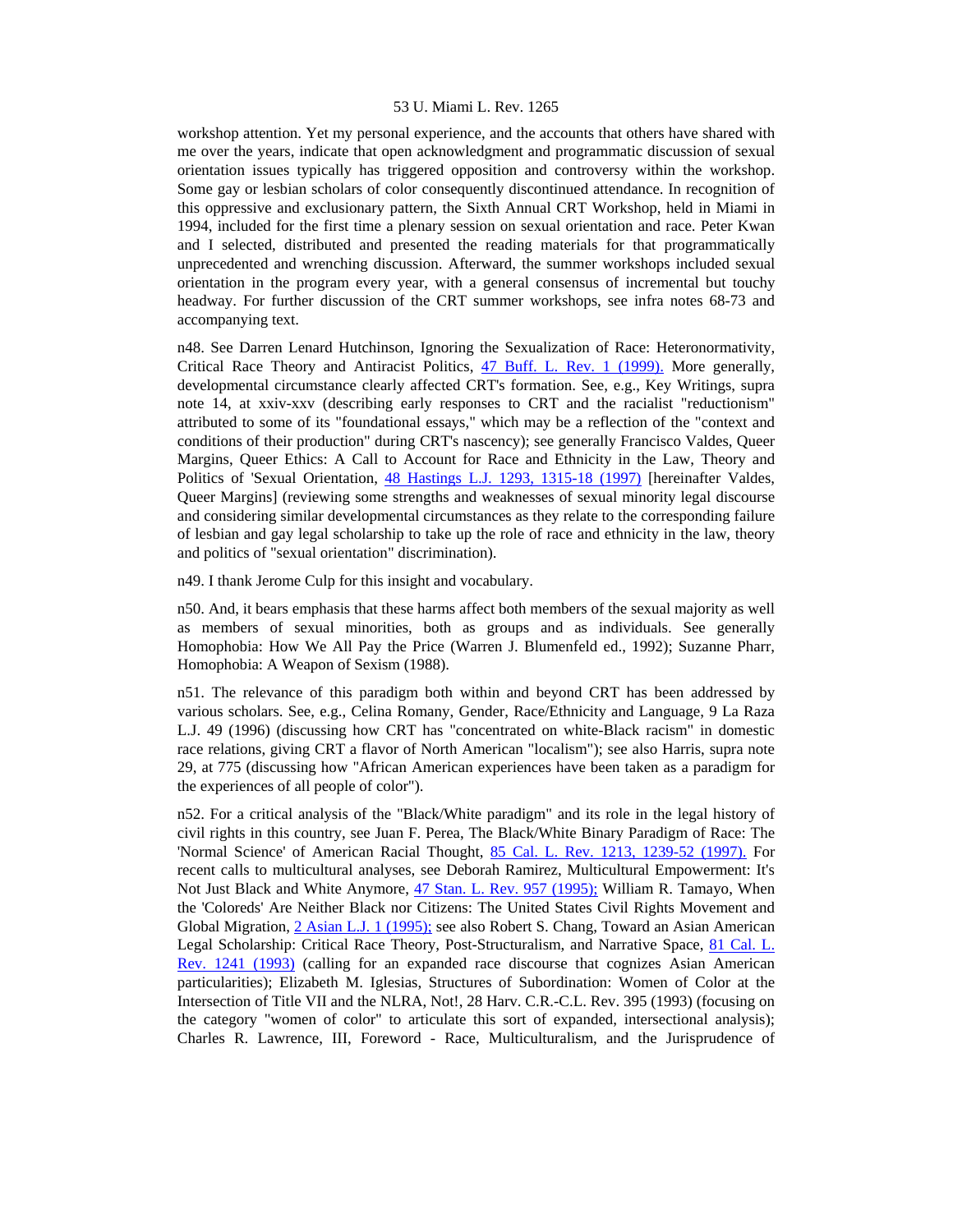Transformation, [47 Stan. L. Rev. 819 \(1995\)](http://www.lexis.com/research/xlink?searchtype=get&search=47%20Stan.%20L.%20Rev.%20819) (urging a reconceptionalization of race and racism as a substantial societal condition that affects entire and various groups of people).

n53. See Mutua, supra note 2, at 1188.

n54. See Roberts, supra note 2, at 861.

n55. These issues, as the Mutua and Roberts essays illustrate, range from the role of Blackness and the value of Black-specific critiques in a postbinary discourse, as well as the prospects of such a discourse helping to ameliorate intergroup tensions and racial justice. See Mutua, supra note 2; Roberts, supra note 2.

n56. The account provided in the Phillips essay suggests that ethnicity's engagement was more ephemeral than it was ambivalent, though my own experience suggests to me that it was both. See Phillips, supra note 2, at 585-90. This engagement also did not lead to a sustained effort to transcend the dichotomy of the "domestic" and the "international" in antisubordination analysis. See, e.g., Elizabeth M. Iglesias, Out of the Shadow: Marking Intersections in and Between Asian Pacific American Critical Legal Scholarship and Latina/o Critical Theory, [40 B.C.L.](http://www.lexis.com/research/xlink?searchtype=get&search=40%20B.C.%20L.%20Rev%20349)  [Rev. 349;](http://www.lexis.com/research/xlink?searchtype=get&search=40%20B.C.%20L.%20Rev%20349) [19 B.C. Third World L.J. 349 \(1998\)](http://www.lexis.com/research/xlink?searchtype=get&search=19%20B.C.%20Third%20World%20L.J.%20349) [hereinafter Iglesias, Out of the Shadow] (centering international relations and transnational identities in developing a collaborative critical theoretical agenda beyond the Black/White paradigm).

n57. See infra notes 142-156 and accompanying text. This move to multilateral, rather than bilateral, critiques of race relations additionally is counseled by the existence of outgroup tensions, which can impede all social justice struggles. See supra note 9 and sources cited therein describing the importance of intergroup justice in antisubordination struggles.

n58. The ethnicity lapse was promptly disclaimed, with a programmatic follow-up the next year, while the sexual orientation avoidance was prolonged for years. It took "an excruciatingly long time for the Critical Race Theory Workshop to reflect a strong stance against heterosexism." Phillips, supra note 2, at 1251.

n59. It bears mention that this failure is reciprocal; gay and lesbian legal scholarship similarly seems to assume that sexual minorities are constitutionally white (and middle class). This assumption has drawn a racial critique of this assumption and its analytical shortcomings. I describe this critique as "internal" in the sense that it emanates from within lesbian and gay legal scholarship and is articulated by scholars writing from a sexual minority subject position. See, e.g., Hutchinson, supra note 27, at 585-90 (analyzing the relevance and class to lesbian and gay politics and legal discourse); Darren Rosenblum, Queer Intersectionality and the Failure of Recent Lesbian and Gay 'Victories, 4 Law & Sexuality 83 (1994) (questioning the transformative value of progress on selected current issues for sexual minority subgroups, including the trans/bi-gendered); Eric Heinze, Gay and Poor, [38 How. L.J. 433 \(1995\)](http://www.lexis.com/research/xlink?searchtype=get&search=38%20How.%20L.J.%20433) (focusing on the intersection of poverty and same-sex orientation); see also Valdes, Queer Margins, supra note 48, at 1297 n.12 and additional sources cited therein (discussing similar shortcomings in sexual orientation legal scholarship).

n60. For the foundational critique of "unconscious" racism and its present effects, see Charles R. Lawrence III, The Id, the Ego, and Equal Protection: Reckoning with Unconscious Racism, [39 Stan. L. Rev. 317 \(1987\).](http://www.lexis.com/research/xlink?searchtype=get&search=39%20Stan.%20L.%20Rev.%20317)

n61. For an overview of attacks on outsider employment of narrative in legal scholarship and related aspects of CRT's interventions in legal discourse, see Valdes, Foreword - Latina/o Ethnicities, supra, note 25, at 2 n.3. These attacks have gone so far (afield) as to connect antisubordination legal theory, including CRT, with antisemitism. See Daniel A. Farber &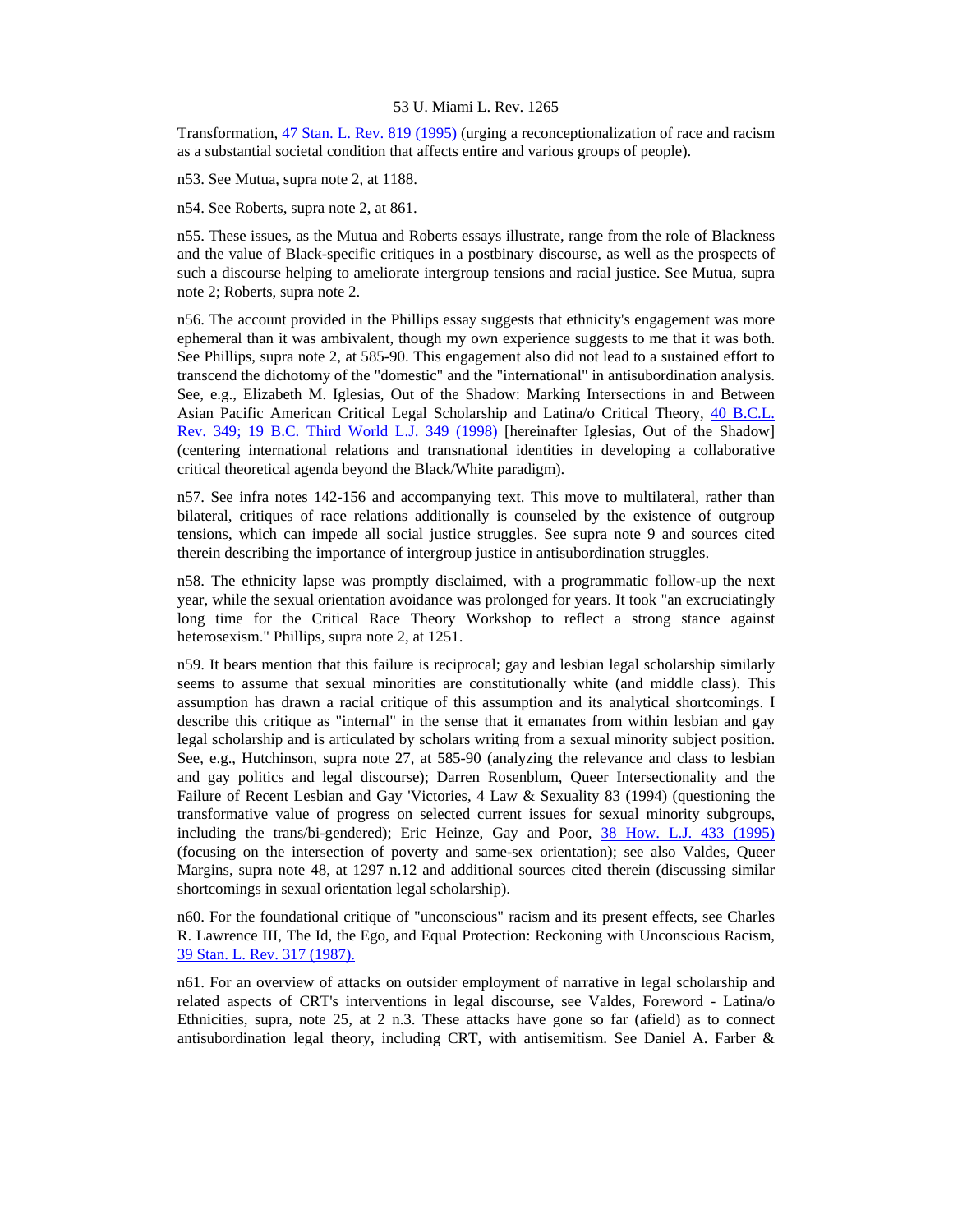Suzanna Sherry, Is the Radical Critique of Merit Anti-Semitic, [83 Cal. L. Rev. 853 \(1995\).](http://www.lexis.com/research/xlink?searchtype=get&search=83%20Calif.%20L.%20Rev.%20853) More recently, these attacks have extended into the popular media, outlandishly imputing to CRT the spectacle (and verdict) of the Simpson murder trial. See, e.g., Jeffrey Rosen, The Bloods and the Crits: O.J. Simpson, Critical Race Theory, the Law and the Triumph of Color in America, New Republic, Dec. 9, 1996, at 27. For a very recent analysis of this campaign to delegitimate CRT specifically and nonwhite outsider jurisprudence more generally, see Culp, supra note 12.

n62. See, e.g., Randall L. Kennedy, Racial Critiques of Legal Academia, [102 Harv. L. Rev.](http://www.lexis.com/research/xlink?searchtype=get&search=102%20Harv.%20L.%20Rev.%201745)  [1745 \(1989\).](http://www.lexis.com/research/xlink?searchtype=get&search=102%20Harv.%20L.%20Rev.%201745) For rejoinders, see Colloquy, Responses to Randall Kennedy's Racial Critiques of Legal Academia, [103 Harv. L. Rev. 1844 \(1990\);](http://www.lexis.com/research/xlink?searchtype=get&search=103%20Harv.%20L.%20Rev.%201844) see also Jerome McCristal Culp, Jr., Autobiography and Legal Scholarship and Teaching: Finding the Me in the Legal Academy, [77](http://www.lexis.com/research/xlink?searchtype=get&search=77%20Va.%20L.%20Rev.%20539)  [Va. L. Rev. 539 \(1991\);](http://www.lexis.com/research/xlink?searchtype=get&search=77%20Va.%20L.%20Rev.%20539) Alex M. Johnson, Jr., Defending the Use of Narrative and Giving Content to the Voice of Color: Rejecting the Imposition of Process Theory in Legal Scholarship, [79 Iowa L. Rev. 803 \(1994\).](http://www.lexis.com/research/xlink?searchtype=get&search=79%20Iowa%20L.%20Rev.%20803)

n63. See, e.g., Key Writings, supra note 14, at xiv-xvii (describing CRT's relationship to the Civil Rights era). For a general legal account of the Civil Rights Movement, see Mark V. Tushnet, The NAACP's Legal Strategy Against Segregated Education, 1925-1950 (1987).

n64. See Key Writings, supra note 14, at xvii-xxvii (discussing the CLS/CRT relationship). See generally Symposium, Critical Legal Studies, [36 Stan. L. Rev. 1 \(1984\)](http://www.lexis.com/research/xlink?searchtype=get&search=36%20Stan.%20L.%20Rev.%201)(collecting various CLS works). CLS was the most proximate jurisprudential precursor to CRT; CRT was formed in part as a result of events during a CLS conference, which included a confrontation between scholars of color and white scholars regarding race within CLS. See Key Writings, supra note 14, at xxiii-xxvii (describing the moment of rupture but noting a basic sense of continuing political affinity); see also Symposium, Minority Critiques of the Critical Legal Studies Movement, 22 Harv. C.R.-C.L. L. Rev. 297 (1987) (presenting the works that explain why minority scholars broke with CLS).

n65. See generally Derrick A. Bell, Jr., Brown v. Board of Education and the Interest-Convergence Dilemma, 93 Harv. L. Rev. 518 (1980). This divergence, and its consequences, are alarming from a CRT perspective because CRT is not satisfied with the atomized liberal conceptions of privilege and prejudice, nor with the liberal antidiscrimination solution of formal equality. CRT views power and subordination to be structural, rather than atomized, and it seeks material transformation, rather than formal or marginal reform. See generally Key Writings, supra note 14, at xvi-xxx (describing CRT's critical stance toward racialization in American law and society); see also Harris, supra note 29, at 759-84 (describing similar points relating to modernism and postmodernism); Robert A. Williams, Jr., Taking Rights Aggressively: The Perils and Promise of Critical Legal theory for Peoples of Color, 5 Law & Ineq. J.103 (1987) (urging scholars of color to resist ahistoricism to avoid irrelevancy). For further description of the early CRT mindset, see John O. Calmore, Critical Race Theory, Archie Shepp, and Fire Music: Securing an Authentic Intellectual Life in a Multicultural World, [65 S. Cal. L. Rev. 2129 \(1992\).](http://www.lexis.com/research/xlink?searchtype=get&search=65%20S.%20Cal.%20L.%20Rev.%202129) For similar or allied analyses, see Alan D. Freeman, Legitimizing Racial Discrimination Through Antidiscrimination Law: A Critical Review of Supreme Court Doctrine, in 62 Minn. L. Rev. 1049 (1978); Gary Peller, Race Consciousness, [1990 Duke L.J. 758 \(1990\).](http://www.lexis.com/research/xlink?searchtype=get&search=1990%20Duke%20L.J.%20758)

n66. See Key Writings, supra note 14, at xxvii (explaining that, "A thorough mapping of Critical Race Theory must  $\langle$ elip $\rangle$  include a discussion of the role of community-building among the intellectuals who are associated with it.").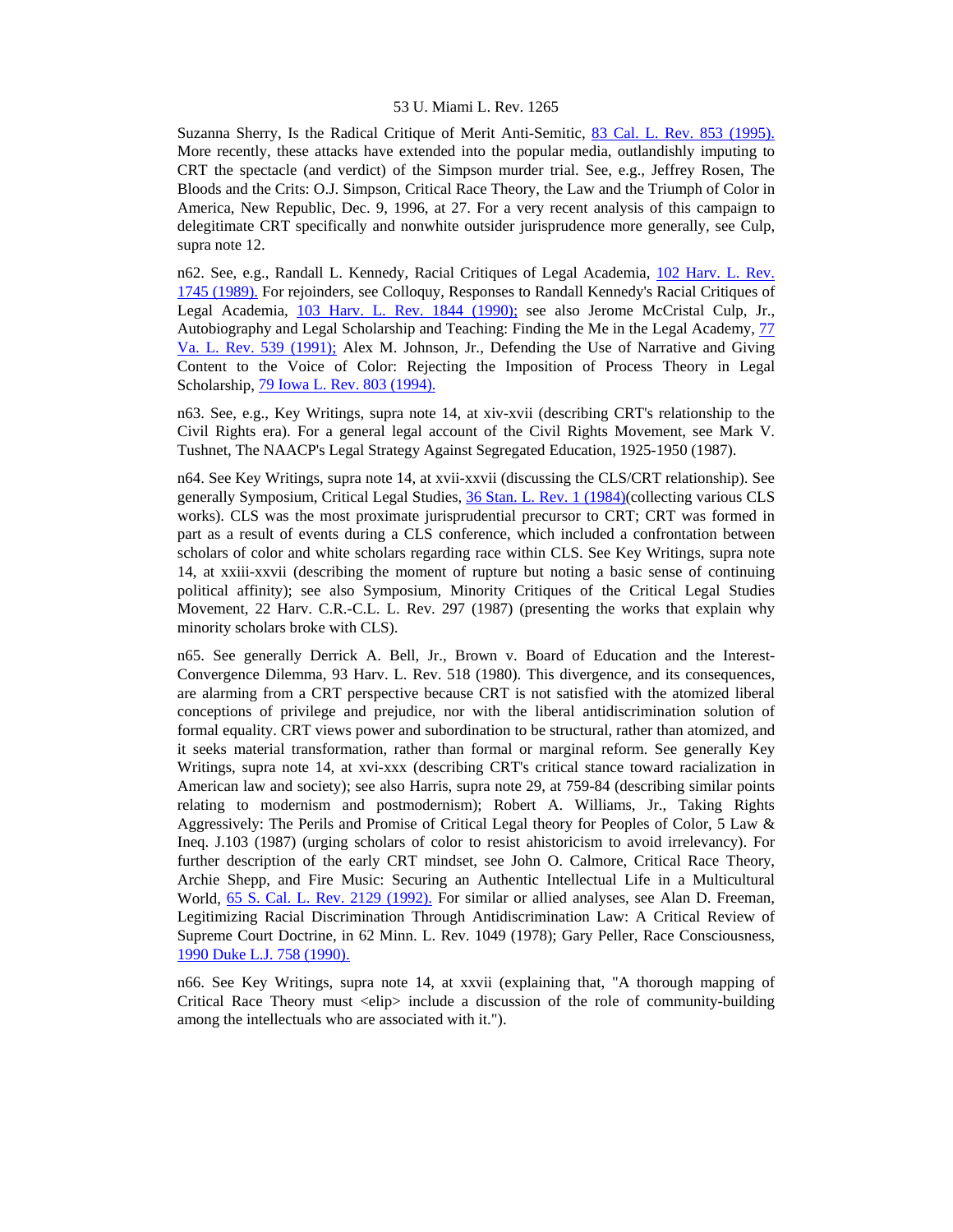n67. See, e.g., Critical Race Theory: Histories, Crossroads, Directions, supra note 8. The related works of critical race feminists are featured in Critical Race Feminism: A Reader, supra note 44.

n68. In addition to relying on the Phillips essay, this account is based both on personal experience and on oral histories, including the 1996 presentations on early CRT workshops. See supra note 37; see also Key Writings, supra note 14, at xxvii (describing workshop origins).

n69. During the 1980s, the academy was diversified along several identity axes, which made more evident the "rainbow" of colors that constituted the nonwhite population and professorate. For a critical discussion of these changing demographics, and their relationship to CRT and race- conscious student activism during the 1980s, see Cho & Westley supra, note 14.

n70. Phillips, supra note 2, at 1251-53.

n71. See supra notes 51-57 and accompanying text.

n72. Of course, this annual experience was not constant, and Phillips' account also makes that clear in her recounting of the ethnicity story. See Phillips, supra note 2, at 1252. Instead, over the years, the planning and configuration of the workshops brought together different mixes of varied viewpoints on various intersectional issues, which in turn produced different workshop experiences from year to year. Some years, therefore, were "better" than others - that is, in some years more than others the workshop planners and participants strove consciously to recognize and use as a source of strength the legal academy's changing demographics and CRT's correspondingly expanded intersectional frontiers.

n73. See Phillips, supra note 2, at 1251.

n74. I thank Jerome Culp for this wording.

n75. See supra notes 46-57 and accompanying text.

n76. The antiessentialist commitment describes a refusal to homogenize units of analysis into a false monolithic experience devoid of factors such as history, context, particularity and power. CRT's antiessentialist foundation has been secured primarily by women of color writing from a CRT perspective. For instance, both Kimberle Crenshaw and Angela Harris have questioned the reluctance of both antisexist and antiracist discourse to interrogate the intersection of race and gender. See Crenshaw, supra note 24; Harris, supra note 24. This critique has been questioned vigorously by some feminist legal scholars. See, e.g., Catherine Mackinnnon, From Practice To Theory, or What Is a White Woman Anyway?, 4 Yale J.L. & Feminism 13 (1991)(responding to Harris).

Similar antiessentialist points have been raised about sexual orientation by lesbian feminists. See, e.g., Elvia R. Arriola, Gendered Inequality: Lesbians, Gay Men, and Feminist Legal Theory, 9 Berkeley Women's L.J. 103 (1994) (questioning feminist categories around sex, gender and sexuality); Patricia A. Cain, Feminist Jurisprudence: Grounding the Theories, 4 Berkeley Women's L.J. 191 (1989-90) (critiquing the invisibility of minority sexual orientations in feminist analyses of law). More recently, a similar questioning has been trained on the race essentialism of gay and lesbian legal scholarship. See, e.g., Hutchinson, supra, note 27. Cf. Patricia A. Cain, Lesbian Perspective, Lesbian Experience, and the Risk of Essentialism, 2 Va. J.L. & Pol'y 43 (1994) (arguing for an unmodified, if temporary, critique of the "lesbian" condition).

The antisubordination commitment describes a postliberal insistence on substantive and structural "equality" that is meaningful to those who live oppression daily, rather than simply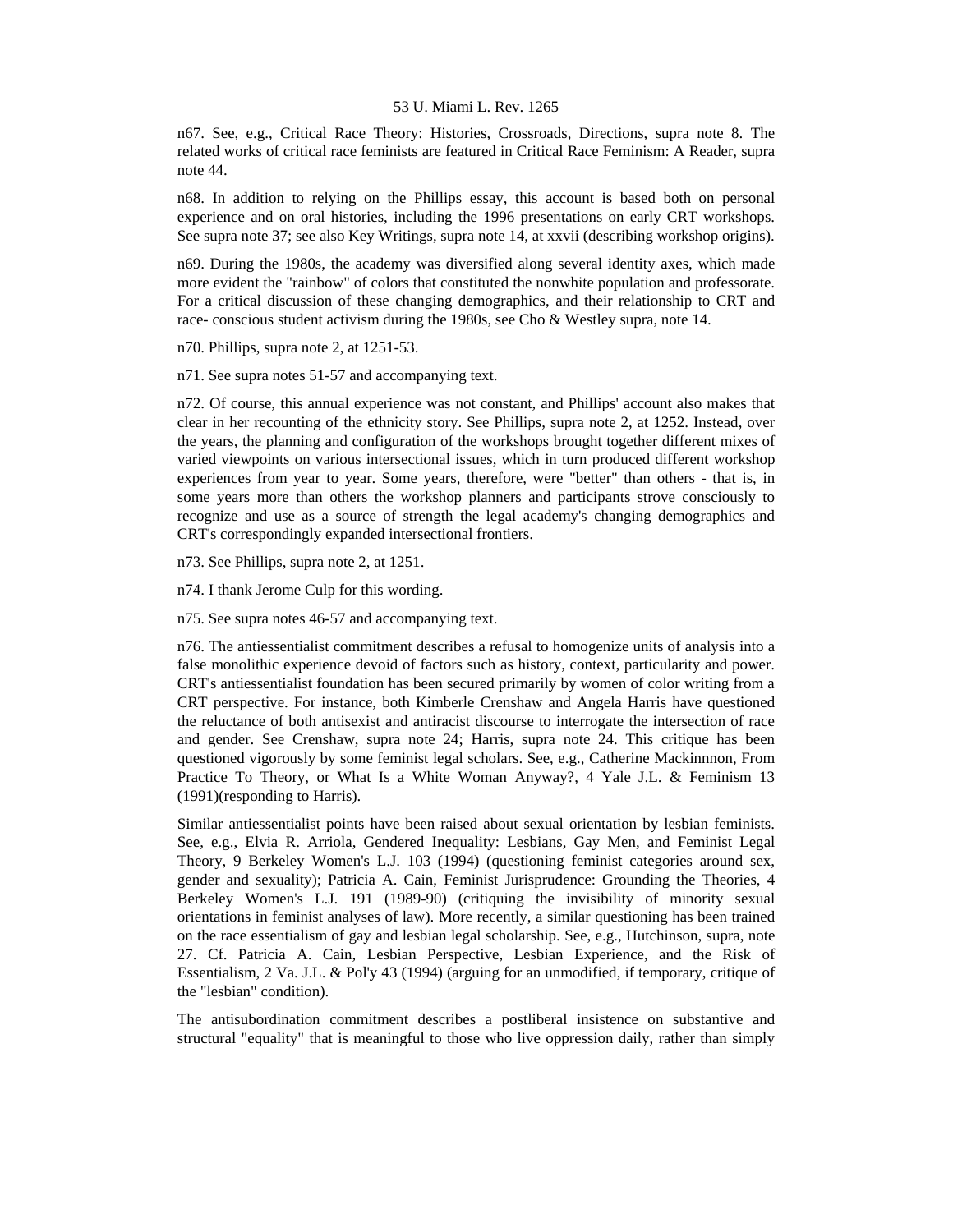formal equality. See, e.g., Key Writings, supra note 14, at xiv-xx (juxtaposing liberal and CRT views of racial justice); Lawrence, supra note 52, at 824-39 (focusing on racism as a "substantive societal condition" and urging that analysis be aimed on the actual transformation of such conditions); Mari Matsuda, Looking to the Bottom: Critical Legal Studies and Reparations, 22 Harv. C.R.-C.L. L. Rev. 323 (1987) (urging that scholars "look to the bottom" focus on the subordinated - to ground theory, making outsider jurisprudence socially meaningful and practically relevant).

n77. See Crenshaw, supra, note 24 (on intersectionality); Harris, supra, note 24 (on multiplicity).

n78. CRT scholars repeatedly have noted the importance of recognizing the interlocking nature of power hierarchies and social conditions. See, e.g., Charles R. Lawrence, III, The Word and the River: Pedagogy as Scholarship as Struggle, 65 S. Cal. Rev. 2231 (1992) (emphasizing the interconnectedness of teaching, theory and politics in the creation of substantive, enduring change); Mari J. Matsuda, Beside My Sister, Facing the Enemy: Legal Theory Out of Coalition, [43 Stan. L. Rev. 1183, 1189 \(1991\)](http://www.lexis.com/research/xlink?searchtype=get&search=43%20Stan.%20L.%20Rev.%201183,at%201189) (urging antisubordination analyses to "ask the other question" as a means of theorizing across single-axis group boundaries).

n79. Queer legal theory describes a subject position that seeks to dismantle straight supremacy in law and society, and to oppose its mutually reinforcing interactions with other forms of oppression, including white supremacy and male supremacy. For one account of "Queer legal theory," see Valdes, Queers, Sissies, supra note 32, at 344-77. Various recent publications attest to the proliferation of this identification. See, e.g., Symposium, More Gender Trouble: Feminism Meets Queer Theory, 6 Differences 1 (1994); Symposium, Queer Subjects, 25 Socialist Rev. 1 (1995); Symposium, Queer Theory/Sociology: A Dialogue, 12 Sociological Theory 166 (1994); see also Valdes, supra, at 348 n.1231 (providing additional sources on Queer discourse). As with CRT and other jurisprudential communities, this movement is multiply diverse. I therefore discuss it here as a collectivity while understanding that generality of discussion necessarily tends to oversimplify. My aim is to minimize this effect as relevant to the purpose and scope of this Afterword. See supra note 29.

n80. LatCrit theory is the subject position that centers multiply diverse "Latinas/os" in social and legal discourse. Seeking solidarity with CRT, LatCrit theory strives to connect critiques of the Latina/o condition to other experiences and forms of subordination. See Valdes, Poised, supra note 3, at 56-59. LatCrit theory remains an embryonic enterprise, and it thus bears emphasis at the outset that its summary description in this Afterword is limited by the brevity of its record. As with CRT and Queer legal theory, I discuss LatCrit theory as a collectivity for simplicity's sake, even though I recognize that doing so can elide variety within the collective. See supra notes 29 and 79.

n81. Anonymous Queers, Queers Read This (1990), reprinted in Lesbians, Gay Men and the Law 45-47 (William B. Rubenstein, ed., 1993). The "Queer" subject position therefore is not limited to persons or groups who identify or are identified as sexual minority members, though at the present a substantial overlap does exist between "Queer" and persons with minority sexual orientations. See generally Valdes, Queers, Sissies, supra note 32, at 354-56 (describing the relationship of minority and majority sexual orientations to Queer positionality).

n82. Although the "Queer" reclamation stands for expansive and egalitarian antisubordination consciousness, it sometimes has been operationalized as a white and male force, which has caused some hesitation about the capacity of a "Queer" movement to practice "Queer" ideals. With this caveat, and a few others, in mind, it nonetheless seems that Queerness is a valuable construct: it provides an apt set principles to guide discourse and politics toward the practice of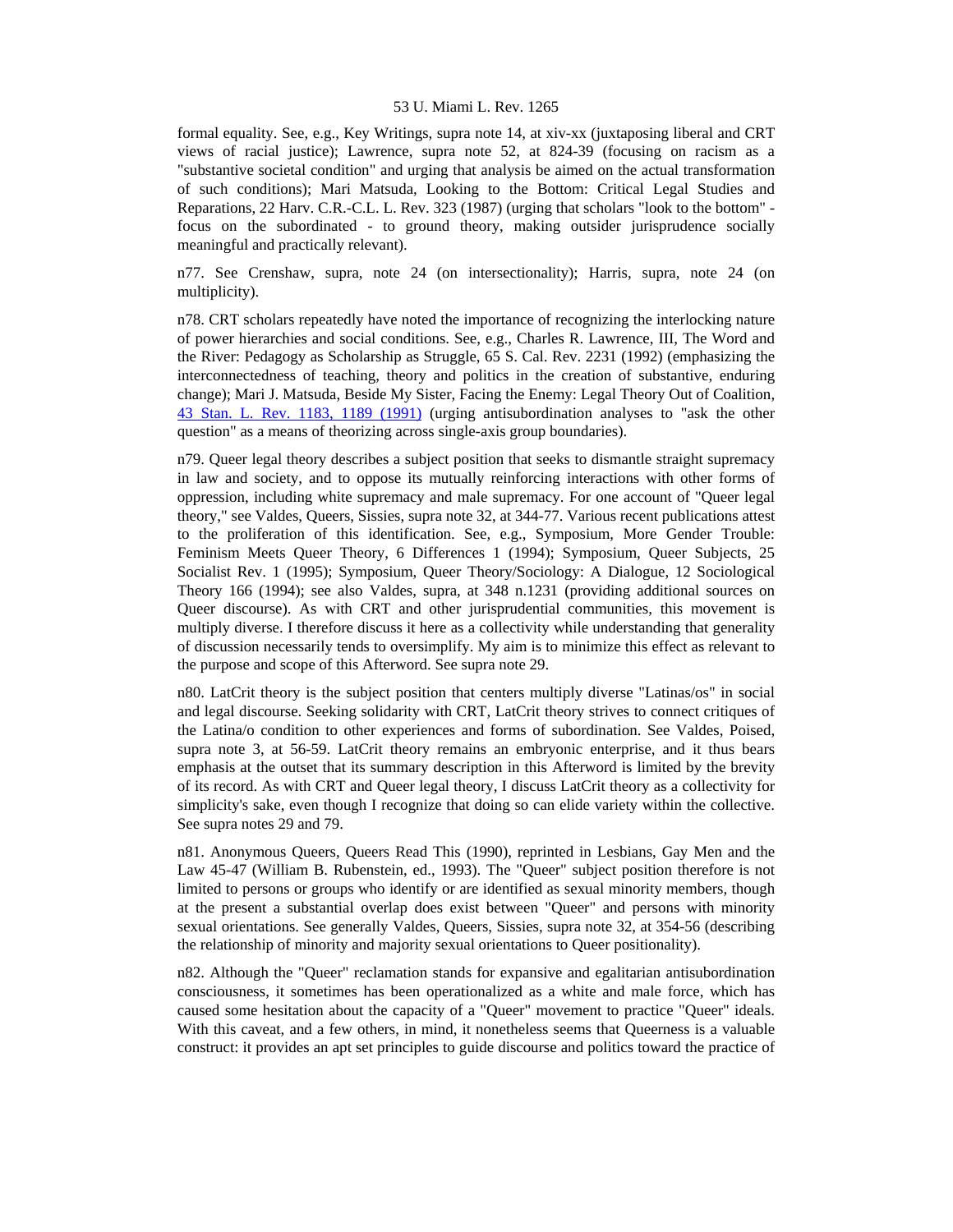the posited ideals. See Valdes, Queers, Sissies, supra, note 32, at 360-75 (discussing reservations about Queerness, urging the net value of the construct, and offering some thoughts on Queer methods and objectives).

n83. Lesbian legal theorists have pushed sexual minority legal discourse to be intersectional with regard to gender, class and race. See, e.g., Mary Eaton, Homosexual Unmodified: Speculation on Law's Discourse, Race and the Construction of Sexual Identity, in Legal Inversions: Lesbians, Gay Men and the Politics of Law 47 (Didi Herman & Carl Stychin, eds., 1995); Isabelle R. Gunning, Stories from Home: Tales From the Intersection of Race, Gender and Sexual Orientation, [5 S. Cal. Rev. L. & Women's Stud. 143 \(1995\);](http://www.lexis.com/research/xlink?searchtype=get&search=5%20S.%20Cal.%20Rev.%20L.%20%26%20Women) Cynthia Peterson, Envisioning a Lesbian Equality Jurisprudence, in Legal Inversions, supra at 118; Ruthann Robson, To Market, To Market: Considering Class in the Context of Lesbian Legal Theories and Reforms, [5 S. Cal. Rev. L. & Women's Stud. 173 \(1995\).](http://www.lexis.com/research/xlink?searchtype=get&search=5%20S.%20Cal.%20Rev.%20L.%20%26%20Women)

n84. Sexual Preference and Gender Identity: A Symposium, 30 Hastings L.J. 799 (1979).

n85. See Valdes, Queer Margins, supra note 48, at 1301-11 (summarizing the development of sexual orientation legal scholarship since the 1979 symposium).

n86. In the past two years an internal critique of gay and lesbian legal scholarship has emerged, urging a more wide-ranging embrace of intersectional antisubordination analyses in this discourse. See supra note 59 and sources cited therein critiquing the overall failure of lesbian and gay legal scholarship to engage intersectional issues, especially those regarding color and class. Helping to rectify this neglect two law reviews recently held "intersexional" symposia on sexual orientation and law. See infra note 90 and symposium sources cited therein.

n87. See Valdes, Queer Margins, supra note 48, at 1301-19 (discussing recent or current agendas of sexual orientation scholars and activists, and some developmental circumstances that may help explain the contents and priorities of those agendas).

n88. See Hutchinson, supra note 27.

n89. For a brief description of the workshops, see supra notes 68-72 and accompanying text; see also Key Writings, supra note 14, at xxvii (describing the community-building aspects of these annual CRT gatherings). Since its formative years, feminist legal discourse similarly has included regular gatherings designed to foster the formation of scholarly exchanges, texts and communities. See generally At the Boundaries of Law: Feminism and Legal Theory (Martha A. Fineman & Nancy S. Thomadsen eds., 1991).

n90. As noted above, the first of these was in 1979 by the Hastings Law Journal. See supra note 84 and accompanying text. Interestingly, the Hastings Law Journal in 1997 also became the first law review to hold a second symposium devoted to sexual orientation, a symposium that also is the first-ever devoted to sexual orientation and "intersexionalities." See Symposium, Intersexions: The Legal and Social Construction of Sexual Orientation, [48 Hastings L.J. 1101](http://www.lexis.com/research/xlink?searchtype=get&search=48%20Hastings%20L.J.%201101)  [\(1997\);](http://www.lexis.com/research/xlink?searchtype=get&search=48%20Hastings%20L.J.%201101) see also Symposium, InterSEXionality: Interdisciplinary Perspectives on Queering Legal Theory, [75 Denv. U. L. Rev. 1129 \(1998\)](http://www.lexis.com/research/xlink?searchtype=get&search=75%20Denv.%20U.L.%20Rev.%201129)(held in the same year, this symposium also takes sexual minority legal discourse into intersectional analyses).

n91. This program was held in Washington, D.C during October 4-5, 1996.

n92. The AALS Section on Gay and Lesbian Legal Issues was established during the 1983 AALS Annual Meeting and held its first formal meeting during the following year's Annual Meeting. Today the Section holds a program on selected sexual orientation legal issues every year during the Annual Meeting. In addition, sexual minority academics participate in the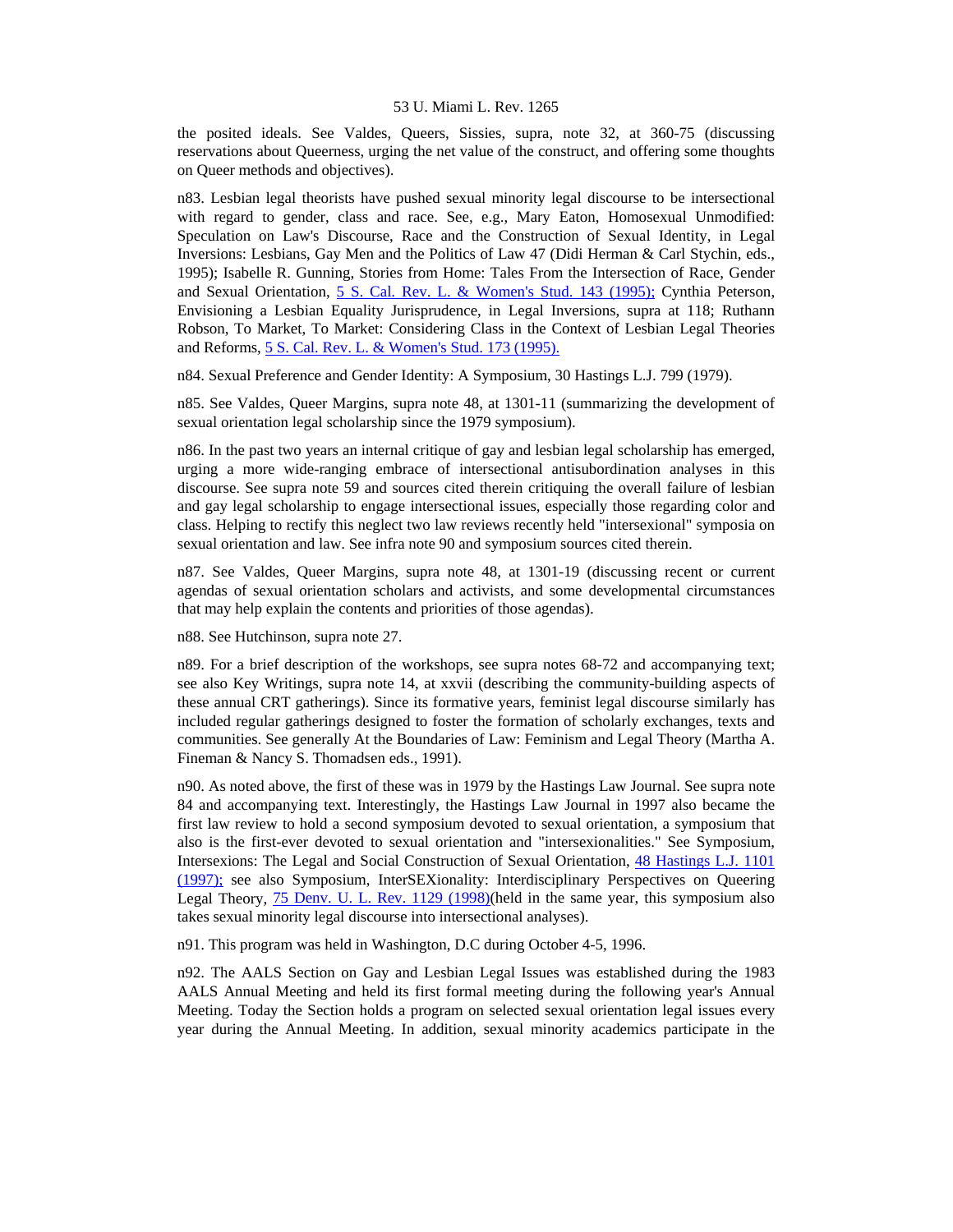Lavender Law Conference, the now-annual meeting of the National Lesbian and Gay Law Association ("NLGLA").

n93. Thus, it seems clear that CRT's substantive and structural record already extends beyond the current reach of Queer - or sexual orientation - legal scholarship. Even while noting the shortcomings and costs elaborated earlier, CRT successfully has instituted and maintained regular convocations in the form of summer workshops to foster both a solid scholarly movement as well as the beginnings of a community of antisubordination scholars. See supra notes 41-78 and accompanying text. CRT likewise has forged and advanced concepts like multiplicity, intersectionality and multidimensionality that evince a sophistication still elusive in single-axis sexual minority legal discourse. See supra notes 24 and 27 and sources cited therein on these and similar concepts. Yet the overall record of intersectional selectivity noted above also shows that nonwhite outsider jurisprudence, as we have crafted it to date, does not quite extend as far as the egalitarian Queer credo might take us regarding antisubordination structure, scope, theory and community. See supra notes 46-57 and accompanying text.

n94. For a solid and succinct account of sexual minorityhood's emergence in this country during the mid-Twentieth Century, see John D'Emilio, Sexual Politics, Sexual Communities: The Making of a Homosexual Community in the United States, 1940-1970 (1983); see also Francisco Valdes, Acts of Power, Crimes of Knowledge: Some Observations on Desire, Law and Ideology in the Politics of Expression at the End of the Twentieth Century, 1 Iowa J. Gender, Race & Justice 213 (1997) (discussing the use of law to suppress, and thus isolate and invisibilize, the social and cultural expression of minority sexual orientation identities).

n95. See Hutchinson, supra note 27.

n96. See supra note 82.

n97. To be incisive, this overdue interrogation must produce critical mappings of the ways in which homophobia helps to constitute communities of color, and of the ways in which those communities in turn enforce and reward compulsory heterosexuality. This assessment similarly must include critical interrogation of the ways in which homophobia within communities or cultures of color may reinforce white supremacy more broadly. The pending OutCrit project therefore calls for theorizing by and through CRT, LatCrit and other subject positions how straight and white supremacy may be multiply cross-linked, and how antisubordination scholars may help to disrupt those linkages and dismantle both supremacies as symbiotic features of Euroheteropatriarchy. See generally Valdes, supra note 17.

n98. See supra notes 79-81 and accompanying text. Indeed, the move to multidimensionality is counseled as well by CRT's original vision of antiessentialist community and antisubordination commitment, which on its terms must include how racism and homophobia combine to oppress the lesbian, bisexual or gay members of African American, Asian American, Latina/o, native and other communities of color. This pending interrogation therefore represents a joinder and vindication of CRT gains and of Queer ideals in the formation of social justice discourses and communities through critical legal theory. This joinder, in nonwhite outsider jurisprudence, ideally will facilitate appreciation among all OutCrits for the relevance of sexual minorities of color to antiracist communities and agendas, thereby helping to pave new paths toward critical coalitions across lines of minority colors and minority desires.

n99. The proceedings of this gathering appear in Colloquium, Representing Latina/o Communities: Critical Race Theory and Practice, 9 La Raza L.J. 1 (1996).

n100. See Valdes, Foreword - Latina/o Ethnicities, supra note 25, at 26-27.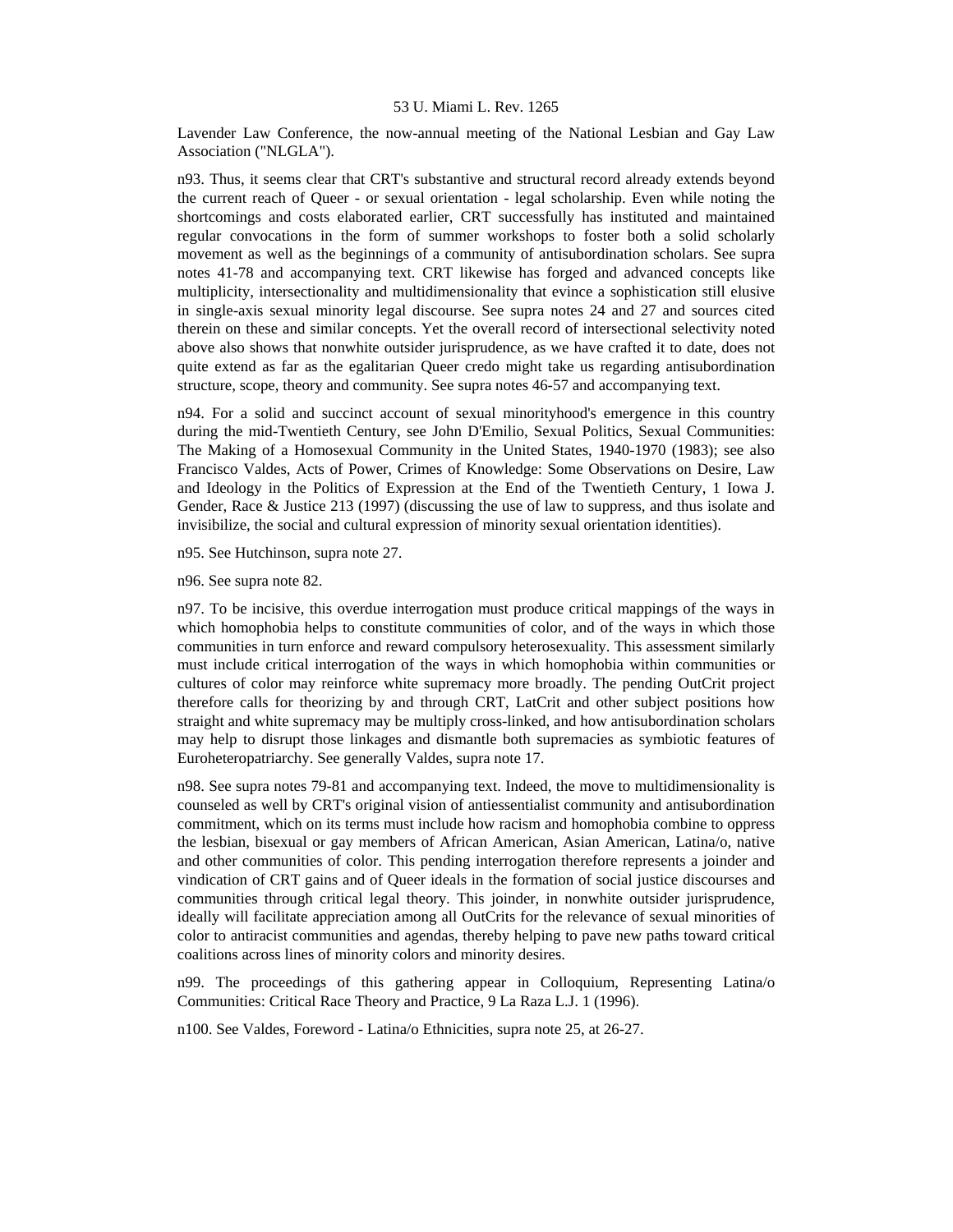n101. See id. at 3-7 (describing the circumstances leading up to the origination of LatCrit theory); see also supra note 25 and accompanying text (discussing the relationship of LatCrit to CRT).

n102. In particular, the nonwhite demographics have changed dramatically. See supra note 69 and accompanying text.

n103. While CRT conceived itself in a moment of "retrenchment" LatCrit came about in the midst of all-out cultural war. See supra note 45 and sources cited therein on retrenchment and backlash.

n104. This charge is excitable by LatCrit's assertion of Latina/o identification and, ironically but predictably, it exploits the preexistence of CRT as the relatively established exemplar of nonwhite outsider jurisprudence. Implying that one "outsider" or nonwhite subject position tests the mainstream capacity for diversity of perspectives in legal discourse, this charge is likely to confront any other effort to activate dormant or potential forms of positionality in critical legal theory. Compare Phillips, supra note 2, at 1255 (expressing similar concerns over BlackCrit positionality).

n105. See supra notes 41-78 and accompanying text.

n106. LatCrit theory thus far has displayed a keen appreciation of the relationship between legal scholarship, politics, and power. See, e.g., Valdes, Poised, supra note 3, at 44, 49, 53 (acknowledging the political relevance of legal scholarship and, therefore, of LatCrit theory).

n107. For further discussion of these four functions and their relationship to LatCrit theory, see Francisco Valdes, Foreword - Under Construction: LatCrit Consciousness, Community and Theory, [85 Cal. L. Rev. 1087, 1093-94 \(1997\)](http://www.lexis.com/research/xlink?searchtype=get&search=85%20Calif.%20L.%20Rev.%201087,at%201093) [hereinafter Valdes, Foreword - Under Construction].

n108. To date, the LatCrit gatherings include two colloquia and four conferences. The first colloquium was held in Puerto Rico in 1995 and the second in Miami in 1996. The first conference, "LatCrit I," was held in San Diego in 1996, LatCrit II in San Antonio in 1997, LatCrit III in Miami in 1998 and LatCrit IV near Lake Tahoe in 1999. The next two LatCrit conferences, LatCrit V and VI, are scheduled for Denver and for a site in the Northeast in 2000 and 2001, respectively. See supra note 18. For more information on these and other events, visit the (temporary) LatCrit website, located at http://nersp.nerdc.ufl.edu/<at>malavet.

n109. For the LatCrit symposia, see supra note 18 and sources cited therein.

n110. This commitment to expansiveness is reflected in LatCrit theory's written record - the symposia based on the various LatCrit gatherings published by the journals that have cosponsored LatCrit conferences or that otherwise have held independent symposia on LatCrit theory. For instance, the symposium based on the First Annual LatCrit Conference includes 28 authors, of which (by my count) approximately 11 are non-Latina/o in self-identification. See Symposium, LatCrit Theory: Naming and Launching a New Discourse of Critical Legal Scholarship, [2 Harv. Latino L. REv. 1 \(1997\);](http://www.lexis.com/research/xlink?searchtype=get&search=2%20Harv.%20Latino%20L.%20Rev.%201) see also supra note 18 and the LatCrit symposia and colloquia cited therein.

However, the LatCrit commitment to expansiveness is not always fully evident in the published symposia based on our programs. This disjunction stems from the fact that each year some program participants do not submit a contribution for publication in the symposium. Partially because programmatic initiatives are not always reflected in the written record, LatCrit theorists have established a website, at which all LatCrit programs to date are posted. To visit the LatCrit website, see supra note 108.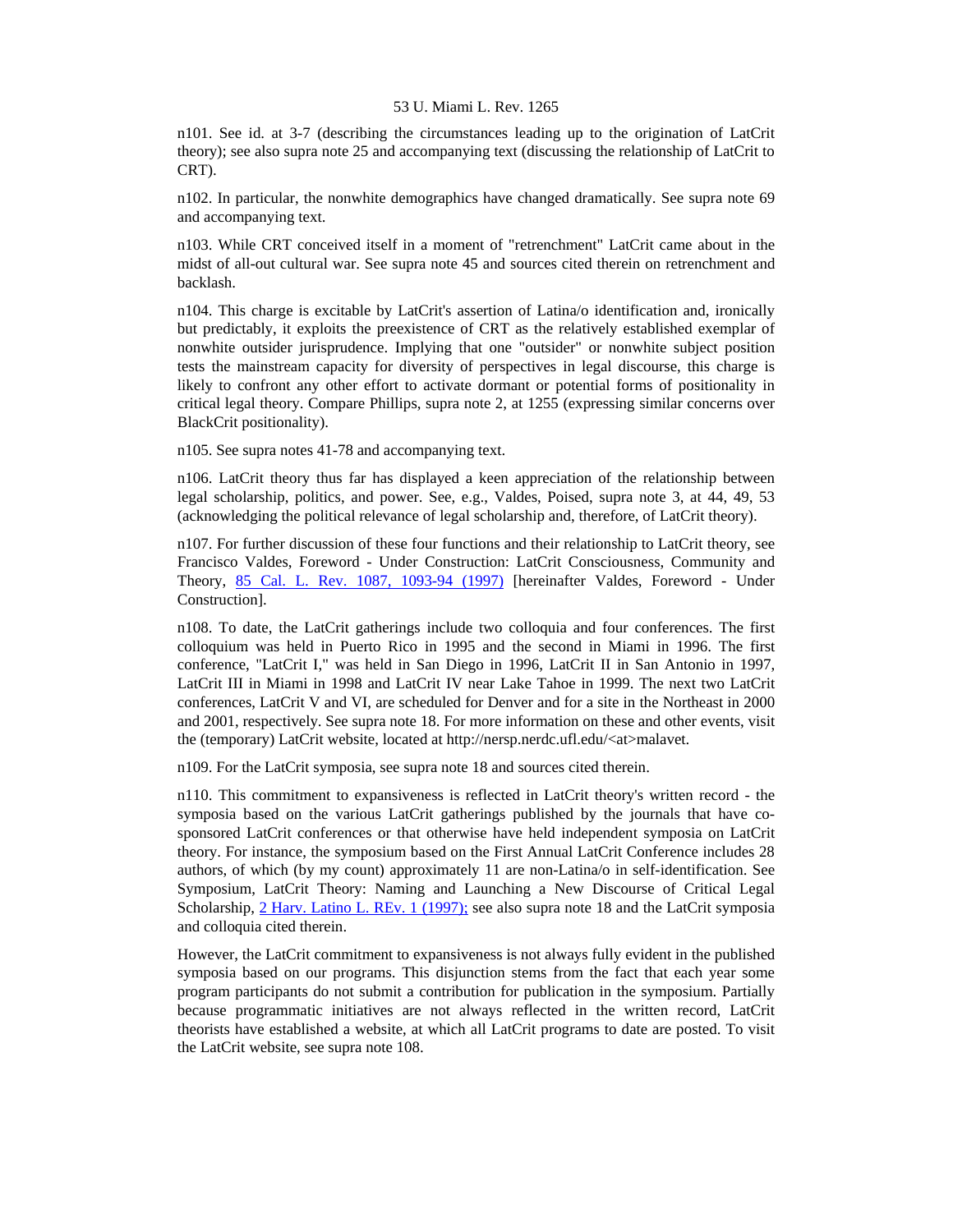n111. See, e.g., supra notes 46-78 and accompanying text.

n112. I especially thank my friend and colleague, Lisa Iglesias, for discussions that developed these thoughts.

n113. See, e.g., supra notes 24 and 27 and sources cited therein on postmodern analysis in outsider jurisprudence.

n114. See Elizabeth M. Iglesias, Foreword: Identity, Democracy, Communicative Power, Inter/National Labor Rights and the Evolution of LatCrit Theory and Community, [53 U. Miami](http://www.lexis.com/research/xlink?searchtype=get&search=53%20U.%20Miami%20L.%20Rev.%20575)  [L. Rev. at 575 \(1999\)](http://www.lexis.com/research/xlink?searchtype=get&search=53%20U.%20Miami%20L.%20Rev.%20575) [hereinafter, Iglesias, Foreword: LatCrit III] (explaining objectives of rotating centers and need for collective commitment to continuity over time to make it work).

n115. Therefore, immediately after the LatCrit III conference that this symposium commemorates, the planning committee for the following year's conference began to discuss the advisability of compiling an informal "LatCrit Primer" to be distributed to conference goers each year. This Primer in fact was produced, and prepared for distribution to those who attended the Fourth Annual LatCrit Conference in Lake Tahoe, to help orient newcomers by providing an easy way to overview some explanatory LatCrit writings. See LatCrit Primer (copy on file with author).

n116. LatCrit engagement of this challenge already has produced vigorous exchanges, for instance, over the relative utility of "race" and "ethnicity" as categories of LatCrit analysis. See generally Juan F. Perea, The Black/White Binary Paradigm of Race: The 'Normal Science' of American Racial Thought, [85 Cal. L. Rev. 1213 \(1997\);](http://www.lexis.com/research/xlink?searchtype=get&search=85%20Calif.%20L.%20Rev.%201213) Juan Perea, Five Axioms in Search of Equality, [2 Harv. Latino L. Rev. 231 \(1997\);](http://www.lexis.com/research/xlink?searchtype=get&search=2%20Harv.%20Latino%20L.%20Rev.%20231) Ian F. Haney Lopez, Race, Ethnicity, Erasure: The Salience of Race to LatCrit Theory, [85 Cal. L. Rev. 1143 \(1997\);](http://www.lexis.com/research/xlink?searchtype=get&search=85%20Calif.%20L.%20Rev.%201143) Ian F. Haney Lopez, Retaining Race: LatCrit Theory and Mexican American Identity in Hernandez v. Texas, [2](http://www.lexis.com/research/xlink?searchtype=get&search=2%20Harv.%20Latino%20L.%20Rev.%20279)  [Harv. Latino L. Rev. 279 \(1997\);](http://www.lexis.com/research/xlink?searchtype=get&search=2%20Harv.%20Latino%20L.%20Rev.%20279) see also generally supra note 18 and symposia and colloquia cited therein.

n117. For more information about the publications corresponding to the LatCrit colloquia and conferences held in various locales since LatCrit theory's inception in 1995, see supra note 18.

n118. See supra notes 99-107 and accompanying text.

n119. See supra notes 108-115 and accompanying text.

n120. See generally supra note 65 and accompanying text.

n121. See supra notes 68-72 and accompanying text.

n122. See supra notes 108-115 and accompanying text.

n123. See supra notes 89-96 and accompanying text.

n124. See supra notes 78-81 and accompanying text.

n125. See supra notes 24-27 and accompanying text.

n126. See supra notes 46-57 and accompanying text.

n127. See supra notes 68-69 and accompanying text.

n128. See supra notes 46-50 and accompanying text.

n129. See supra notes 51-57 and accompanying text.

n130. See supra notes 69-72 and accompanying text.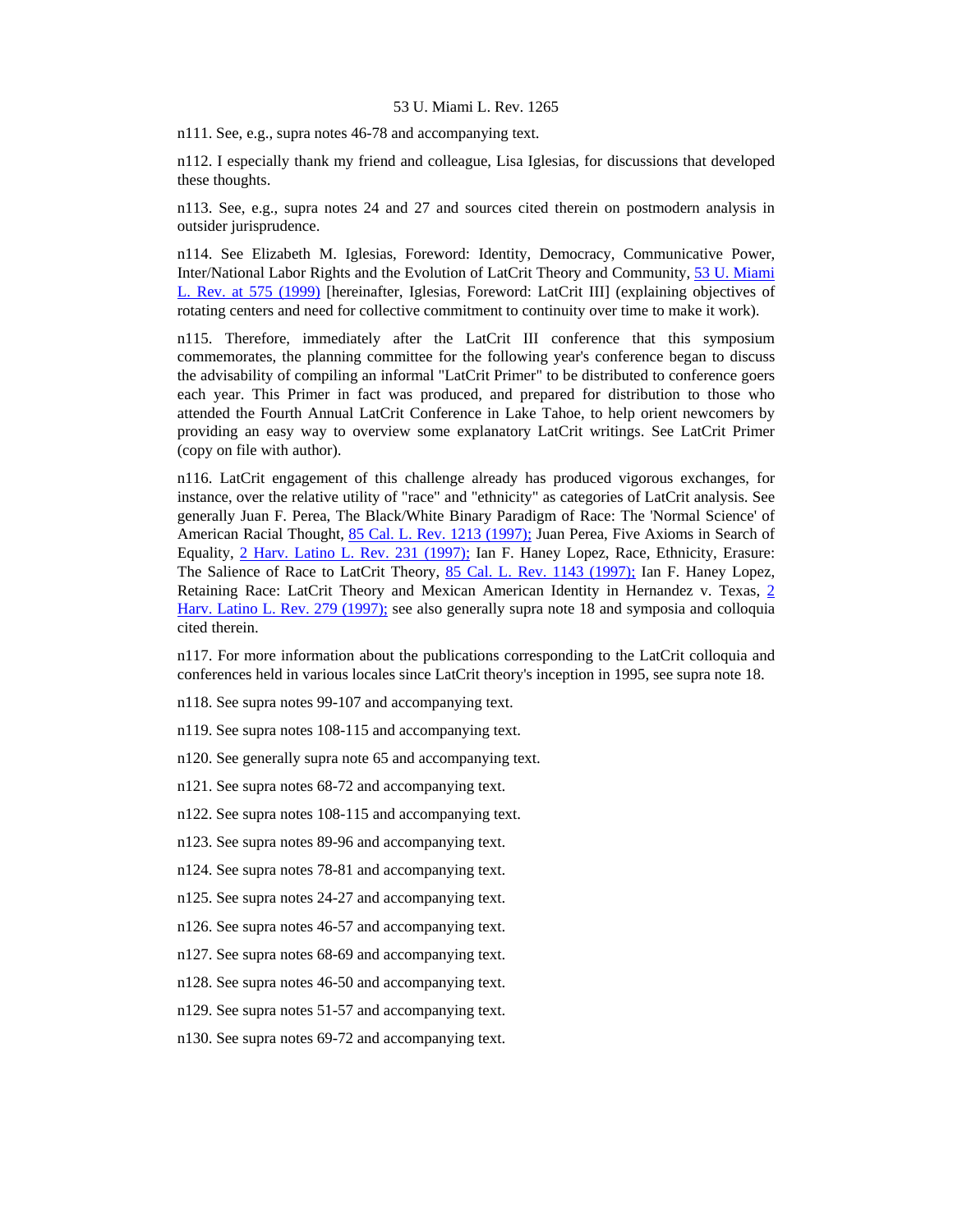n131. Indeed, as described above, intra- and intergroup, coalitional sensibilities have been foundational to the design of LatCrit programs and projects. See supra notes 107-113 and accompanying text. At the core of LatCrit theory has been the earnest practice both formally and functionally of intersectionality, multiplicity and multidimensionality across ethnicity, sexual orientation, trans/nationality, and other lines of identity and inquiry. Thus far, LatCrit enthusiasm for both the substantive and structural practice of multidimensionality has put in motion a promising, though imperfect, experiment in the articulation of a critical legal theory and the cultivation of a diverse scholarly community that self-consciously inclines nonwhite outsider jurisprudence toward an OutCrit movement. For elaboration of "OutCrit" positionality, see Valdes, Outsider Scholars, supra note 17; see also supra note 21.

n132. See supra notes 63-66 and accompanying text.

n133. LatCrit commitments to critical coalitions stem in part from a recognition that racial and ethnic (as well as sexual) minorities are outnumbered and outpositioned in the United States, specifically, and that social and legal transformation will depend in part on our collective capacity to influence majoritarian processes. See generally Valdes, Beyond Sexual Orientation, supra note 11, at 1426-43 (describing the tactics and strategies of majoritarian power in the context of today's cultural war).

n134. See supra notes 46-50 and accompanying text.

n135. For instance, a prolonged discussion of "religion" erupted spontaneously at the Second Annual LatCrit Conference in San Antonio, Texas. Even though those exchanges were not part of the official program, they became the basis for a series of essays in the symposium based on that conference. See Symposium, Difference, Solidarity and Law: Building Latina/o Communities Through LatCrit Theory, 19 UCLA Chicano-Latino L. Rev. 1 (1998). The role of religion and spirituality in Latina/o lives and in LatCrit theory then was formally included in the program for the Third Annual LatCrit Conference in Miami, Florida. To review the LatCrit III program, see supra note 108 and the address to the LatCrit website provided therein.

n136. See Iglesias, Foreword: LatCrit III, supra note 114, at 575-85 (observing how and why LatCrit III demonstrated the possibility and necessity of collectively addressing controversial topics in a caring, respectful and community-building manner).

n137. As CRT's experience with sexual orientation suggests, prolonged avoidance of intersectional analyses that defy the demographic and social realities of the communities for which we purport to speak simply cannot withstand critical self-scrutiny under antisubordination principles. See supra notes 46-50 and accompanying text; see also Phillips, supra note 2, at 1248- 51.

n138. The polyethnic and polyracial makeup of "Latinas/os" prompted the initial discussion of panethnic practices and possibilities at the original colloquium (and at LatCrit I). This discussion began an ongoing exploration of color and culture among and beyond Latinas/os via LatCrit conferences. Most recently, as this symposium illustrates, this ongoing exploration has ventured programmatically into the complexities of Indian identities, mestiza/o roots and Blackness in Latina/o, African-American and indigenous communities. While imperfect and incomplete, this ongoing exploration has taken original issues of intraLatina/o difference as an opportunity both to produce knowledge and cultivate community; by articulating racial/ethnic difference as a site of antiessentialist, antisubordination praxis, LatCrit theorists have sought to disrupt patterns of racial/ethnic hierarchies within Latina/o as well as other communities, and to form color-conscious critical coalitions within and between those communities.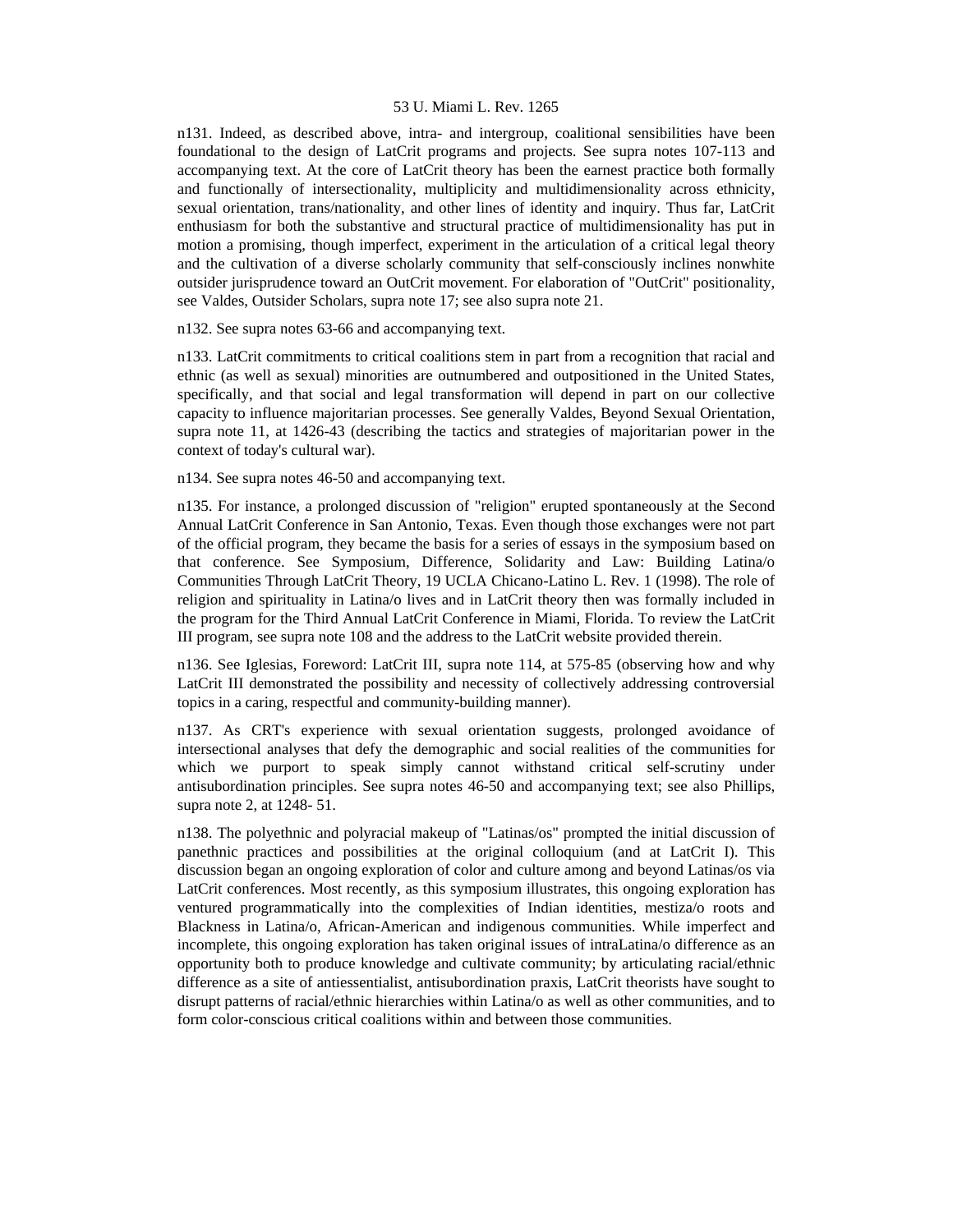n139. The gender discussion at LatCrit I and since then has revolved around the place and position specifically of Latinas in the LatCrit project, and queried whether that place and position would reflect the androsexism of Latino (and Anglo) culture(s) generally. This early engagement has produced both plenary discussion and small-group Latina conversations, as well as a collective commitment to sex/gender intersectionality at LatCrit's inception. As a result, gender has been structurally and substantively integral to all LatCrit programs. This engagement has not triumphed over androsexist internalizations, but it incrementally has helped to bring them into sharp relief as one step toward combating even their unconscious traces.

n140. The religion discussion, which erupted at LatCrit II and has been pursued programmatically since then, has revolved around the historic predominance of a particular church - Roman Catholicism - in Latina/o communities. This ongoing discussion has helped LatCrit theorists to underscore the differential impact of that predominance on "different" elements of the LatCrit and Latina/o population. Most notably, this discussion has allowed LatCrit theorists to begin examining the differential impact of Christianity on white, male, straight, affluent European elements of Latina/o communities on the one hand and, on the other, indigenous, mestiza/o, poor, nonWestern, nonCatholic, female and sexual minority elements of the same communities. This engagement similarly produced much spontaneous discussion, and revealed not only additional complex diversities among Latina/o and LatCrit populations, but also the variety of agendas that demand theoretical and practical LatCrit attention. This variety spells both difficulty and opportunity for LatCrit scholars, and compels our continuing interrogation of religion and its social effects.

n141. See generally Iglesias & Valdes, supra note 10 (discussing in a critical and self-critical way how LatCrit antisubordination agendas may be composed in light of Latina/o diversities and the complexities of social and legal analysis).

n142. A key LatCrit practice when confronted with these issues has been to center them in forthcoming programs and in multi-year time frames. This long-term programmatic response is key because it aids us collectively to excavate more thoroughly neglected sources of antisubordination knowledge, as well as to engage in a process of discourse that can help to rectify sources of community disorganization. Because of its long-term nature, this programmatic response helps to produce knowledge and cultivate critical coalitions at once. But this programmatic response also makes for some bumpy rides. See supra notes 135-139 and accompanying text.

n143. For a brief description of "OutCrit" perspectivity as used in this Afterword, see supra note 21.

n144. See Mutua, supra note 2, at 1190-201.

n145. For instance, the Phillips and the Mutua essays both raise a concern that LatCrit deconstruction of the traditional paradigm is, or appears to be, antagonistic or indifferent to African American positionality in the United States, both historically and presently. See Phillips, supra note 2, at 1253-54; Mutua, supra note 2, at Part II.

n146. See, e.g., Mutua, supra note 2, at 1179-80. ("The aspects of American racial reality that are accurately captured in the "White Over Black" paradigm must not be ignored even though the [traditional] paradigm is inadequate to describe all dimensions of the experiences of various American peoples of color.")

n147. For similar cautionary warnings, see Leslie Espinoza & Angela P. Harris, Afterword - Embracing the Tar-Baby: LatCrit Theory and the Sticky Mess of Race, [85 Cal. L. Rev. 1510](http://www.lexis.com/research/xlink?searchtype=get&search=85%20Calif.%20L.%20Rev.%201510)  [\(1997\), 10 La Raza L.J. 499 \(1998\);](http://www.lexis.com/research/xlink?searchtype=get&search=85%20Calif.%20L.%20Rev.%201510) John O. Calmore, Our Private Obsession, Our Public Sin: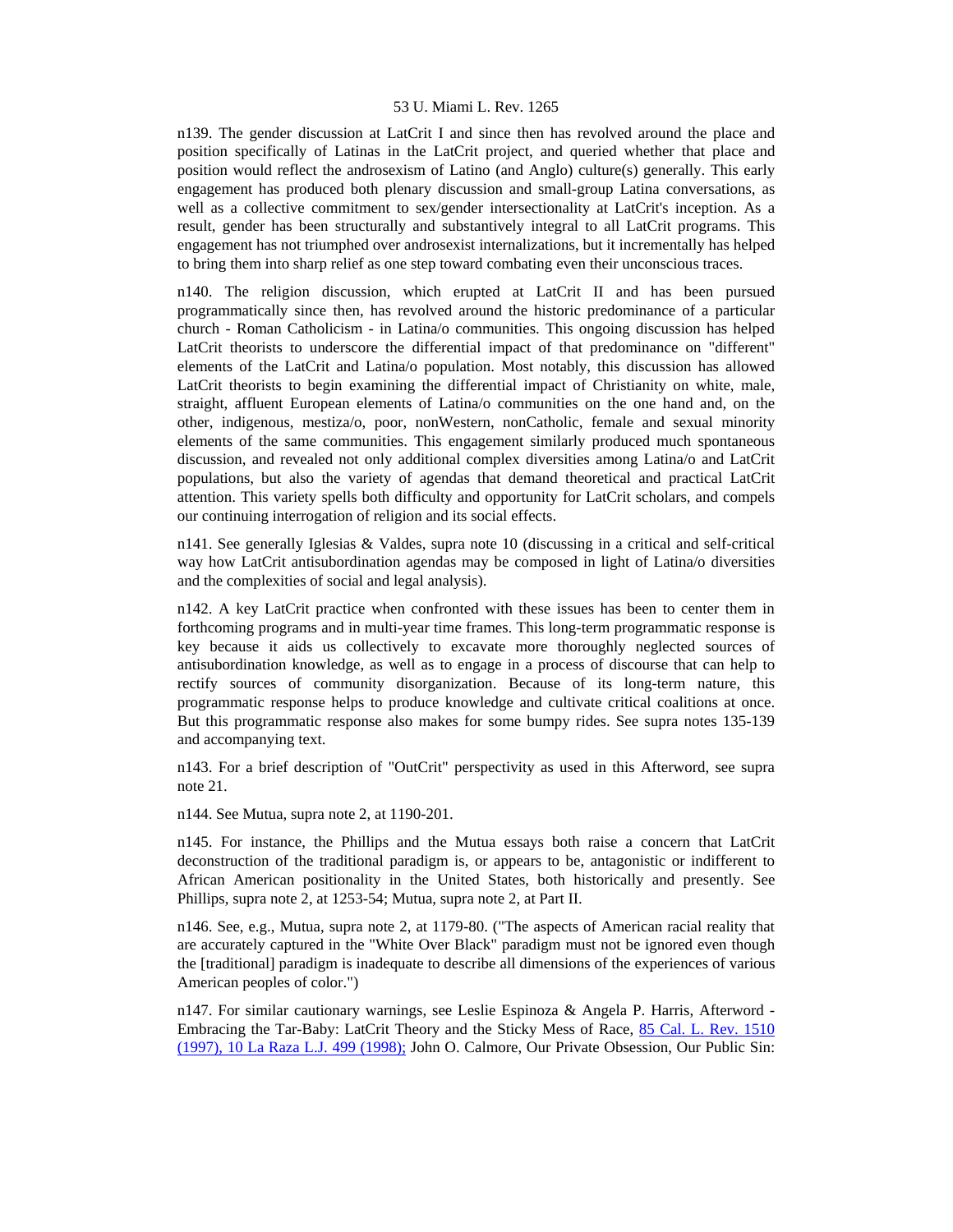Exploring Micheal Omi's 'Messy Real' World of Race: An Essay for 'Naked People Longing to Swim Free', [15 L. & Inequality J. 25 \(1997\).](http://www.lexis.com/research/xlink?searchtype=get&search=15%20Law%20%26%20Ineq.%20J.%2025)

n148. See generally Iglesias & Valdes, supra note 10, at 513 (applying those basic precepts to LatCrit theory).

n149. The first step in this deconstructive process, of course, was centering the traditional paradigm and its misuses. But since then our collective learning process has led to the recognition of the paradigm specifically as an apparatus of white supremacy and of its cultural roots in the exceptional history of Black subordination in this country. More recently, our collective learning process has led to a growing acknowledgement that this traditional, domestic-centric paradigm may tend to occlude the transnational characteristics that mark Latina/o communities. Even more recently our collective learning process led us to confront the erasure of indigenous and mestiza/o communities both by the paradigm and our earlier stages of critique. See Iglesias & Valdes, supra note 10, at 562-66 (describing this evolution). Now, as this symposium shows, our collective learning process has reached the point of yielding a renamed paradigm as well as a refined sense of its applicability and explanatory power. See supra notes 51-57 and accompanying text. These successive stages of deconstruction represent remarkable critical progress in the context of nonwhite outsider jurisprudence. However, these essays and their specific concerns make plain that this work is far from done.

n150. Valdes, Foreword - Under Construction, supra note 107, at 1108, 22.

n151. Id. at 1110, 24.

n152. Roberts, supra note 2, at 861-62.

n153. Id.

n154. See, e.g., Iglesias, Out of the Shadow, supra note 56 at n.63-64 and accompanying text (noting need for critical analysis to center the particularities of transnational and intersectional Black identities in both LatCrit and CRT); Iglesias, Foreword: LatCrit III, supra note 114 at n.104-17 and accompanying text (asserting necessity and exploring implications of critical discourse engaging particularities of Black subordination from an anti-essentialist perspective).

n155. Valdes, Foreword - Under Construction, supra note 107, at 1110, 24.

n156. See generally supra note 18 and sources cited therein on LatCrit symposia.

n157. See generally Ian Haney Lopez, The Social Construction of Race: Some Observations on Illusion, Fabrication and Choice, [29 Harv. C.R.-C.L. L. Rev. 1 \(1994\);](http://www.lexis.com/research/xlink?searchtype=get&search=29%20Harv.%20C.R.-C.L.%20L.%20Rev.%201) Ian Haney Lopez, White By Law: The Legal Construction of Race (1996).

n158. See generally Romany supra note 51, at 49 (discussing the "local character" and "North American face" of nonwhite outsider jurisprudence); see also Berta Esperanza Hernandez-Truyol, Building Bridges: Bringing International Human Rights Home, 9 La Raza 69 (1996) (urging the interconnection of the "domestic" and the "international" in antisubordination analyses of law and society); Iglesias, Out of the Shadow, supra note 56 (reflecting on significance of Latina/o transnational identities in the articulation of LatCrit legal theory).

n159. See Elizabeth M. Iglesias, Foreword - International Law, Human Rights and LatCrit Theory, [28 U. Miami Inter-Am. L. Rev. 177 \(1997\).](http://www.lexis.com/research/xlink?searchtype=get&search=28%20U.%20Miami%20Inter-Am.%20L.%20Rev.%20177)

n160. See supra notes 41-116 and accompanying text.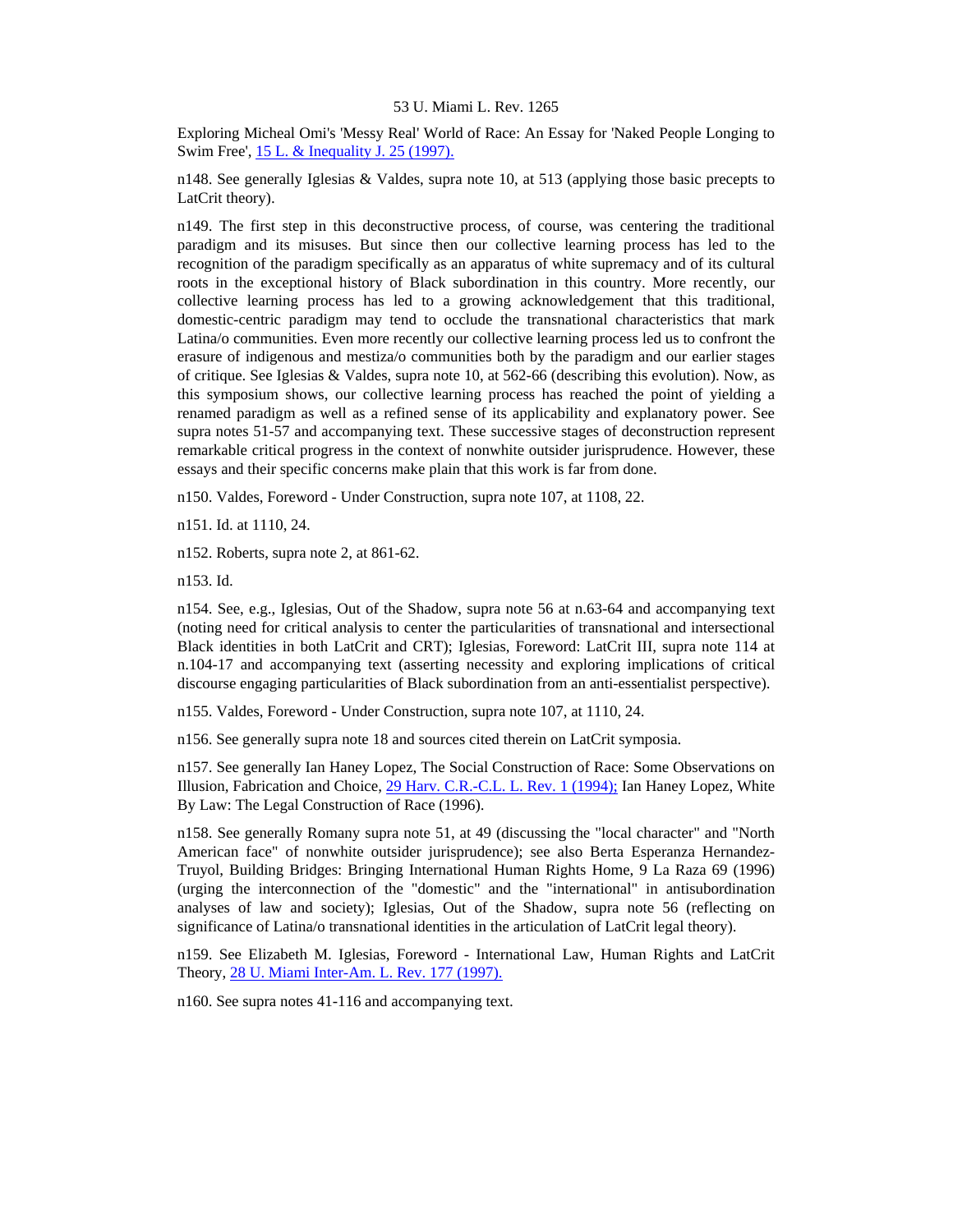n161. From a LatCrit perspective, these twin precepts, and associated concepts or techniques, always should anchor critical analyses of social and legal power relations, and of their effects on human lives and hopes. See Iglesias & Valdes, supra note 10, at 513-15.

n162. See Roberts, supra note 2, at 855.

n163. Id. at 862.

n164. See, e.g., supra notes 150-156 and accompanying text.

n165. See Phillips, supra note 2, at 1255.

n166. See supra notes 46-57 and accompanying text.

n167. See Phillips, supra note 2, at 1255.

n168. See Johnson & Martinez, supra note 1.

n169. See Montoya, supra note 1, at Part II.

n170. It is this diversity, and the tensions that go with its salutary discipline, that raise questions like those reported in Mutua's essay from the LatCrit III conference: whether, for example, LatCrit III lacked "Lat" - or, for that matter - "Crit." See Mutua, supra note 2, at 1185; see also Iglesias, Foreword: LatCrit III, supra note 114 at n.112-114 and accompanying text (noting and responding to these criticisms). We should expect (but not fear) more of the same - at least for so long as LatCrit continues to profess and practice its antiessentialist and antisubordination grounding: because LatCrit theory pushes for rotating centers programmatically and for implementing diversity structurally across multiple levels, questions about our collective focus or anchor are bound to come up and recur. In fact, their appearance at LatCrit III was itself a recurrence, as substantively similar questions came up at the very commencement of this enterprise - in the early stages of planning for LatCrit I. At that time, a threshold question was consciously confronted: whether LatCrit would be "open" and, if so, to what extent. A "closed" or nondiverse environment was consciously rejected in favor of the current model directly as a result of the earlier CRT experiences recounted above. See supra notes 68-72 and accompanying text. Since then, the kind of self-aware questioning reported in Mutua's essay has committed LatCrit collectively to an ethic of balance demonstrated by practices such as rotating centers and, now, shifting bottoms. See supra notes 111-115 and accompanying text. Moreover, since then, nonLat participation in LatCrit has been consistently crucial to our collective advances, as the Mutua, Phillips and Roberts essays, among others, exemplify in this symposium.

n171. See Nancy K. Ota, Falling from Grace: A Meditation on LatCrit II, 19 UCLA Chicano-Latino L. Rev. 437 (1998). That intervention produced a cluster of essays devoted to religion in LatCrit II in that year's symposium. See Religion and Spirituality in Outsider Theory: Toward a LatCrit Conversation, id. at 417; see also Iglesias & Valdes, supra note 10, at 511-55 (discussing critical antisubordination analyses of religion in LatCrit theory).

n172. For further description of the OutCrit position as envisioned here, see supra note 21.

n173. See Phillips, supra note 2, at 1255.

n174. Phillips, then, is concerned more with a critical and self-critical exploration of the means or venues for continuing the discourse that CRT founded and that LatCrit expanded. Providing concrete examples, Phillips invites LatCrits and allied scholars to alternate annually between the formats provided by the original CRT workshop model and the current LatCrit conferences. Id. at 1254. Other possibilities, such as holding the workshop and the conference at the same